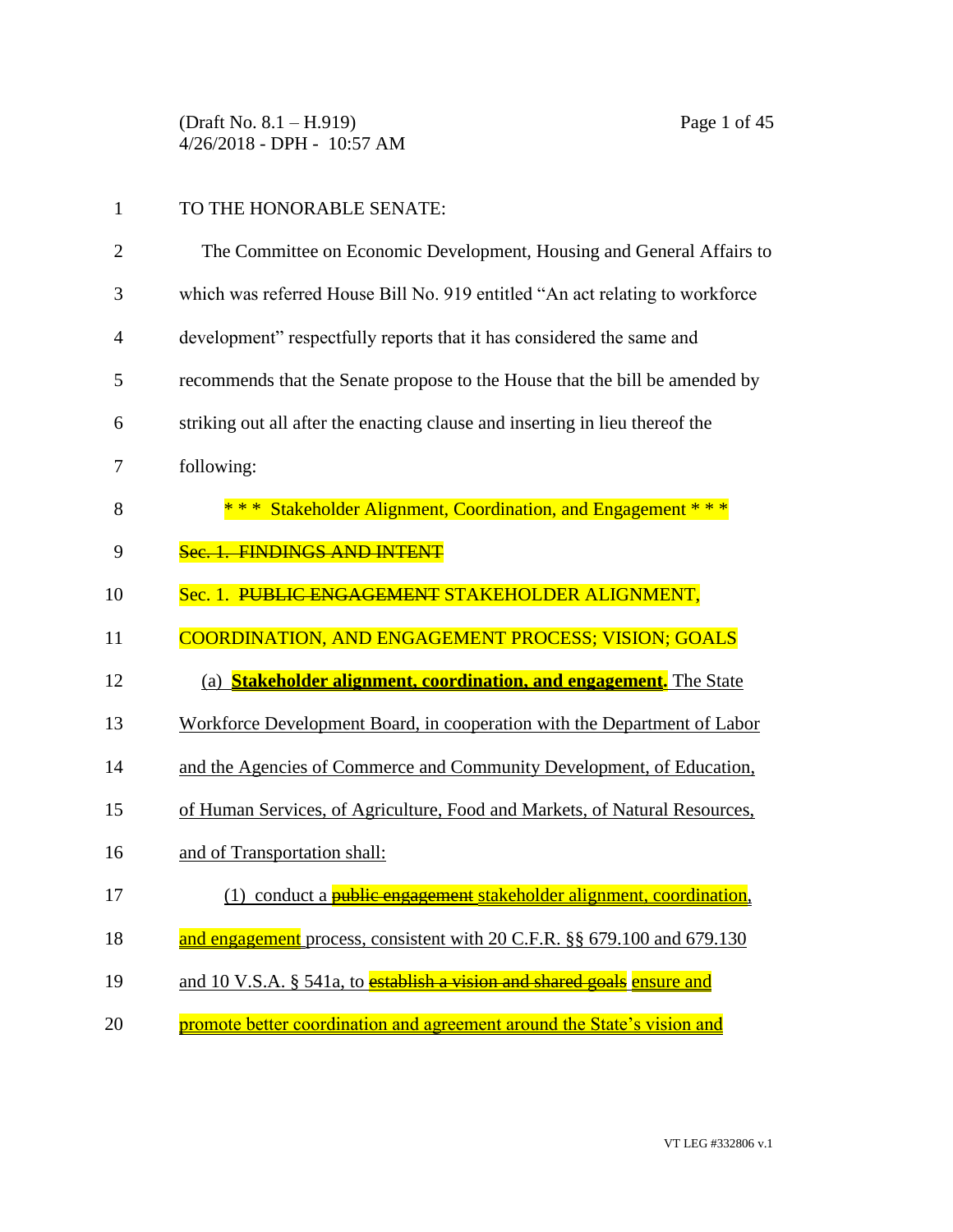(Draft No. 8.1 – H.919) Page 2 of 45 4/26/2018 - DPH - 10:57 AM

| $\mathbf{1}$   | shared goals for meeting Vermont's 21st-century workforce education,                       |
|----------------|--------------------------------------------------------------------------------------------|
| $\overline{2}$ | training, recruitment, and retention needs;                                                |
| 3              | (2) design the <b>stakeholder alignment</b> , coordination, and engagement                 |
| 4              | process to inform workforce-related aspects of other State strategic plans and             |
| 5              | reports, including the Workforce Innovation and Opportunity Act State Plan,                |
| 6              | the State Economic Development Marketing Plan, and the Statewide                           |
| 7              | Comprehensive Economic Development Strategy;                                               |
| 8              | (3) use a data-driven process to evaluate the current workforce service                    |
| 9              | delivery system;                                                                           |
| 10             | review methods of engaging employers and evaluate the tools                                |
| 11             | <u>available to emplovers to facilitate their access to and retention of workers; and </u> |
| 12             | (3) solicit the perspectives of job seekers, incumbent workers,                            |
| 13             | employers, industry representatives, program administrators, and workforce                 |
| 14             | service delivery providers.                                                                |
| 15             | (b) <b>Action plan.</b> In adopting an action plan the State Workforce                     |
| 16             | Development Board shall:                                                                   |
| 17             | (1) on or before February 1, 2020, adopt a vision and describe the State's                 |
|                |                                                                                            |
| 18             | collective workforce development goals, which shall serve as the basis for an              |
| 19             | action plan to revitalize Vermont's workforce development system;                          |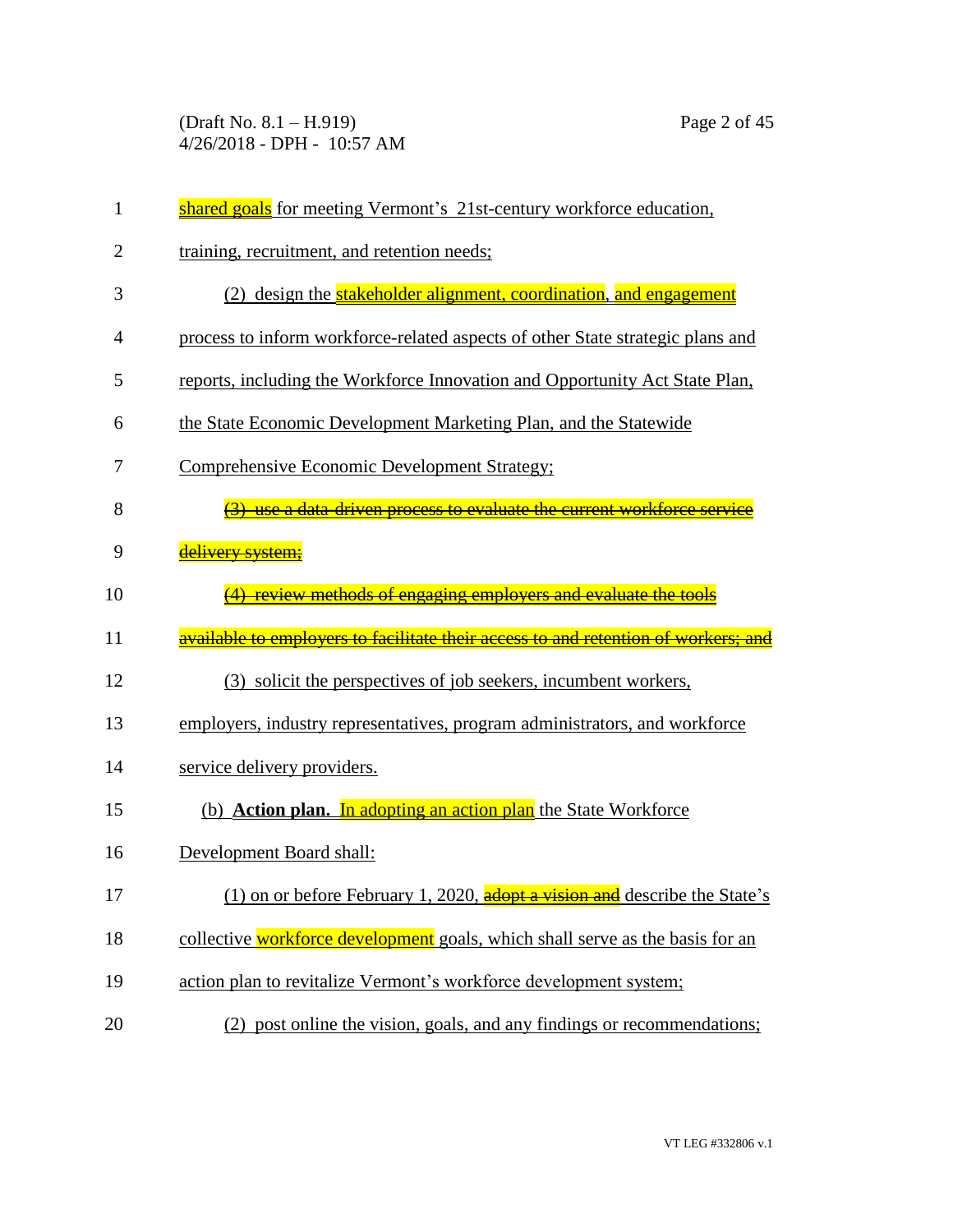(Draft No. 8.1 – H.919) Page 3 of 45 4/26/2018 - DPH - 10:57 AM

| $\mathbf{1}$   | (3) provide advance notice to the Chair and Vice Chair of the House             |
|----------------|---------------------------------------------------------------------------------|
| $\overline{2}$ | Committee on Commerce and Economic Development and the Senate                   |
| 3              | Committee on Economic Development, Housing and General Affairs if the           |
| 4              | recommendations may require legislative action during the 2020 legislative      |
| 5              | session.                                                                        |
| 6              | (c) <b>Regional delivery systems.</b> The State Workforce Development Board     |
| 7              | shall review how functions performed by local workforce investment boards,      |
| 8              | career technical education regional advisory boards, regional planning          |
| 9              | commissions, regional development corporations, and other regional economic     |
| 10             | development and workforce-related boards could be more equitably executed       |
| 11             | from region to region and recommend structures that would foster better         |
| 12             | regional collaboration, alignment, and employer participation.                  |
| 13             | (d) Information sharing. The Department of Labor, with assistance from          |
| 14             | the State Workforce Development Board, shall facilitate the sharing of          |
| 15             | information among workforce development and training-delivery organizations     |
| 16             | during and following the stakeholder alignment, coordination, and engagement    |
| 17             | process so they may stay current with initiatives and plans related to building |
| 18             | an effective workforce development system.                                      |
| 19             | (e) Board authority; permissive activities. The State Workforce                 |
| 20             | Development Board may:                                                          |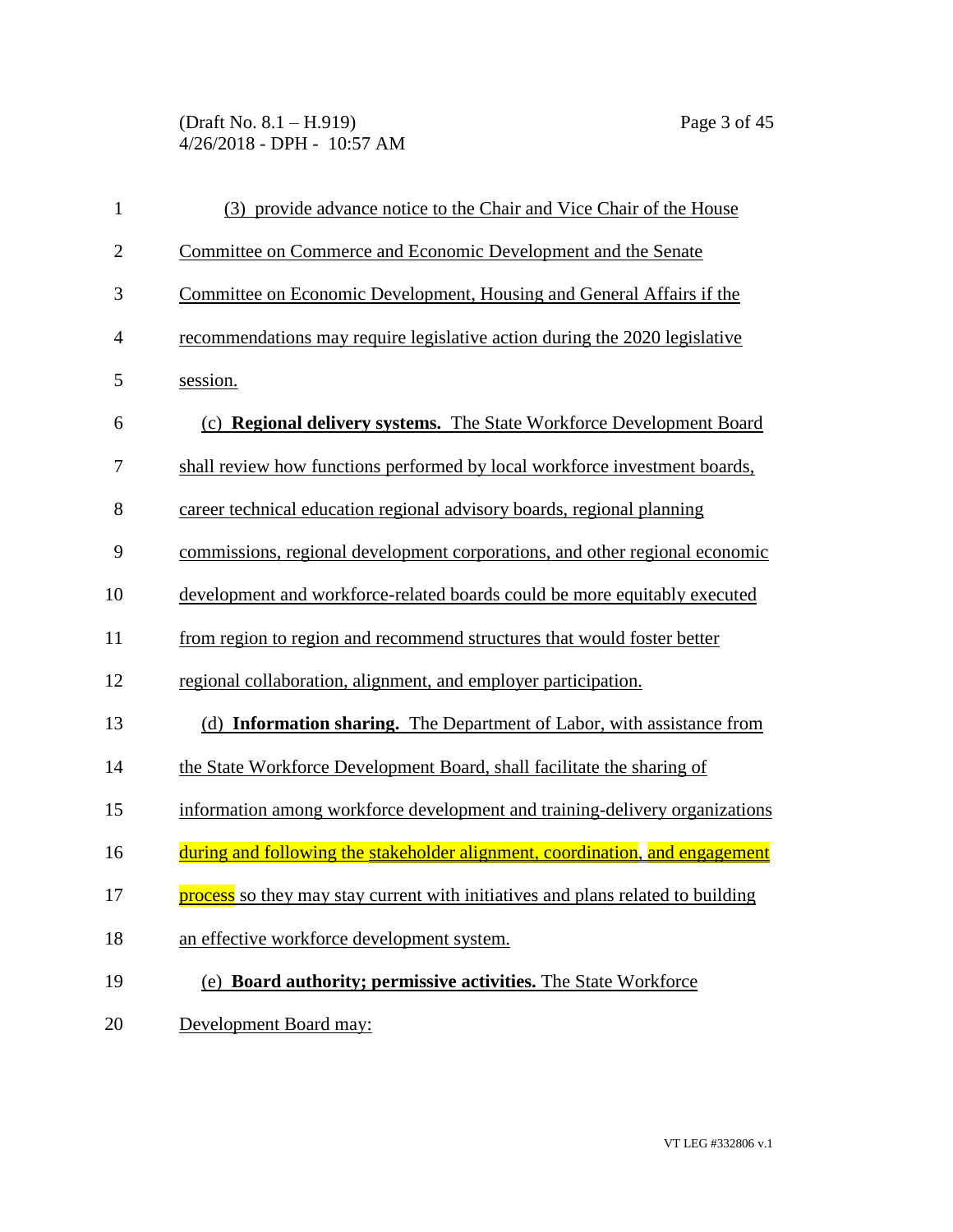## (Draft No. 8.1 – H.919) Page 4 of 45 4/26/2018 - DPH - 10:57 AM

| 1              | (1) create a workforce development network map of workforce service           |
|----------------|-------------------------------------------------------------------------------|
| $\overline{2}$ | delivery providers, employers, workforce program administrators, and industry |
| 3              | representatives to:                                                           |
| $\overline{4}$ | (A) develop baseline data in conformance with the Workforce                   |
| 5              | Innovation and Opportunity Act about how individuals, including new           |
| 6              | Americans, and organizations, both within and outside State government, are   |
| 7              | involved with workforce development and training around the State;            |
| 8              | (B) analyze the relative level of connectivity of people and programs         |
| 9              | managed inside and outside State government; and                              |
| 10             | (C) identify opportunities to strengthen connectivity to achieve              |
| 11             | greater program alignment toward, and realize the Board's vision for, the     |
| 12             | State's workforce development and training system;                            |
| 13             | (2) identify the resources necessary to maintain the network map over         |
| 14             | time and track changes in levels of connectivity and alignment across the     |
| 15             | stakeholder community;                                                        |
| 16             | in compliance with employment and confidentiality regulations.                |
| 17             | after reviewing currently available data and resources, collect information   |
| 18             | <del>from:</del>                                                              |
| 19             | "front line" service delivery providers to understand how the                 |
| 20             | current system is and is not serving the needs of job seekers and employers:  |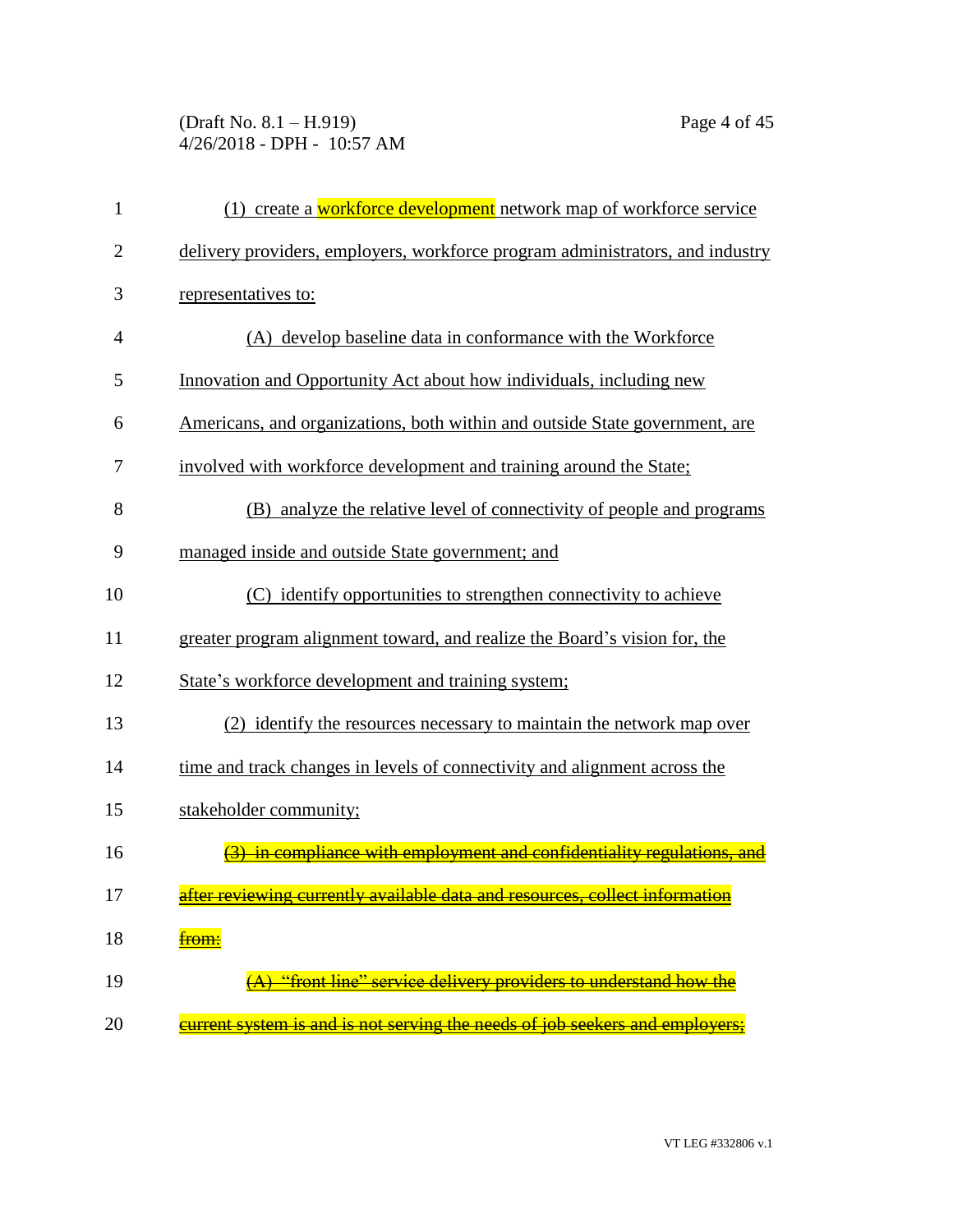(Draft No. 8.1 – H.919) Page 5 of 45 4/26/2018 - DPH - 10:57 AM

| 1  | employers and employees to understand the effectiveness                        |
|----|--------------------------------------------------------------------------------|
| 2  | existing workforce programs; and                                               |
| 3  | past and present participants of training programs to understand               |
| 4  | whether the program met their expectations and led to a job in their field of  |
| 5  | <del>interest or training;</del>                                               |
| 6  | initiate activities to improve stakeholders' understanding concern             |
| 7  | A) the workforce development system;                                           |
| 8  | (B) the Workforce Investment and Opportunity Act (Act):                        |
| 9  | the role of the Board; and                                                     |
| 10 | how the Act governs workforce development funding and                          |
| 11 | policies implemented by the State;                                             |
| 12 | (3) recommend strategies to improve:                                           |
| 13 | (A) how employer-outreach positions in each of the State-funded                |
| 14 | field offices might be shared;                                                 |
| 15 | (B) what type of coordination is needed between the State-level                |
| 16 | employer-outreach staff and local workforce organizations, including staff of  |
| 17 | the regional development corporations and regional planning commissions, to    |
| 18 | better serve employers;                                                        |
| 19 | (C) whether establishing a One-Stop American Job Center in each                |
| 20 | region to provide comprehensive customer-driven services for employers and     |
| 21 | job seekers could better serve businesses, improve responsiveness to the needs |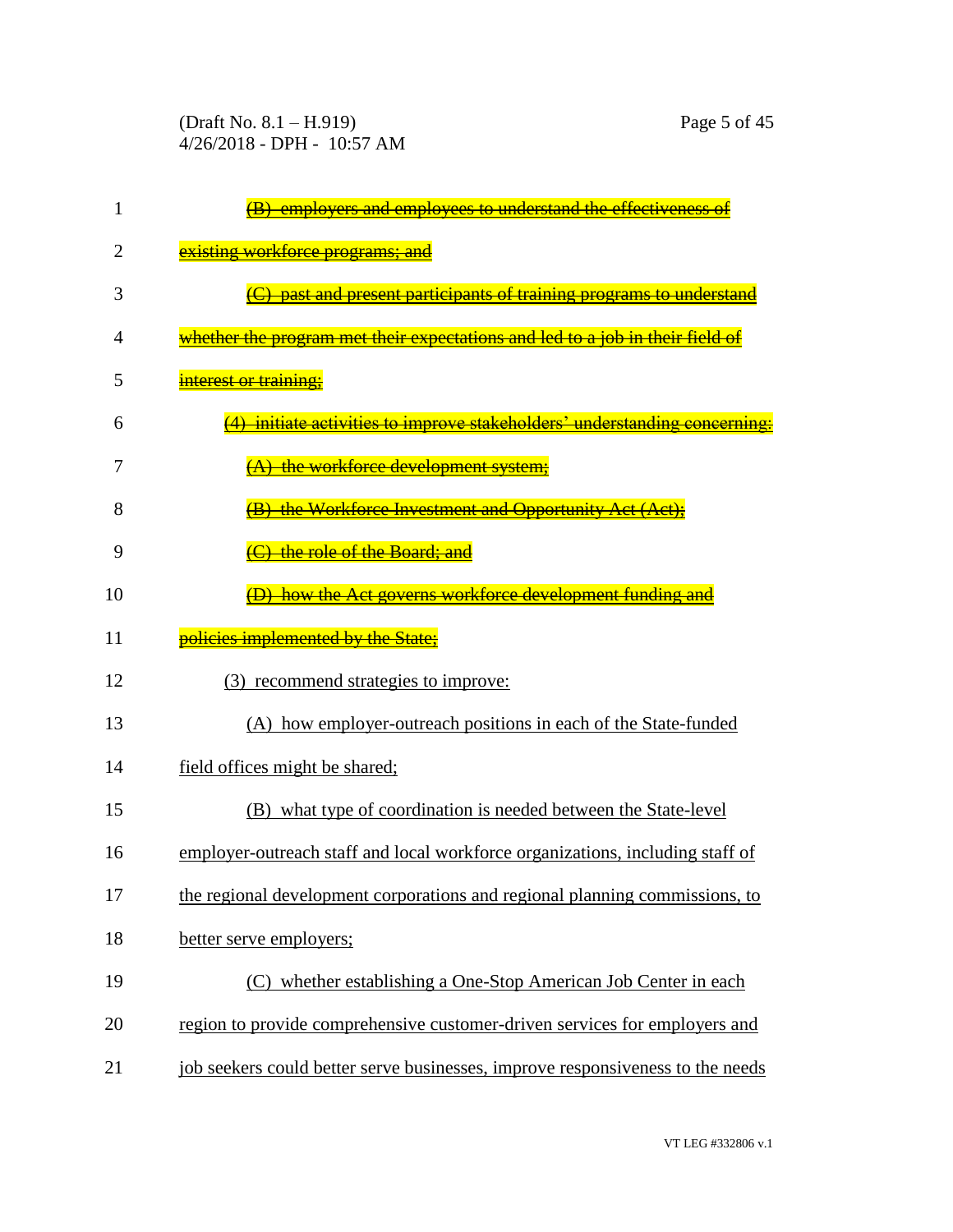(Draft No. 8.1 – H.919) Page 6 of 45 4/26/2018 - DPH - 10:57 AM

| $\mathbf{1}$   | of emerging sectors, and increase access to qualified, available workers       |
|----------------|--------------------------------------------------------------------------------|
| $\overline{2}$ | through direct outreach and recruitment;                                       |
| 3              | (D) scaling or expanding pilot projects that link experts who have             |
| 4              | career and industry knowledge directly with middle schools or high schools, or |
| 5              | both, to foster career readiness and exploration;                              |
| 6              | (E) ways to share data and information collected from employers                |
| 7              | among parties who implement workforce development programs; and                |
| 8              | (F) what knowledge and education employers may require better to               |
| 9              | respond to their employees as workers and as members of a family; and          |
| 10             | (4) following the <b>public engagement</b> stakeholder alignment,              |
| 11             | coordination, and engagement process outlined in subsection (a) of this        |
| 12             | section, make recommendations to align relevant funding sources to promote:    |
| 13             | (A) employer-driven workforce education and training opportunities;            |
| 14             | (B) results-based outcomes;                                                    |
| 15             | (C) innovative and effective initiatives, pilots, or demonstration             |
| 16             | programs that can be scaled to the rest of the State;                          |
| 17             | (D)<br>access to federal resources that enable more innovative programs        |
| 18             | and initiatives in Vermont;                                                    |
| 19             | (E) equitable access to employment and training opportunities for              |
| 20             | women and underrepresented populations in Vermont; and                         |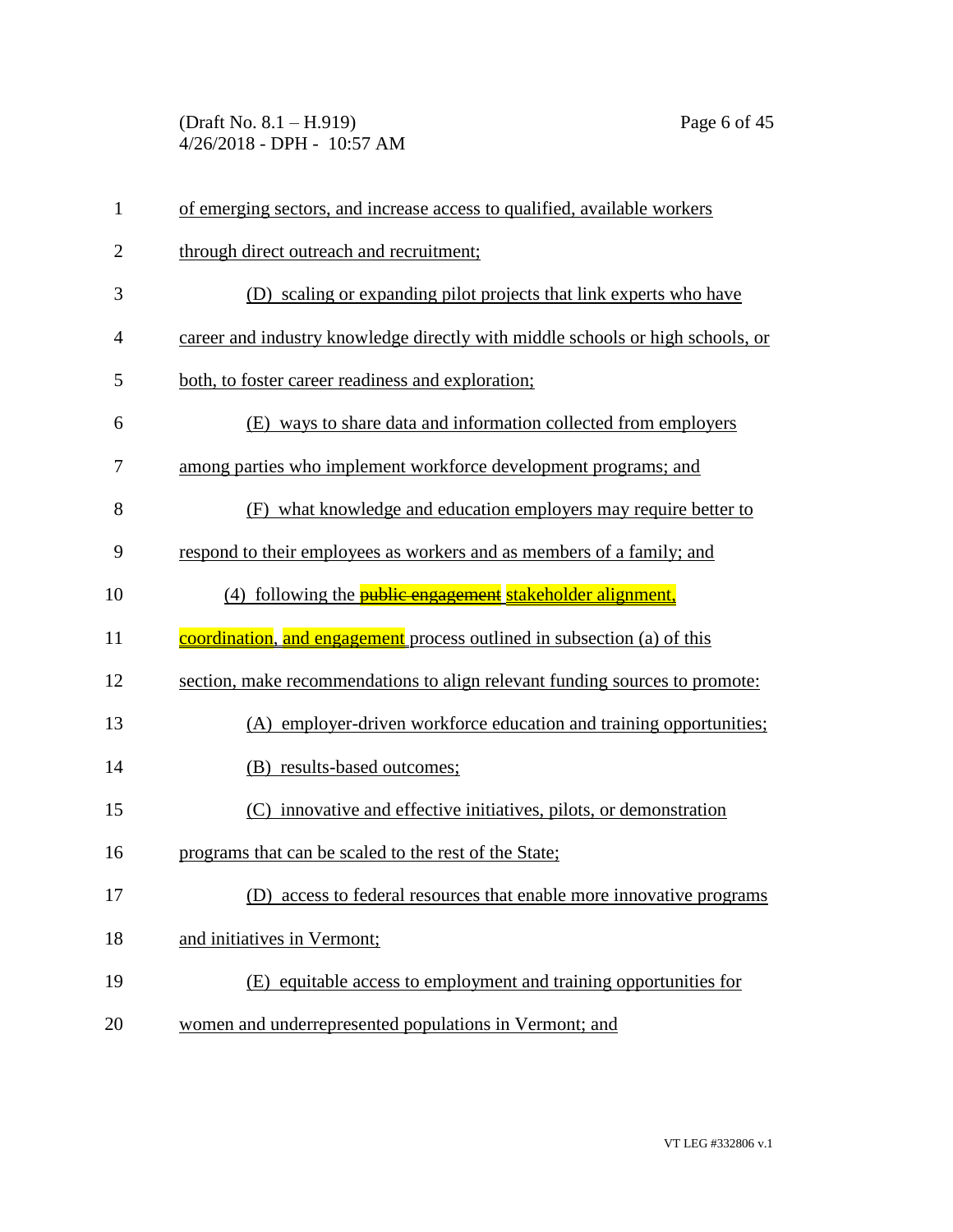(Draft No. 8.1 – H.919) Page 7 of 45 4/26/2018 - DPH - 10:57 AM

| $\mathbf{1}$   | (F) best practices aligned with a two-generation approach to                            |
|----------------|-----------------------------------------------------------------------------------------|
| $\overline{2}$ | eliminating poverty, as identified by the Vermont Work Group on Whole                   |
| 3              | Family Approach to Jobs.                                                                |
| $\overline{4}$ | Sec. 2. 10 V.S.A. § 541a is amended to read:                                            |
| 5              | § 541a. STATE WORKFORCE DEVELOPMENT BOARD                                               |
| 6              | (a) Board established; duties. Pursuant to the requirements of 29 U.S.C.                |
| 7              | § 3111, the Governor shall establish a the State Workforce Development Board            |
| 8              | to assist the Governor in the execution of his or her duties under the Workforce        |
| 9              | Innovation and Opportunity Act of 2014 and to assist the Commissioner of                |
| 10             | Labor as specified in section 540 of this title.                                        |
| 11             | (b) Additional duties; planning; process.                                               |
| 12             | $(1)$ In order to To inform its decision-making decision making and to                  |
| 13             | provide effective assistance under subsection (a) of this section, the Board            |
| 14             | shall:                                                                                  |
| 15             | $(4)$ conduct an ongoing public engagement process throughout the                       |
| 16             | State that brings together employers and potential employees, including                 |
| 17             | students, the unemployed, and incumbent employees seeking further training,             |
| 18             | to provide feedback and information concerning their workforce education and            |
| 19             | training needs; and                                                                     |
| 20             | $\left(\frac{2}{B}\right)$ maintain familiarity and promote alignment with the federal. |
| 21             | State, and regional Comprehensive Economic Development Strategy (CEDS)                  |

VT LEG #332806 v.1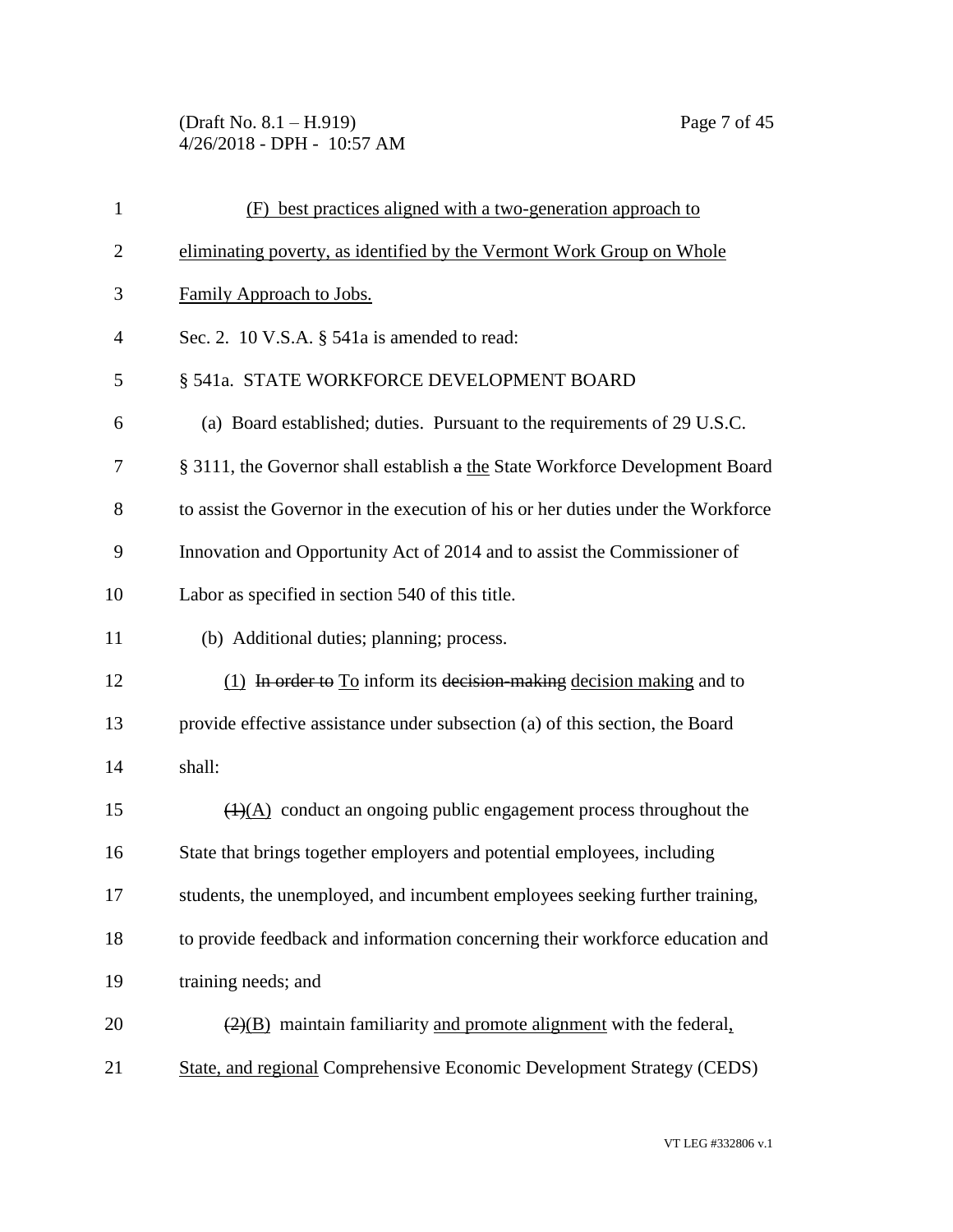#### (Draft No. 8.1 – H.919) Page 8 of 45 4/26/2018 - DPH - 10:57 AM

| $\mathbf{1}$   | and other economic development planning processes, and coordinate                |
|----------------|----------------------------------------------------------------------------------|
| $\overline{2}$ | workforce and education activities in the State, including the development and   |
| 3              | implementation of the State plan required under the Workforce Innovation and     |
| $\overline{4}$ | Opportunity Act of 2014, with economic development planning processes            |
| 5              | occurring in the State, as appropriate.                                          |
| 6              | (2) To ensure that State-funded and federally funded workforce                   |
| 7              | development and training efforts are of the highest quality and aligned with the |
| 8              | State's workforce and economic goals, the Board shall regularly:                 |
| 9              | (A) review and approve State-endorsed Career Pathways that reflect               |
| 10             | a shared vision across multiple sectors and agencies for improving               |
| 11             | employment outcomes, meeting employers' and workers' needs, and                  |
| 12             | leveraging available State and federal funding; and                              |
| 13             | (B) publicize the State-endorsed Career Pathways, including on                   |
| 14             | websites managed by the Agency of Education, Department of Labor, and            |
| 15             | Department of Economic Development.                                              |
| 16             | (3) The Board shall have the authority to approve State-endorsed and             |
| 17             | industry-recognized credentials and certificates, excluding high school          |
| 18             | diplomas and postsecondary academic degrees, that are aligned with the Career    |
| 19             | Pathways.                                                                        |
| 20             | <b>The Board shall design a review process that ensures:</b>                     |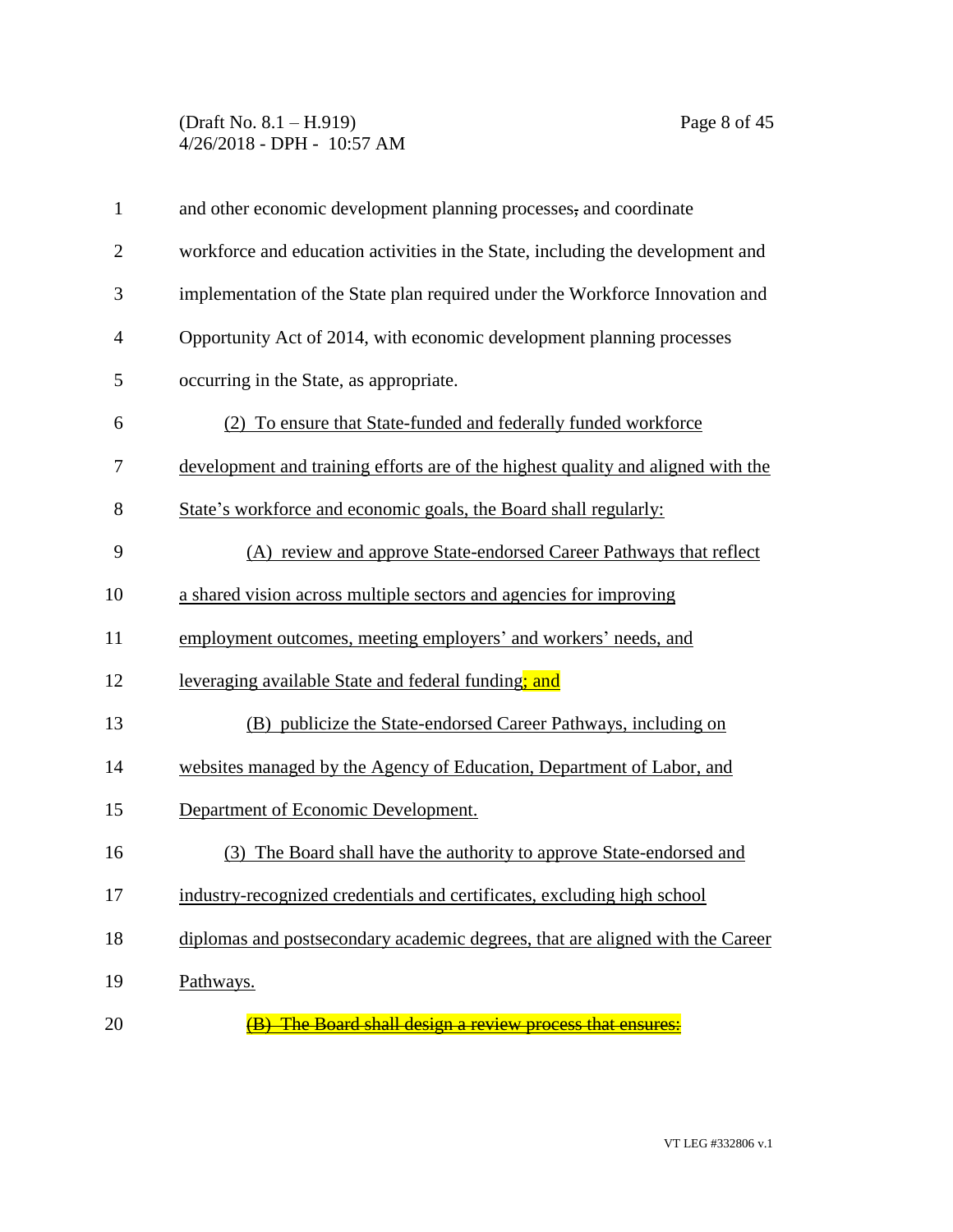| 1  | business and industry are participants and are engaged early in                |
|----|--------------------------------------------------------------------------------|
| 2  | <del>the process</del>                                                         |
| 3  | the credential-review process involves relevant stakeholders                   |
| 4  | eredentials are differentiated based on rigor and industry                     |
| 5  | <del>emand: anc</del>                                                          |
| 6  | systems are designed to be responsive to the changing ne                       |
| 7  | <del>of industry.</del>                                                        |
| 8  | The Board shall ensure that a review and oversight process                     |
| 9  | <mark>place on or before July 1, 2019</mark>                                   |
| 10 | * * *                                                                          |
| 11 | Sec. 3. RESERVATION OF FUNDS; IMPLEMENTATION                                   |
| 12 | In fiscal year 2019, the Department of Labor shall reserve the amount of       |
| 13 | \$40,000.00 from the Workforce Development Council Fund and the amount of      |
| 14 | \$40,000.00 of federal Workforce Innovation and Opportunity Act funds          |
| 15 | reserved by the Governor for statewide workforce investment activities,        |
| 16 | subject to permissible use, to assist the State Workforce Development Board in |
| 17 | performing the duties specified in this act.                                   |
| 18 | ** CTE and Adult Technical Education; Career Pathways ***                      |
| 19 | Sec. 4. CAREER PATHWAYS                                                        |
| 20 | (a) <b>Definition.</b> As used in this section, "career pathways" means a      |
| 21 | combination of rigorous and high-quality educational, training, and other      |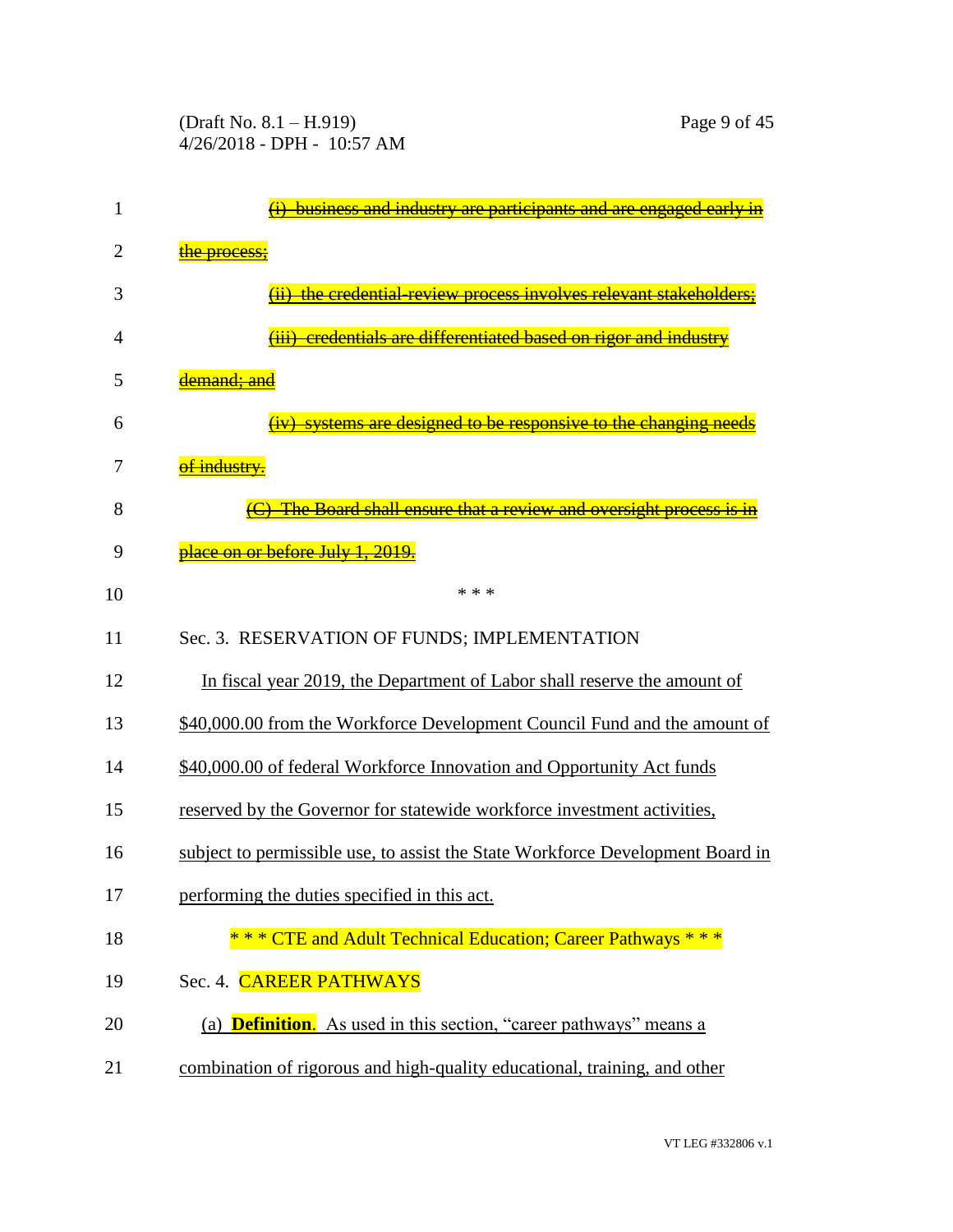(Draft No. 8.1 – H.919) Page 10 of 45 4/26/2018 - DPH - 10:57 AM

| $\mathbf{1}$   | experiences and services, beginning not later than seventh grade, with multiple   |
|----------------|-----------------------------------------------------------------------------------|
| $\overline{2}$ | <b>entry and exit points</b> that:                                                |
| 3              | (1) at the secondary level, integrates the academic and technical skills          |
| $\overline{4}$ | required for postsecondary success;                                               |
| 5              | (2) is developed in partnership with business and industry and aligns             |
| 6              | with the skill needs of industries in the local, regional, and State economies;   |
| 7              | (3) prepares an individual to transition seamlessly from secondary to             |
| 8              | postsecondary or adult technical education experiences and be successful in       |
| 9              | any of a full range of secondary, postsecondary, or adult technical education     |
| 10             | options, including registered apprenticeships;                                    |
| 11             | (4) includes career counseling and work-based learning experiences to             |
| 12             | support an individual in achieving the individual's educational and career        |
| 13             | goals;                                                                            |
| 14             | (5) includes, as appropriate, education offered concurrently with, and in         |
| 15             | the same context as, workforce preparation activities and training for a specific |
| 16             | occupation or occupational cluster;                                               |
| 17             | (6) organizes educational, training, and other experiences and services,          |
| 18             | with multiple entry and exit points along a training progression, to meet the     |
| 19             | particular needs of an individual in a manner that accelerates the educational    |
| 20             | and career advancement of the individual to the extent practicable;               |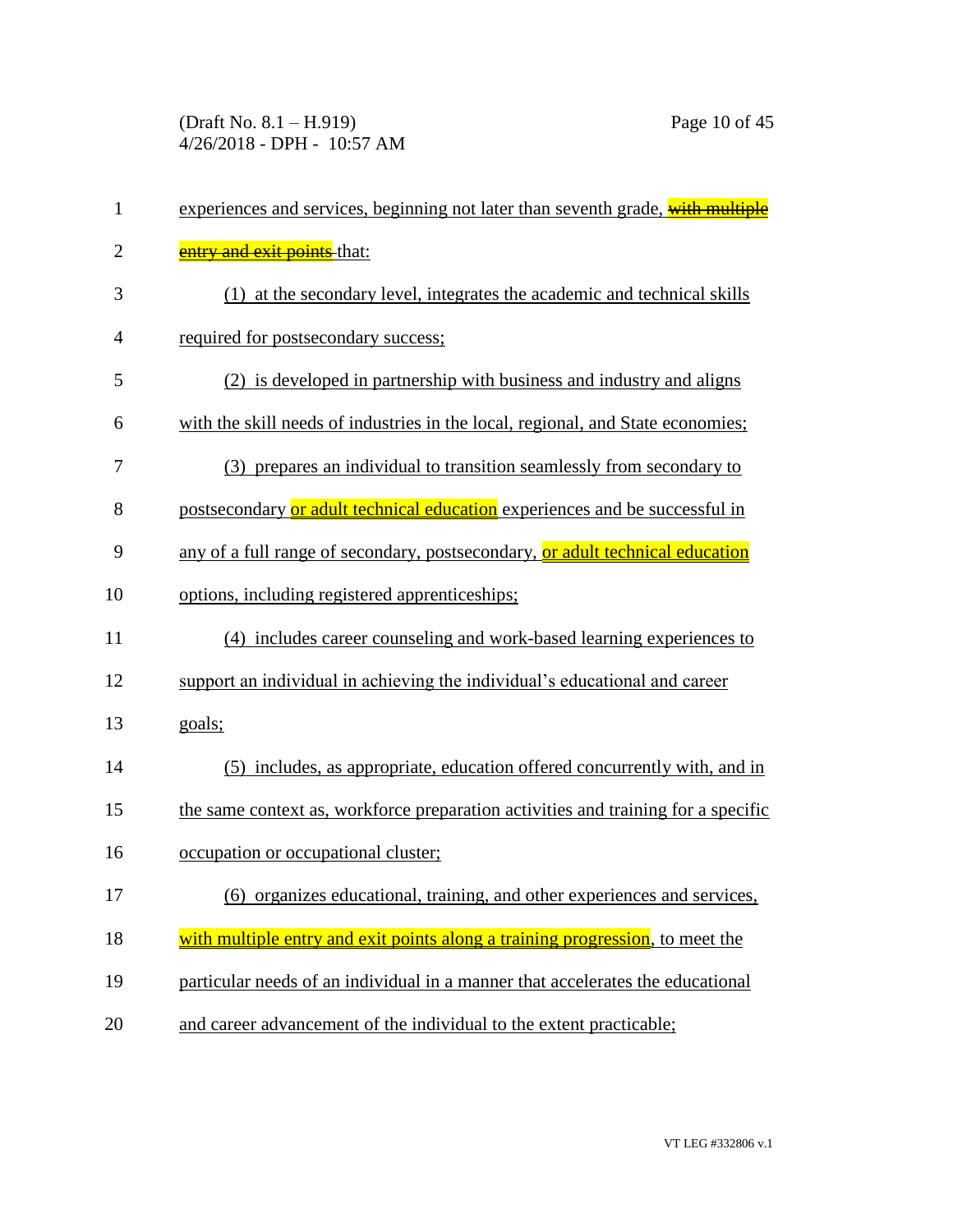(Draft No. 8.1 – H.919) Page 11 of 45 4/26/2018 - DPH - 10:57 AM

| 1  | (7) enables an individual to gain a secondary-school diploma or its         |
|----|-----------------------------------------------------------------------------|
| 2  | recognized equivalent and allow <b>postsecondary</b> credit and industry    |
| 3  | certifications to be earned in high school; and                             |
| 4  | (8) prepares an individual to enter, or to advance within, a specific       |
| 5  | occupation or occupational cluster.                                         |
| 6  |                                                                             |
| 7  | <b>The Agency of Education, in partnership with the Department of Labor</b> |
| 8  | and the Agency of Commerce and Community Development, shall implement       |
| 9  | a process for reviewing Career Pathways that considers:                     |
| 10 | the program's relevance to the needs of State and regional                  |
| 11 | emplovers;                                                                  |
| 12 | the participation of regional advisory boards or other boards wi            |
| 13 | <del>emplovers;</del>                                                       |
| 14 | pathways to postsecondary education and training;                           |
| 15 | students' ability to gain credentials of value, dual enrollment credits.    |
| 16 | postsecondary credentials or degrees, and employment.                       |
| 17 | (b) Development of career pathways. The Agency of Education shall           |
| 18 | implement a process for developing career pathways that considers:          |
| 19 | State and local labor market demands;                                       |
| 20 | (2) the recommendations of regional career technical education advisory     |
| 21 | boards or other employer-based boards;                                      |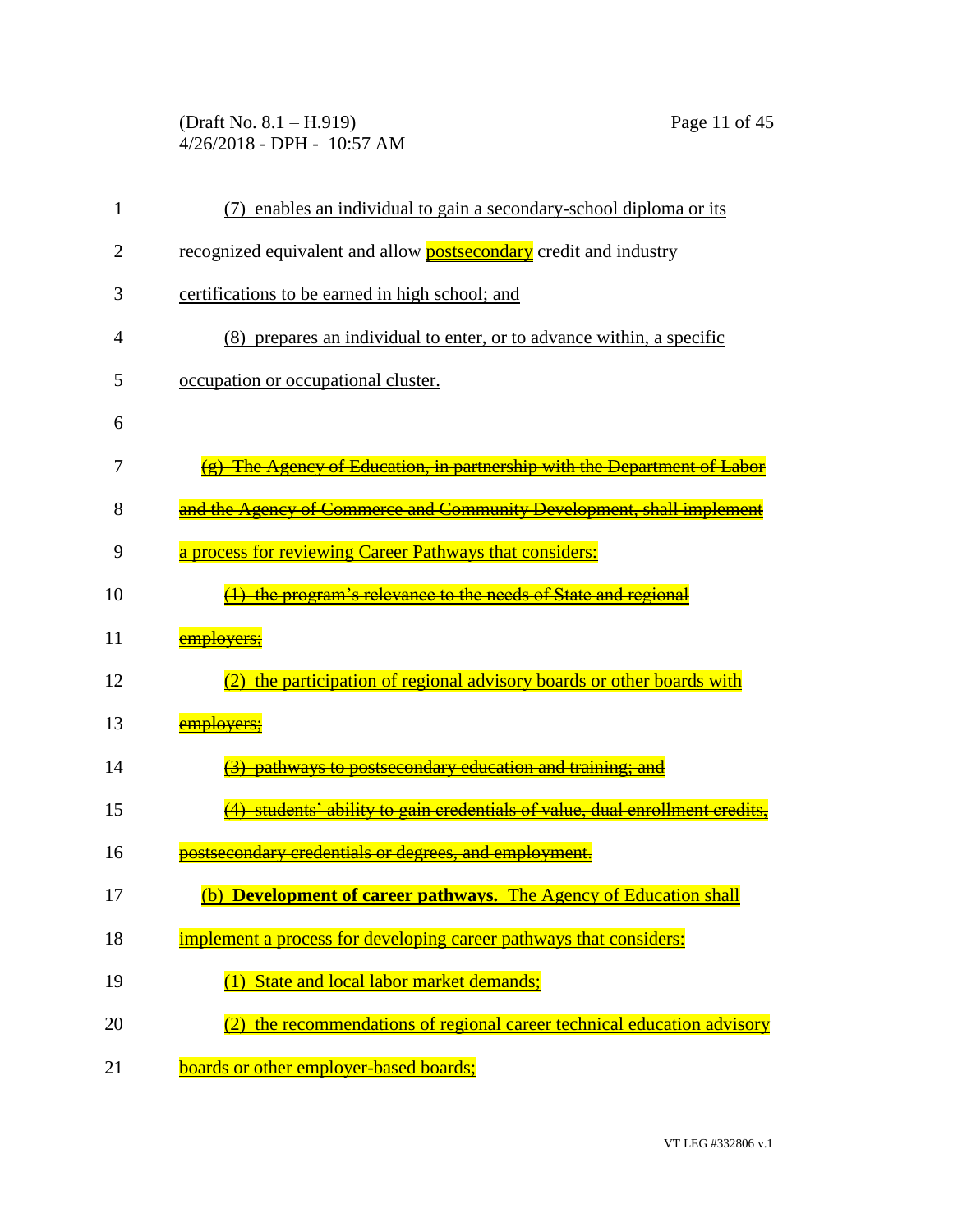(Draft No. 8.1 – H.919) Page 12 of 45 4/26/2018 - DPH - 10:57 AM

| 1              | (3) alignment with postsecondary education and training                            |
|----------------|------------------------------------------------------------------------------------|
| $\overline{2}$ | opportunities; and                                                                 |
| 3              | (4) students' ability to gain credentials of value, dual enrollment credits,       |
| 4              | postsecondary credentials or degrees, and employment.                              |
| 5              | <b>The Agency of Education shall report on its Career Pathways review</b>          |
| 6              | findings, and recommendations to the Board on a regular basis.                     |
| 7              | (c) Reporting. The Agency of Education shall report its progress in                |
| 8              | developing career pathways to the Board on an annual basis.                        |
| 9              | Sec. 5. CAREER READINESS; CTE PILOTS                                               |
| 10             | (a) <b>Collaboration.</b> The Agency of Education in partnership with the          |
| 11             | <b>Board,</b> shall promote collaboration among middle schools and regional career |
| 12             | technical education (CTE) centers that may result in to engage in activities       |
| 13             | including:                                                                         |
| 14             | (1) developing and delivering introductory CTE courses or lessons to               |
| 15             | middle school students that are part of broader career education, exploration,     |
| 16             | and development programs and that are connected to career pathways and CTE         |
| 17             | programs, as appropriate;                                                          |
| 18             | (2) increasing student exposure to local career opportunities through              |
| 19             | activities such as business tours, guest lectures, career fairs, and career-       |
| 20             | awareness days; and                                                                |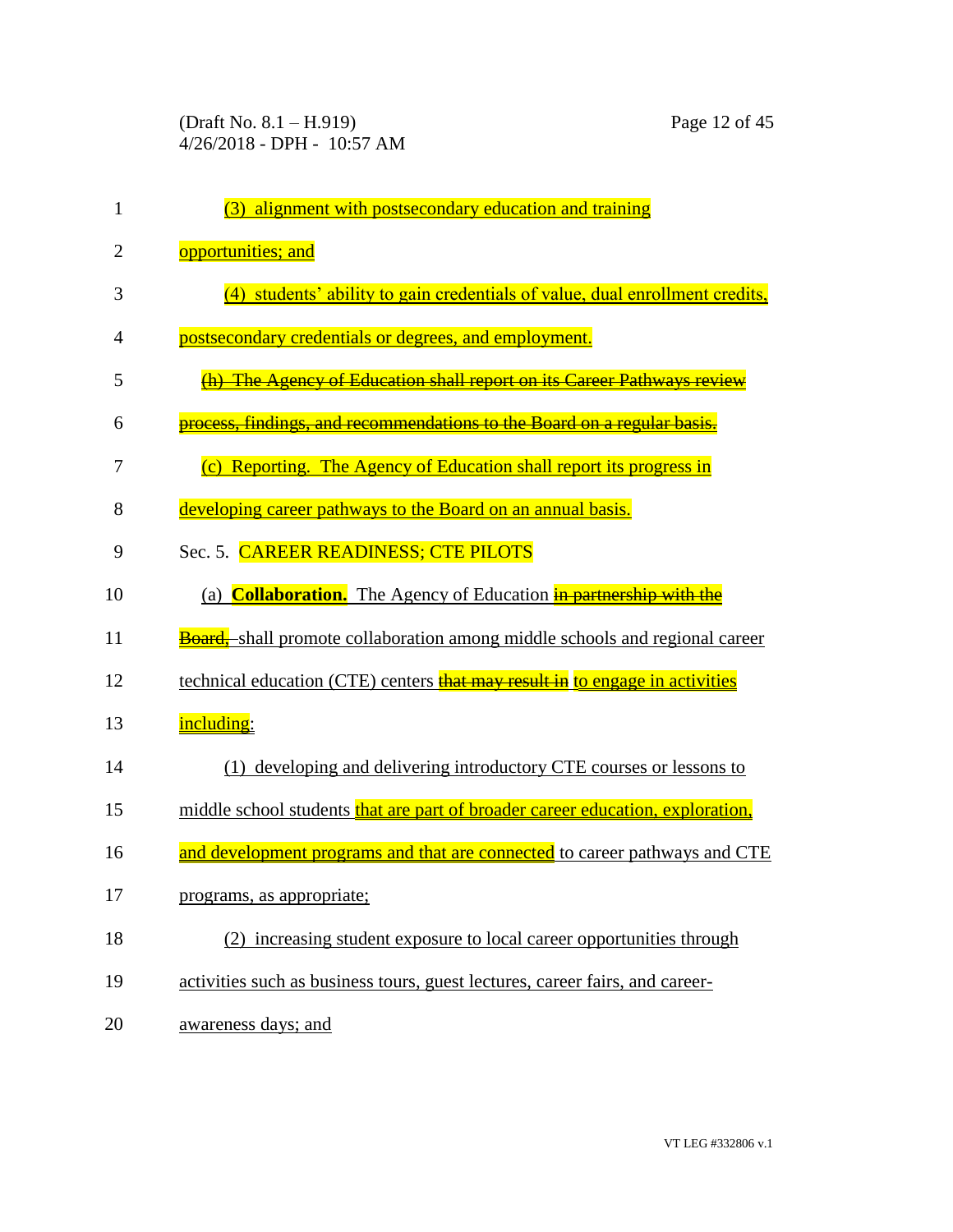(Draft No. 8.1 – H.919) Page 13 of 45 4/26/2018 - DPH - 10:57 AM

| $\mathbf{1}$   | (3) increasing student exposure to CTE programs through activities such           |
|----------------|-----------------------------------------------------------------------------------|
| $\overline{2}$ | as tours of regional CTE centers, virtual field trips, and CTE guest visits.      |
| 3              | (b) <b>Pilot projects.</b> The Agency of Education shall approve up to four pilot |
| $\overline{4}$ | projects in a variety of CTE settings. that model a unified funding structure or  |
| 5              | a unified governance structure, or both, designed to streamline the delivery of   |
| 6              | educational experiences to both high school students and CTE students.            |
| 7              | consistent with the following These pilot projects shall propose novel ways of    |
| 8              | integrating funding for CTE and general education and new governance              |
| 9              | structures for regional CTE centers, including unified governance structures      |
| 10             | between regional CTE centers and high schools, or both. Pilot projects shall      |
| 11             | require both high school and regional CTE center involvement, and shall be        |
| 12             | designed to enhance the delivery of educational experiences to both high          |
| 13             | school students and CTE students while addressing the current competitive         |
| 14             | nature of funding CTE programs.                                                   |
| 15             | (1) A pilot project shall extend not longer than two years.                       |
| 16             | The Agency shall establish guidelines, proposal submission<br>(2)                 |
| 17             | requirements, and a review process to approve pilot projects.                     |
| 18             | (3) On or before January 15, 2020, the Agency shall report on the                 |
| 19             | outcomes of the pilot projects to the House and Senate Committees on              |
| 20             | Education, the House Committee on Commerce and Economic Development,              |
| 21             | and the Senate Committee on Economic Development.                                 |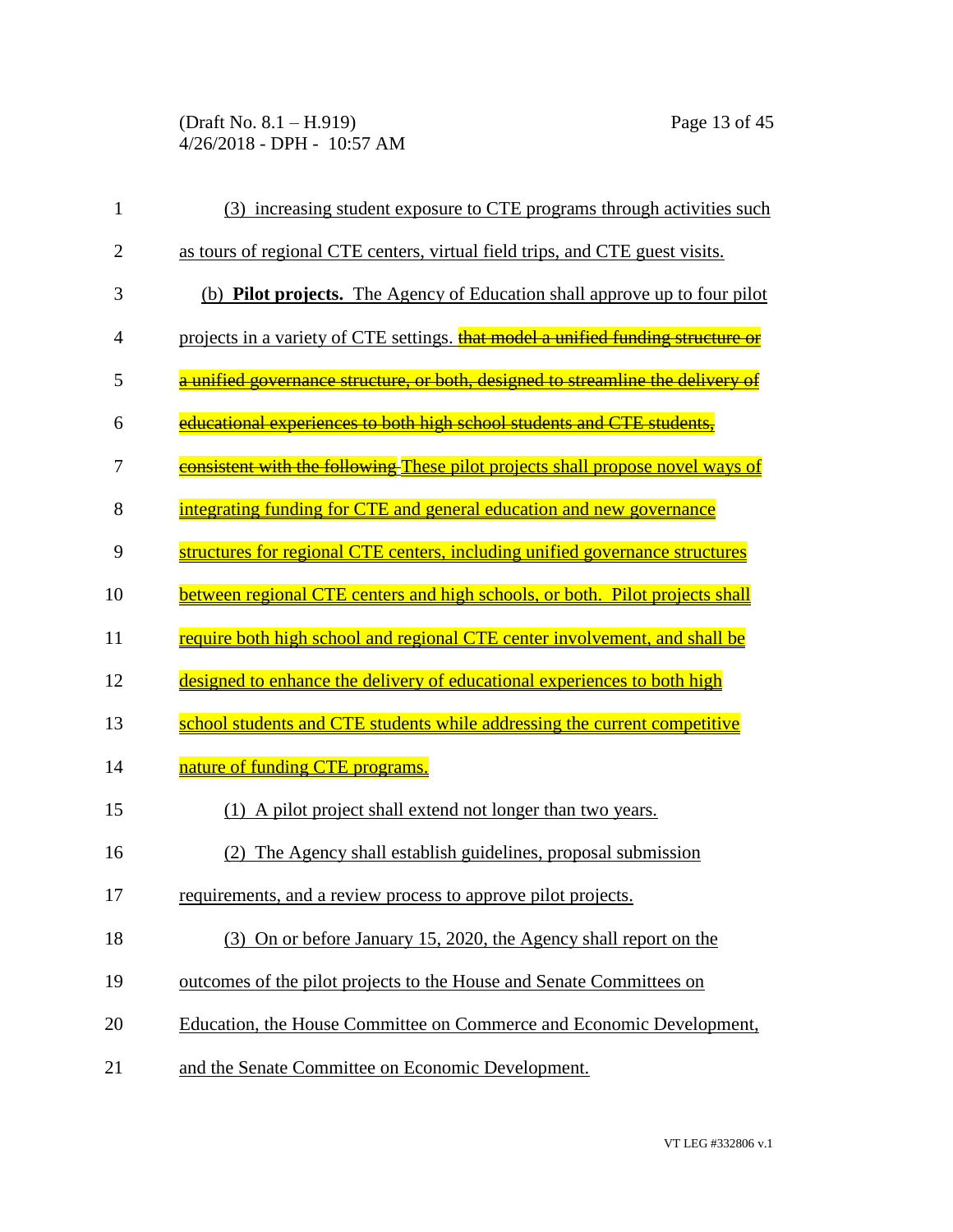(Draft No. 8.1 – H.919) Page 14 of 45 4/26/2018 - DPH - 10:57 AM

| $\mathbf{1}$   | (c) Recommendation on CTE pre-tech programs. On or before January                      |
|----------------|----------------------------------------------------------------------------------------|
| $\overline{c}$ | 15, 2020, the Agency of Education shall recommend to the House and Senate              |
| 3              | Committees on Education, the House Committee on Commerce and Economic                  |
| 4              | Development, and the Senate Committee on Economic Development flexible                 |
| 5              | and student-centered policies that support equitable access and opportunity to         |
| 6              | participate in CTE pre-tech foundation and exploratory programs for students           |
| 7              | in grades 9 and 10. This recommendation shall include building such activities         |
| 8              | into students' personalized learning plans when appropriate, so that students          |
| 9              | are exposed to a wide variety of career choices in their areas of interest. In         |
| 10             | making its recommendation, the Agency shall consider:                                  |
| 11             | (1) the existing practices of regional CTE centers currently offering                  |
| 12             | <u>CTE pre-tech foundation and exploratory programs for students in grades 9</u>       |
| 13             | and $10$ ;                                                                             |
| 14             | (2) the results of the collaborative efforts made between regional CTE                 |
| 15             | centers and middle schools as required under subsection (a) of this section; and       |
| 16             | the results of the pilot projects under subsection (b) of this section.<br>(3)         |
| 17             | (d) Technical assistance.                                                              |
| 18             | The Agency of Education, in partnership with the State Workforce                       |
| 19             | Development Board, shall promote policies that support introduction of Career          |
| 20             | <del>Technical Education (CTE) opportunities of study to middle school students.</del> |
| 21             | along with career-readiness and career-awareness activities.                           |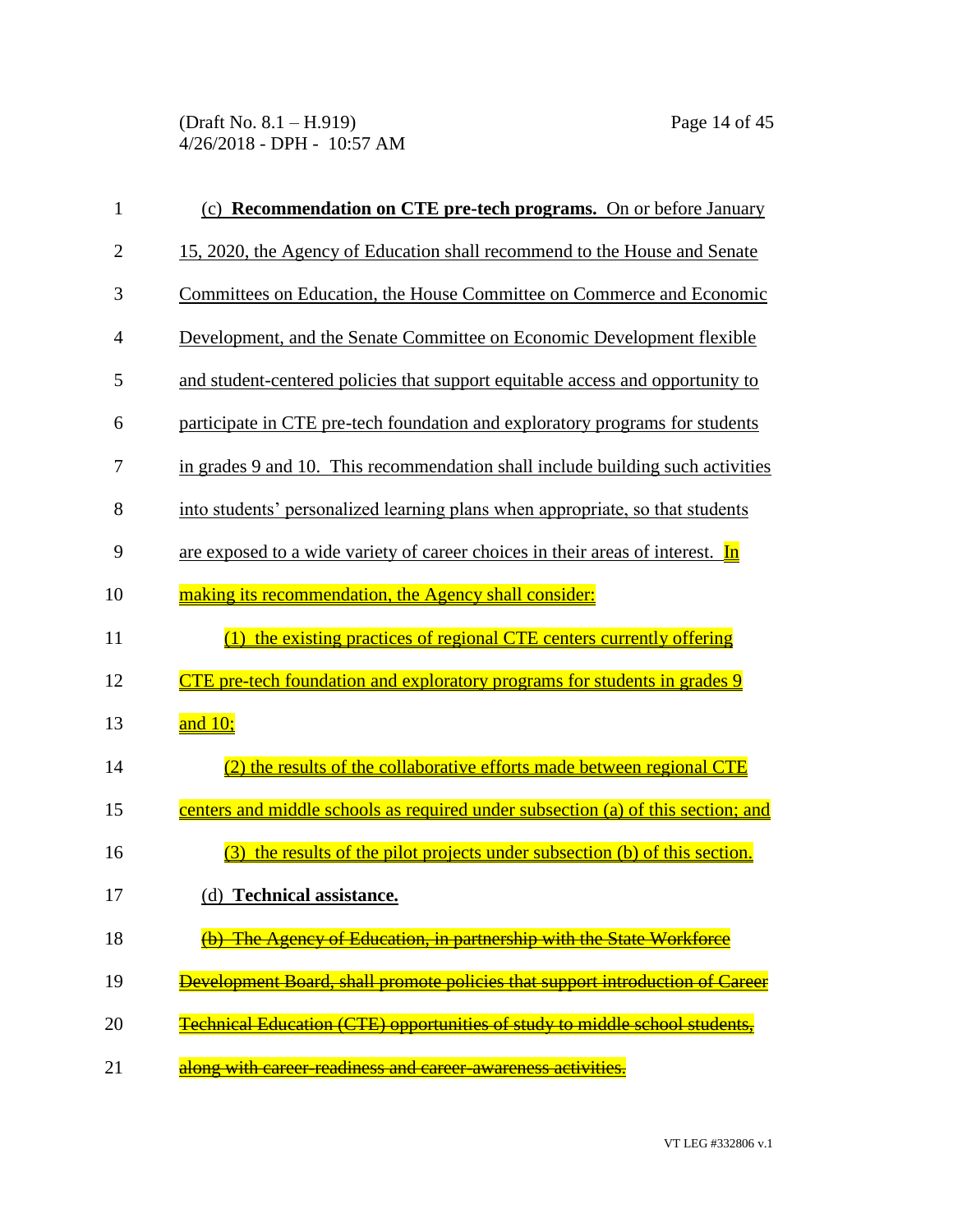(Draft No. 8.1 – H.919) Page 15 of 45 4/26/2018 - DPH - 10:57 AM

| 1              | (1) The Agency of Education shall provide technical assistance to                |
|----------------|----------------------------------------------------------------------------------|
| $\overline{2}$ | schools to help them develop career education, exploration, and development,     |
| 3              | beginning in middle school, and introduce opportunities available through the    |
| 4              | regional CTE centers.                                                            |
| 5              | (f) The Agency of Education, in partnership with the Board, shall ensure         |
| 6              | that CTE centers provide rigorous programs of study to students that are         |
| 7              | aligned with an approved Career Pathway and in combination with a registered     |
| 8              | apprenticeship when appropriate.                                                 |
| 9              | The Agency of Education shall offer technical assistance so that<br>(2)          |
| 10             | regional CTE centers provide rigorous programs of study to students that are     |
| 11             | aligned with approved career pathways. Such programs of study may be             |
| 12             | combined with a registered apprenticeship program when the registered            |
| 13             | apprenticeship program is included in a student's personalized learning plan.    |
| 14             | The Agency of Education shall offer technical assistance to local<br>(3)         |
| 15             | education agencies to ensure that each high school student has the opportunity   |
| 16             | to experience meaningful work-based learning when included in the student's      |
| 17             | personalized learning plan, and that high schools coordinate effectively with    |
| 18             | regional CTE centers to avoid unnecessary duplication of programs of student     |
| 19             | placements and study already provided by the centers.                            |
| 20             | (e) <b>Definition.</b> As used in this section, "career pathways" shall have the |
| 21             | same meaning as in Sec. 3 of this act.                                           |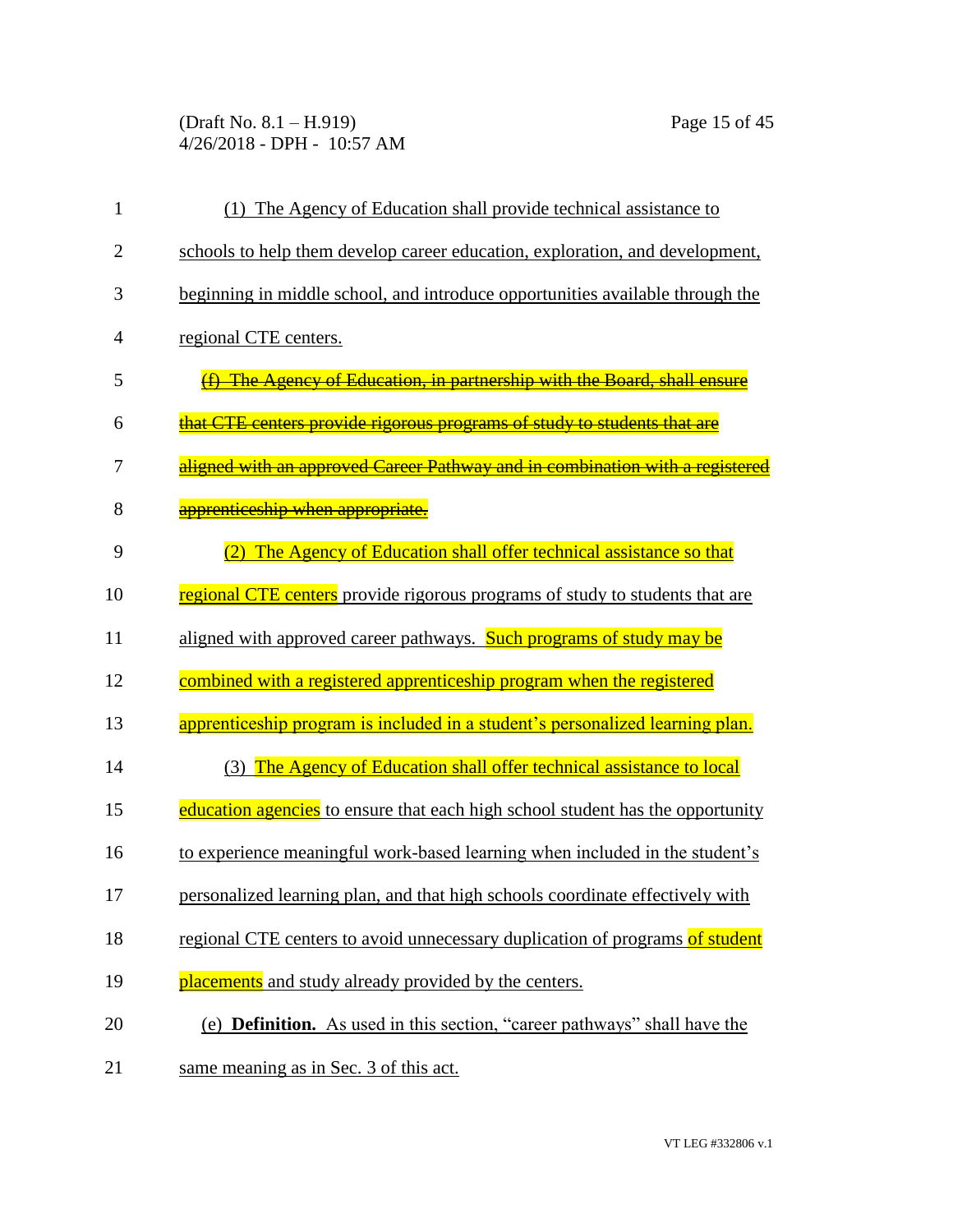(Draft No. 8.1 – H.919) Page 16 of 45 4/26/2018 - DPH - 10:57 AM

| 1              | Sec. 6. ADULT TRAINING PROGRAMS                                                                       |
|----------------|-------------------------------------------------------------------------------------------------------|
| $\overline{2}$ | (a) Effective use of State investments. The Department of Labor shall                                 |
| 3              | ensure that the State's investments in adult training programs are part of a                          |
| 4              | system that is responsive to labor-market demands, provides equitable access                          |
| 5              | to a broad variety of training opportunities, and provides to those jobseekers                        |
| 6              | with barriers to employment the accommodations or services they need to be                            |
| 7              | successful.                                                                                           |
| 8              | <b>Delivery of training programs.</b> Training programs delivered by<br>(b)                           |
| 9              | regional CTE centers, nonprofit and private entities, and institutions of higher                      |
| 10             | education shall be included in the system.                                                            |
| 11             | <b>Technical assistance.</b> The Agency of Education shall provide<br>$\overline{c}$                  |
| 12             | technical and programmatic guidance and assistance, as appropriate, to the                            |
| 13             | Department of Labor to ensure alignment between secondary and                                         |
| 14             | postsecondary programs, policies, funding, and institutions.                                          |
| 15             | The Board may identify opportunities to leverage Workforce Innovation                                 |
| 16             | and Opportunity Act funds, Carl D. Perkins Act postsecondary funds, Next                              |
| 17             | <del>Vermont Training Program funds, and other relevant</del><br><b>Security</b><br>Generation funds, |
| 18             | funding to develop community-based Career Pathways that respond to local                              |
| 19             | occupational demands.                                                                                 |
| 20             | (k) The Agency of Education and the Department of Labor shall support                                 |
| 21             | coordination and alignment of Career Pathways programs of study delivered                             |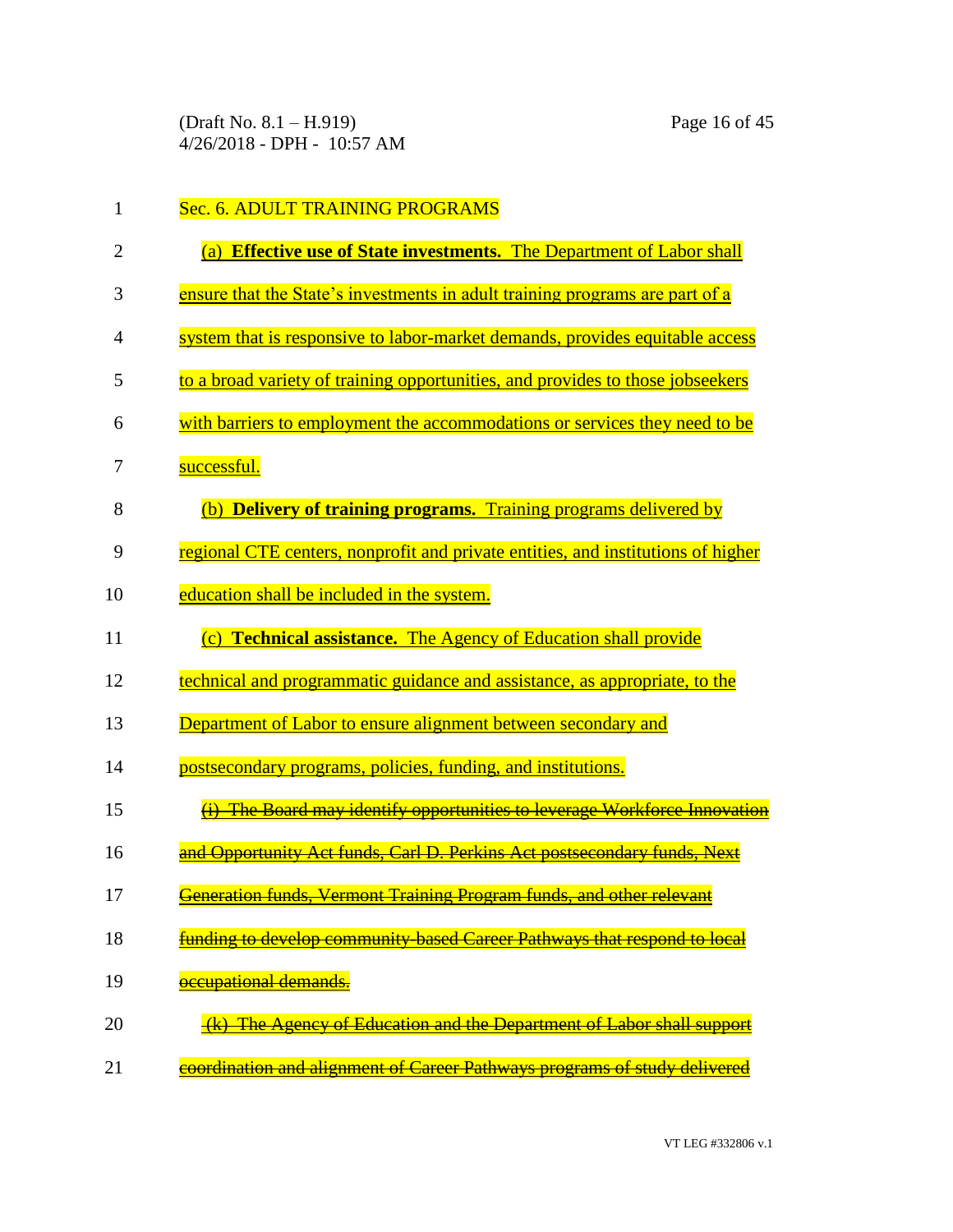(Draft No. 8.1 – H.919) Page 17 of 45 4/26/2018 - DPH - 10:57 AM

| 1              | by the regional CTE centers and the State's postsecondary institutions so that    |
|----------------|-----------------------------------------------------------------------------------|
| $\overline{2}$ | education and training opportunities that are available to secondary and adult    |
| 3              | students lead to a degree or stackable credential of value.                       |
| $\overline{4}$ |                                                                                   |
| 5              | Sec. 7. ADULT CAREER TECHNICAL EDUCATION                                          |
| 6              | (a) Regional career technical education (CTE) centers. Vermont's                  |
| 7              | regional CTE centers shall offer adult CTE programs that:                         |
| 8              | (1) develop technical courses for adults, aligned with a career pathway           |
| 9              | when possible, that support the occupational training needs of Vermonters         |
| 10             | seeking to up-skill, re-skill, and obtain credentials leading to employment;      |
| 11             | ensure that new and existing training responds to local or Statewide<br>(2)       |
| 12             | labor market demands;                                                             |
| 13             | coordinate with State and regional partners, including other CTE<br>(3)           |
| 14             | centers, high schools, postsecondary educational institutions, and private        |
| 15             | training providers, to assure quality, consistency, efficiency, and efficacy of   |
| 16             | State and federally funded training opportunities;                                |
| 17             | (4) support expansion of adult work-based learning experiences, such as           |
| 18             | registered apprenticeships, by providing related instruction, as appropriate; and |
| 19             | maximize use of federal and State funds by aligning with the State's              |
| 20             | goals, priorities, and strategies outlined in Vermont's Workforce Innovation      |
| 21             | and Opportunity Act Unified plan.                                                 |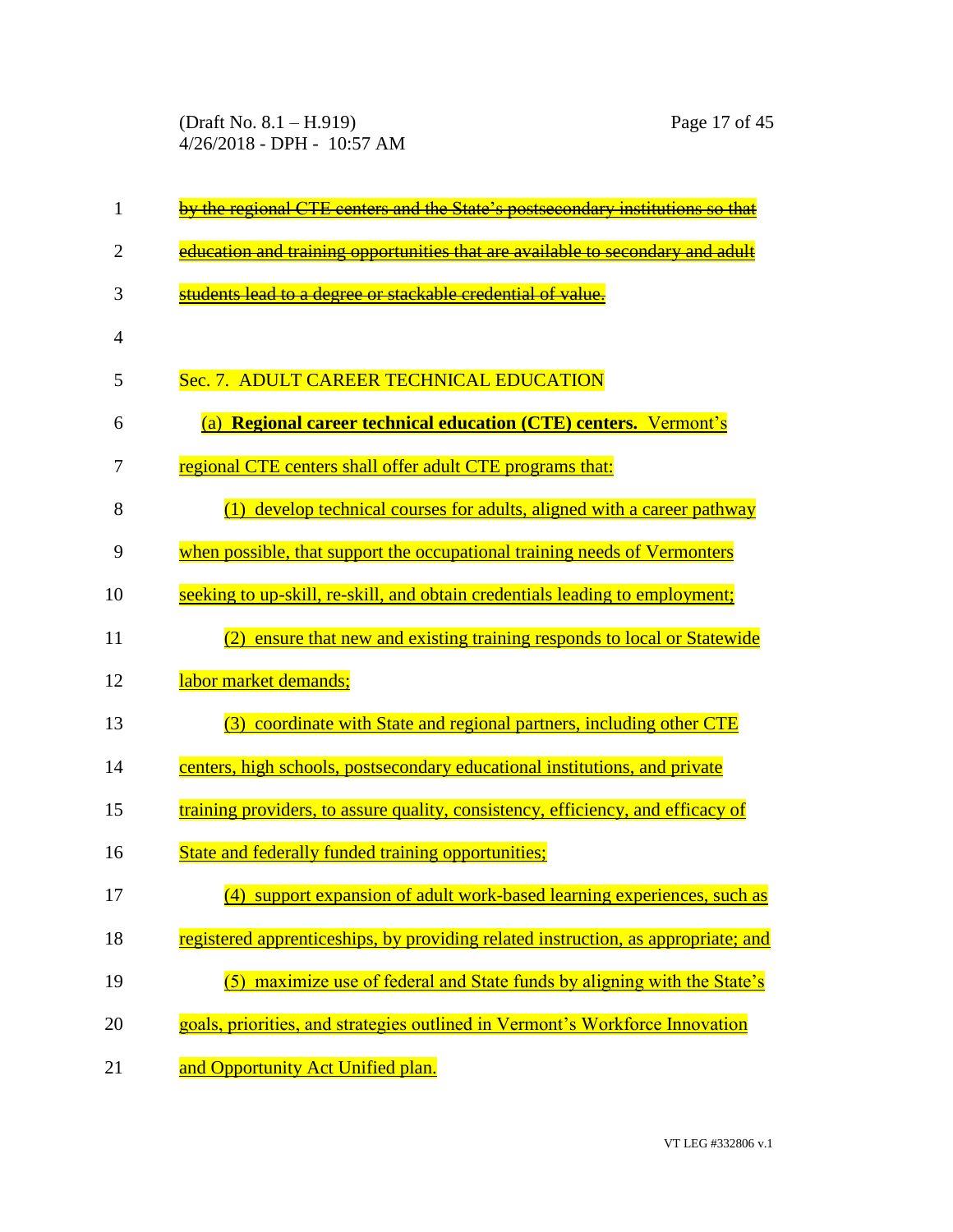(Draft No. 8.1 – H.919) Page 18 of 45 4/26/2018 - DPH - 10:57 AM

| $\mathbf{1}$   | (b) Evaluation of technical and occupational training. The State                  |
|----------------|-----------------------------------------------------------------------------------|
| $\overline{2}$ | Workforce Development Board shall review how technical and occupational           |
| 3              | training is delivered to adults throughout the State and consider how adult CTE   |
| 4              | programs, delivered through the regional CTE centers, contribute to this          |
| 5              | system. The Board shall make recommendations on:                                  |
| 6              | (1) staffing levels and structures that best support a strong adult               |
| 7              | technical education system;                                                       |
| 8              | (2) optimal hours of operation and facility availability for adult                |
| 9              | programs; and                                                                     |
| 10             | (3) any other issues it finds relevant to enhancing support for adult             |
| 11             | technical education.                                                              |
| 12             | (c) <b>Reporting.</b> On or before January 15, 2019, the Board shall report its   |
| 13             | findings and recommendations to the House Committees on Education and on          |
| 14             | <b>Commerce and Economic Development and the Senate Committees on</b>             |
| 15             | <b>Education and on Economic Development, Housing and General Affairs.</b>        |
| 16             | <b>Partnering with employers.</b> Nothing in this section shall prevent an<br>(d) |
| 17             | adult CTE program or regional CTE center from partnering directly with            |
| 18             | employers to design and deliver programs meeting specific needs of employers      |
| 19             | or provide additional courses that meet a State or community need.                |
| 20             | (e) <b>Definition.</b> As used in this section, "career pathways" shall have the  |
| 21             | same meaning as in Sec. 3 of this act.                                            |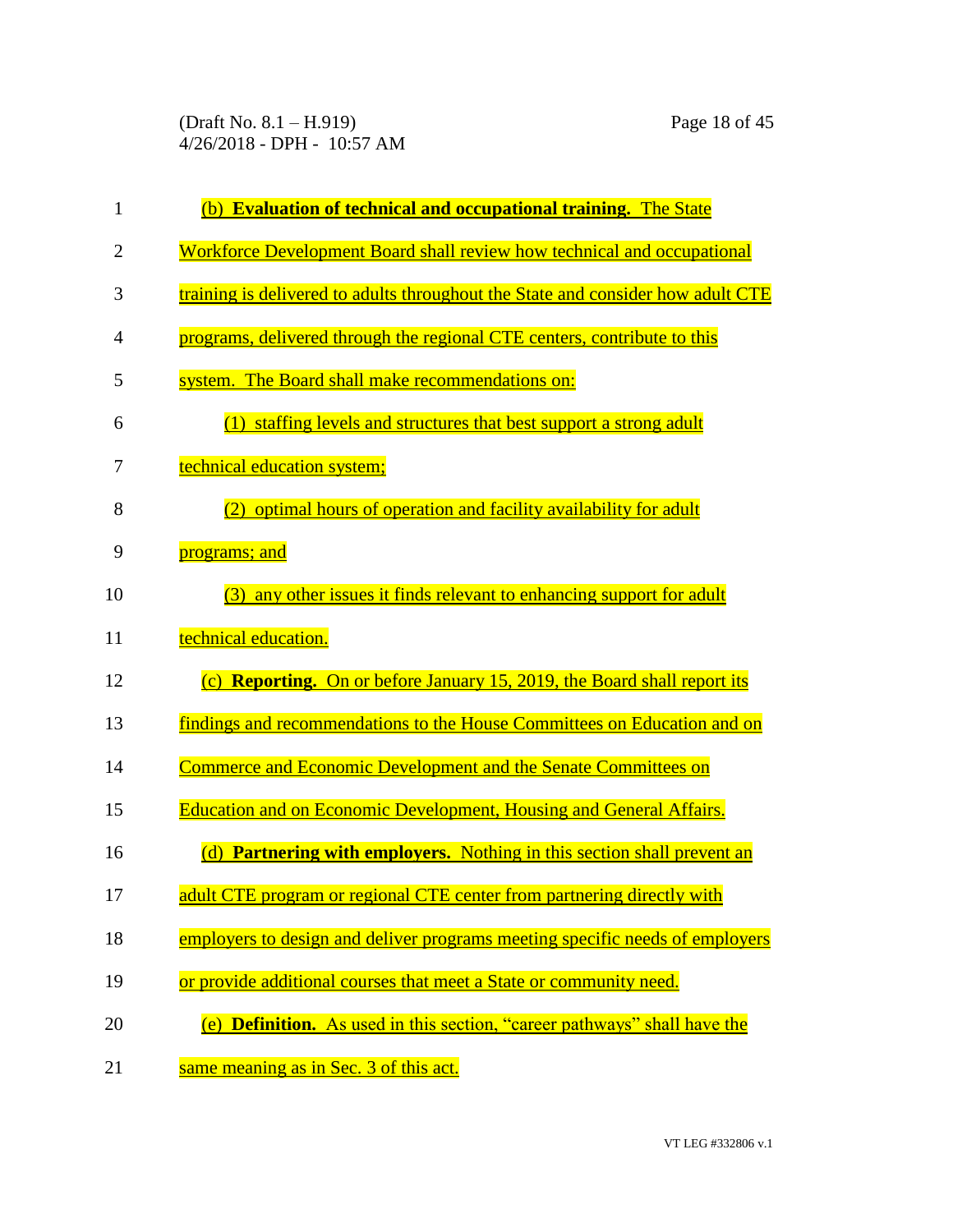(Draft No. 8.1 – H.919) Page 19 of 45 4/26/2018 - DPH - 10:57 AM

| 1  | The Department of Labor shall be responsible for the oversight and                         |
|----|--------------------------------------------------------------------------------------------|
| 2  | coordination of adult career technical education in the State. The Agency                  |
| 3  | Education shall provide technical and programmatic assistance, as necessar                 |
| 4  | <del>to the Department to ensure alignment between secondary and postsecondary</del>       |
| 5  | institutions, programs, policies and funding.                                              |
| 6  |                                                                                            |
| 7  | * * * Workforce Training * * *                                                             |
| 8  | Sec. 8. STRENGTHENING AND ALIGNING WORKFORCE TRAINING                                      |
| 9  | <b>PROGRAMS</b>                                                                            |
| 10 | The State Workforce Development Board shall:                                               |
| 11 | promote the creation of registered apprenticeship programs.                                |
| 12 | apprenticeship programs, paid internships, occupational trainings,<br><del>and other</del> |
| 13 | work-based and on-the-iob-learning opportunities that lead to industry                     |
| 14 | recognized certificates and credentials;                                                   |
| 15 | consider ways to meet employers' immediate and long-term                                   |
| 16 | employment needs in a variety of ways that can include:                                    |
| 17 | (A) expanding the number and diversity of employer-sponsored                               |
| 18 | <u>registered apprenticeships:</u>                                                         |
| 19 | promoting the development of and access to preapprenticeship                               |
| 20 | programs in high schools and career and technical education centers;                       |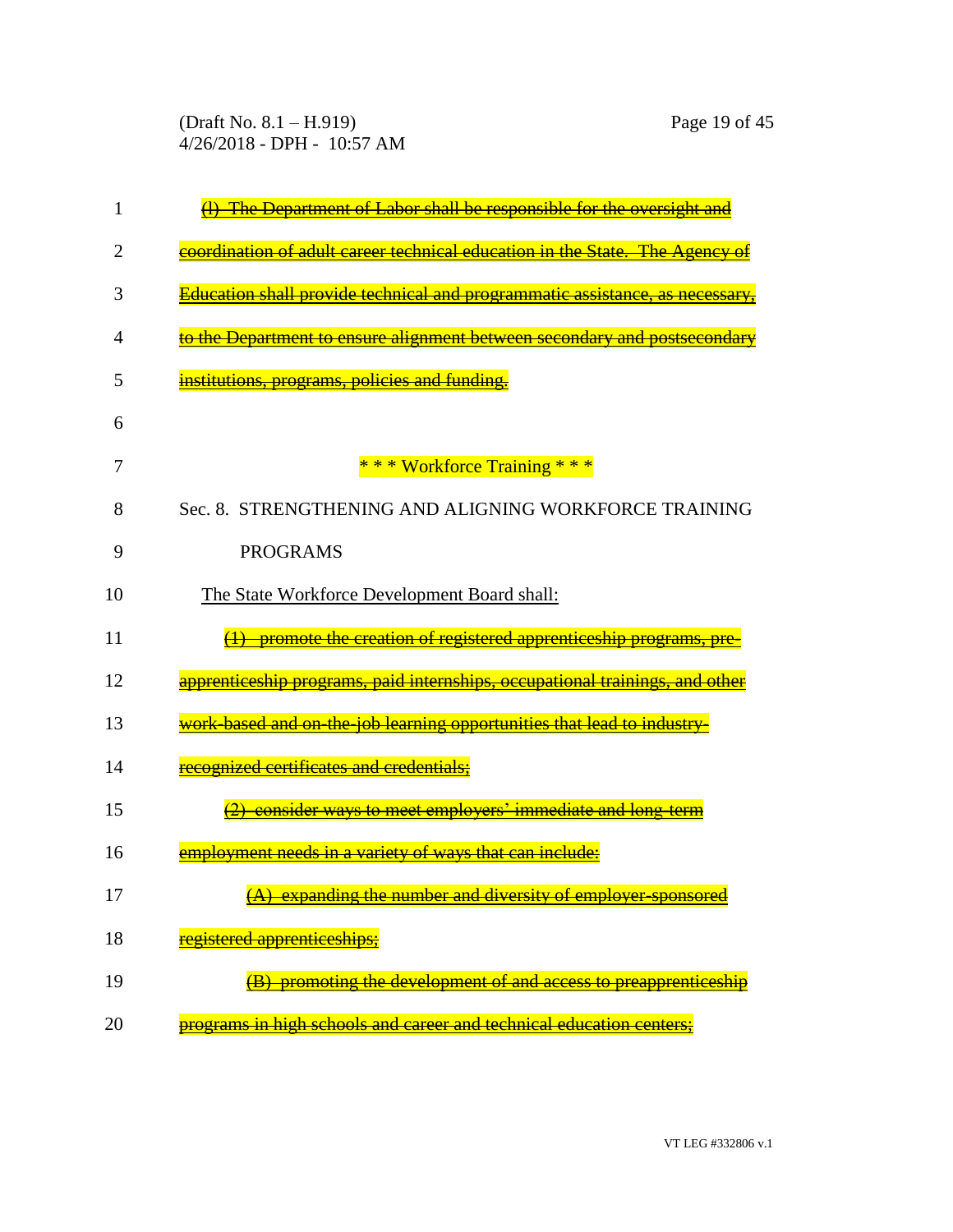(Draft No. 8.1 – H.919) Page 20 of 45 4/26/2018 - DPH - 10:57 AM

| 1              | engaging Vermont's colleges and universities in delivering th                  |
|----------------|--------------------------------------------------------------------------------|
| $\overline{2}$ | related instructional components of registered apprenticeship programs         |
| 3              | expanding the number of internships and returnships available                  |
| 4              | <del>current and new sectors:</del>                                            |
| 5              | developing partnerships and alignment between trai                             |
| 6              | offered in correctional facilities and those offered in business               |
| 7              | <del>community settings: and</del>                                             |
| 8              | registered apprenticeship programs that guarantee offers                       |
| 9              | continued employment or consideration for future employment upon               |
| 10             | completion of the program:                                                     |
| 11             | (1) create a process for identifying, monitoring, and evaluating               |
| 12             | occupational trainings and industry-recognized credentials, which may include  |
| 13             | a mechanism for endorsing programs that offer credentials or certificates in   |
| 14             | order to facilitate targeted investments in programs that meet industry needs, |
| 15             | ensuring that:                                                                 |
| 16             | business and industry are participants and are engaged early in                |
| 17             | the process;                                                                   |
| 18             | (B) the credential review process involves relevant stakeholders;              |
| 19             | (C) credentials are differentiated based on rigor and industry demand;         |
| 20             | and                                                                            |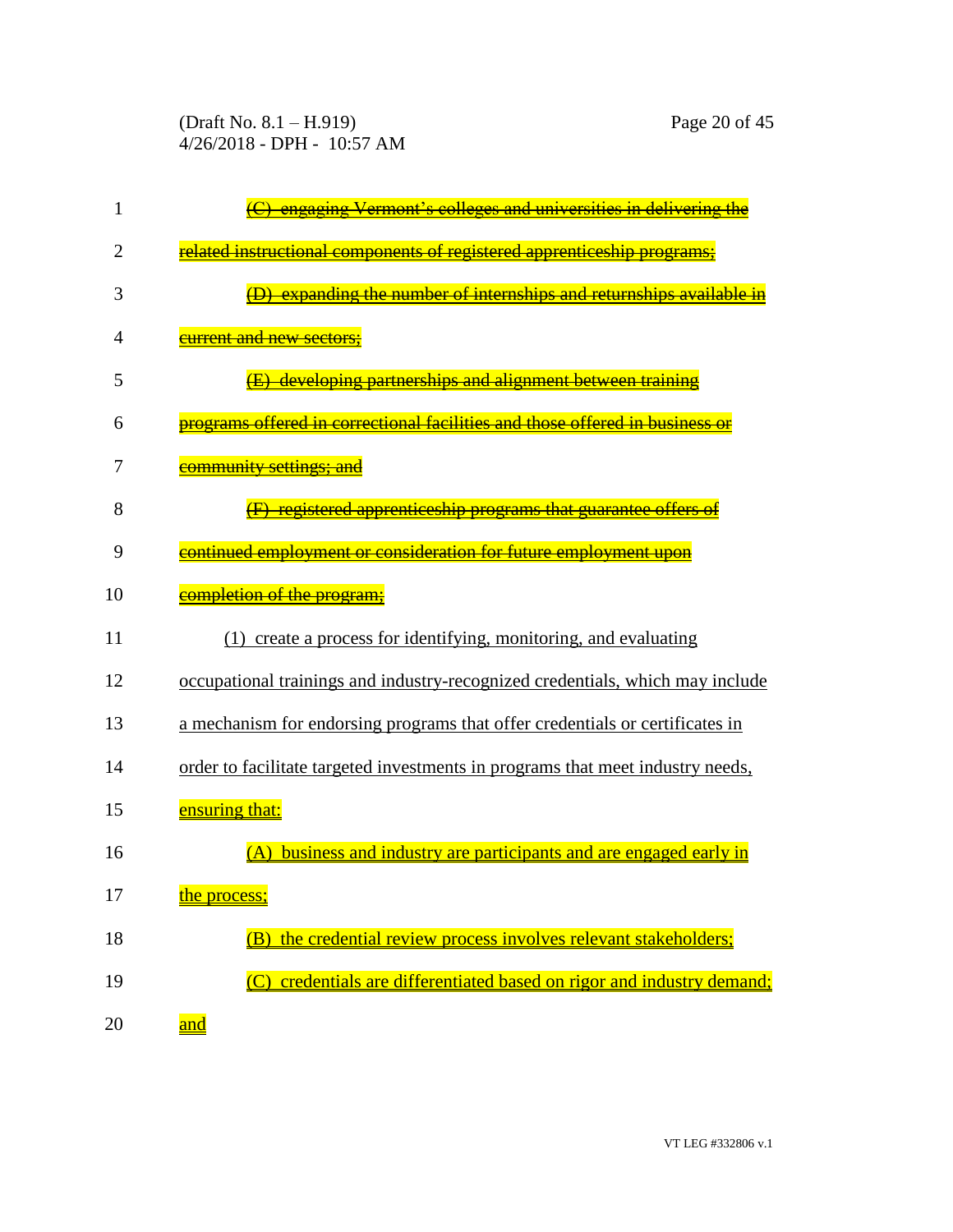| $\mathbf{1}$ | (D) systems are designed to be responsive to the changing needs of         |
|--------------|----------------------------------------------------------------------------|
| 2            | industry;                                                                  |
| 3            | (2) create and periodically review publicly available documents that list: |
| 4            | (A) current industry-recognized, State-recognized, and federally           |
| 5            | recognized credentials;                                                    |
| 6            | (B) the requirements to obtain these credentials;                          |
| 7            | (C) training programs that lead to these credentials; and                  |
| 8            | (D) the cost of training and educational programs required to obtain       |
| 9            | the credential; and                                                        |
| 10           | (3) working with the Office of Professional Regulation:                    |
| 11           | (A) increase recognition of professional skills and credentialing          |
| 12           | <u>across states; and</u>                                                  |
| 13           | (B) support professional paths that involve more than one industry-        |
| 14           | recognized, State-recognized, or federally recognized credential and rules |
| 15           | adopted by the Office.                                                     |
| 16           | Sec. 9. 10 V.S.A. $\S$ 543 is amended to read:                             |
| 17           | § 543. WORKFORCE EDUCATION AND TRAINING FUND; GRANT                        |
| 18           | <b>PROGRAMS</b>                                                            |
| 19           | (a) Creation. There is created the Workforce Education and Training Fund   |
| 20           | in the Department of Labor to be managed in accordance with 32 V.S.A.      |
| 21           | chapter 7, subchapter 5.                                                   |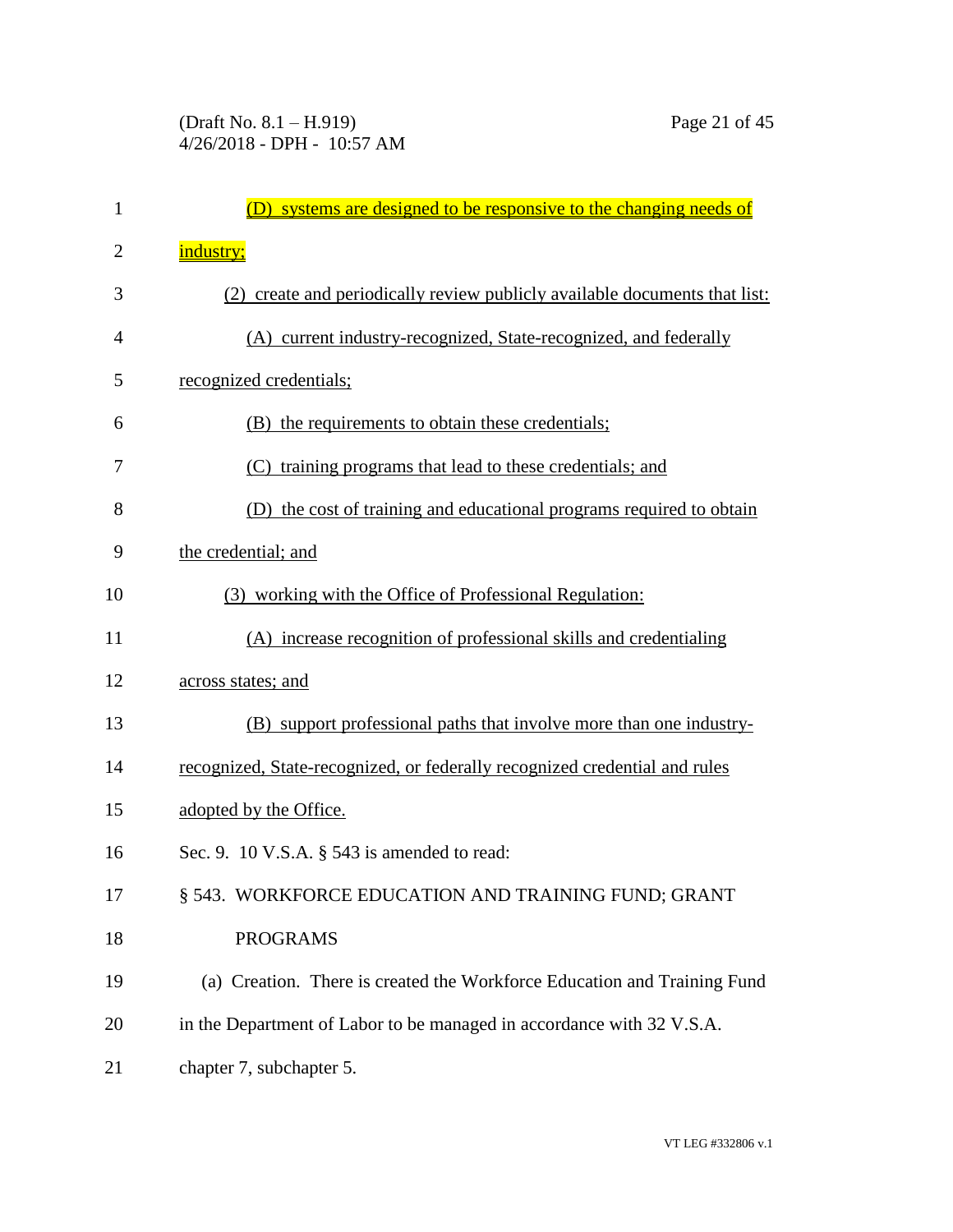| $\mathbf{1}$   | (b) Purposes. The Department shall use the Fund for the following               |
|----------------|---------------------------------------------------------------------------------|
| $\overline{2}$ | purposes:                                                                       |
| 3              | (1) training for Vermont workers, including those who are unemployed,           |
| $\overline{4}$ | underemployed, or in transition from one job or career to another;              |
| 5              | (2) internships to provide students with work-based learning                    |
| 6              | opportunities with Vermont employers;                                           |
| 7              | (3) apprenticeship, preapprenticeship, and industry-recognized                  |
| 8              | credential training; and                                                        |
| 9              | (4) assistance to small businesses for recruiting, including building           |
| 10             | connections with secondary and postsecondary institutions and others to locate, |
| 11             | hire, and retain workers from among Vermont's students and graduates; and       |
| 12             | (5) other workforce development initiatives related to current and future       |
| 13             | job opportunities in Vermont as determined by the Commissioner of Labor.        |
| 14             | * * *                                                                           |
| 15             | (f) Awards. The Commissioner of Labor, in consultation with the Chair of        |
| 16             | the State Workforce Development Board, shall develop award criteria and may     |
| 17             | grant awards to the following:                                                  |
| 18             | * * *                                                                           |
| 19             | (2) Vermont <b>Strong</b> Internship Program. Funding for eligible internship   |
| 20             | programs and activities under the Vermont <b>Strong</b> Internship Program      |
| 21             | established in section 544 of this title.                                       |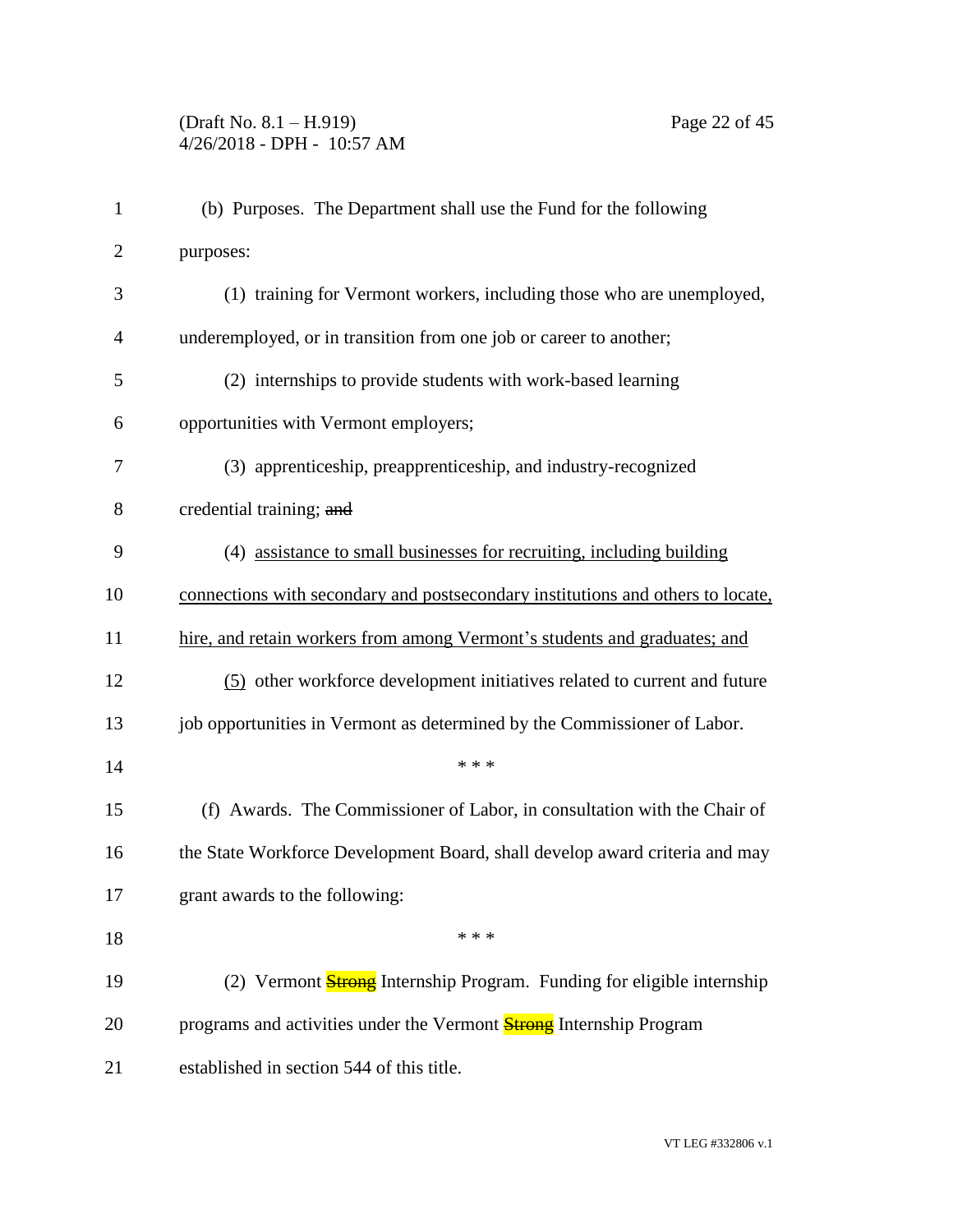(Draft No. 8.1 – H.919) Page 23 of 45 4/26/2018 - DPH - 10:57 AM

| $\mathbf{1}$   | (3) Vermont <b>Strong</b> Returnship Program. Funding for eligible                |
|----------------|-----------------------------------------------------------------------------------|
| $\overline{2}$ | returnship programs and activities under the Vermont <b>Strong</b> Returnship     |
| 3              | Program established in section 545 of this title.                                 |
| $\overline{4}$ | (4) Apprenticeship Program. The Vermont Apprenticeship Program                    |
| 5              | established under 21 V.S.A. chapter 13. Awards under this subdivision may be      |
| 6              | used to fund the cost of apprenticeship-related instruction provided by the       |
| 7              | Department of Labor.                                                              |
| 8              | $(4)(5)$ Career Focus and Planning programs. In collaboration with the            |
| 9              | Agency of Education, funding for one or more programs that institute career       |
| 10             | training and planning for young Vermonters, beginning in middle school.           |
| 11             | (g) Career Pathways. Programs that are funded under this section resulting        |
| 12             | in a credit, certificate, or credential shall demonstrate alignment with a Career |
| 13             | Pathway.                                                                          |
| 14             | (h) Expanding offerings. A regional career and technical education center         |
| 15             | that develops an adult technical education program of study using funding         |
| 16             | under this section shall:                                                         |
| 17             | make the program materials available to other regional career and                 |
| 18             | technical education centers and adult technical education programs;               |
| 19             | (2) to the extent possible, align the program with subsequent programs            |
| 20             | offered through the Vermont State College System, the University of Vermont       |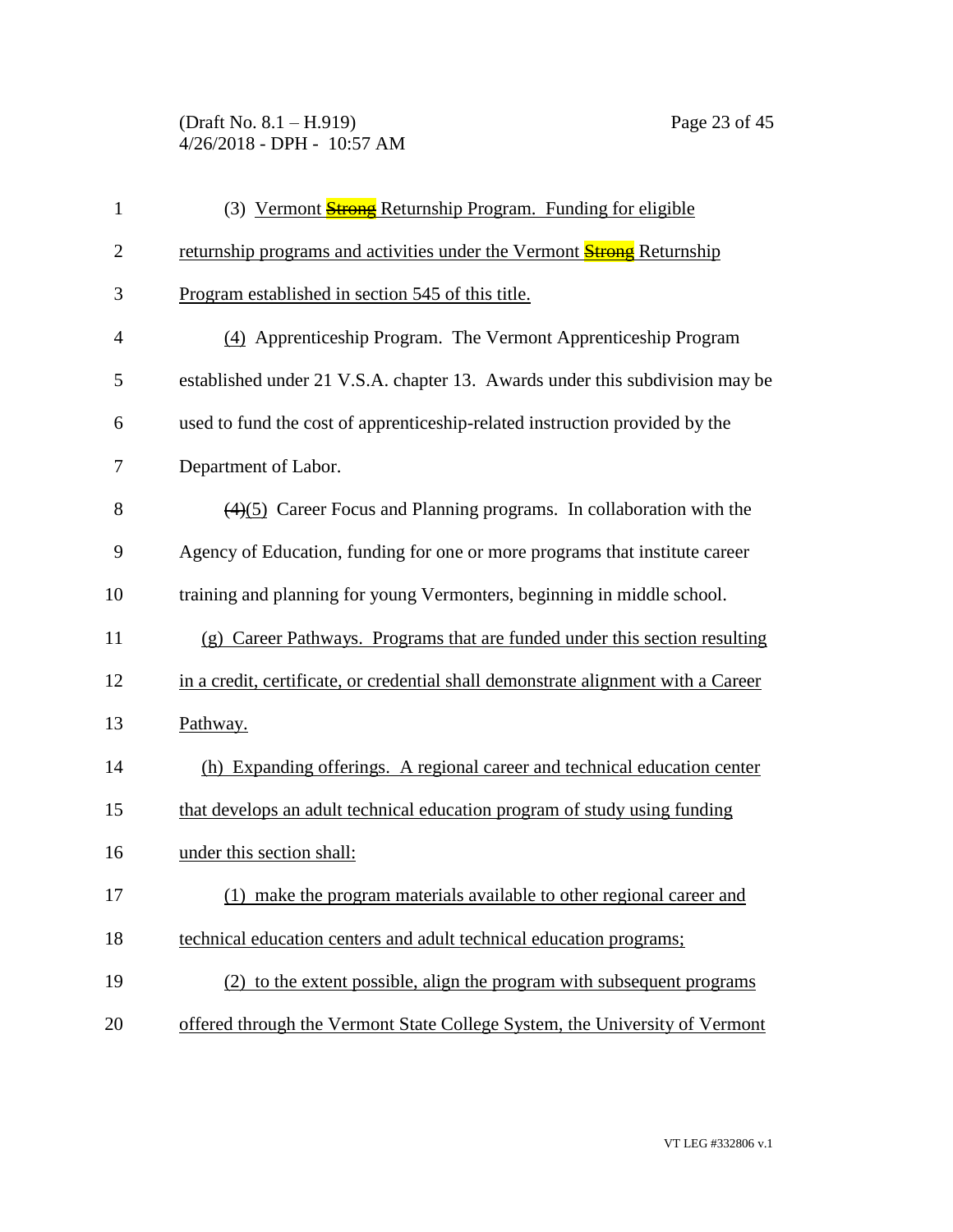(Draft No. 8.1 – H.919) Page 24 of 45 4/26/2018 - DPH - 10:57 AM

| 1              | and State Agricultural College, or an accredited independent college located in    |
|----------------|------------------------------------------------------------------------------------|
| $\overline{2}$ | Vermont; and                                                                       |
| 3              | (3) respond to current or projected occupational demands.                          |
| $\overline{4}$ | * * *                                                                              |
| 5              | *** Growing the Workforce and Increasing Workforce Participation ***               |
| 6              | Sec. 10. 10 V.S.A. § 544 is amended to read:                                       |
| 7              | § 544. VERMONT <mark>STRONG</mark> INTERNSHIP PROGRAM                              |
| 8              | $(a)(1)$ The Department of Labor, in consultation with the Agency of               |
| 9              | Education, shall develop, and the Department shall implement, a statewide          |
| 10             | Vermont <b>Strong</b> Internship Program for students who are in high school or in |
| 11             | college and for those who are recent graduates of 24 months or less.               |
| 12             | (2) The Department of Labor shall coordinate and provide funding to                |
| 13             | public and private entities for internship programs that match Vermont             |
| 14             | employers with students from public and private secondary schools, regional        |
| 15             | technical centers, the Community High School of Vermont, colleges, and             |
| 16             | recent graduates of 24 months or less.                                             |
| 17             | (3) Funding awarded through the Vermont <b>Strong</b> Internship Program           |
| 18             | may be used to build and administer an internship program and to provide           |
| 19             | participants with a stipend during the internship, based on need. Funds may be     |
| 20             | made only to programs or projects that:                                            |
| 21             | (A) do not replace or supplant existing positions;                                 |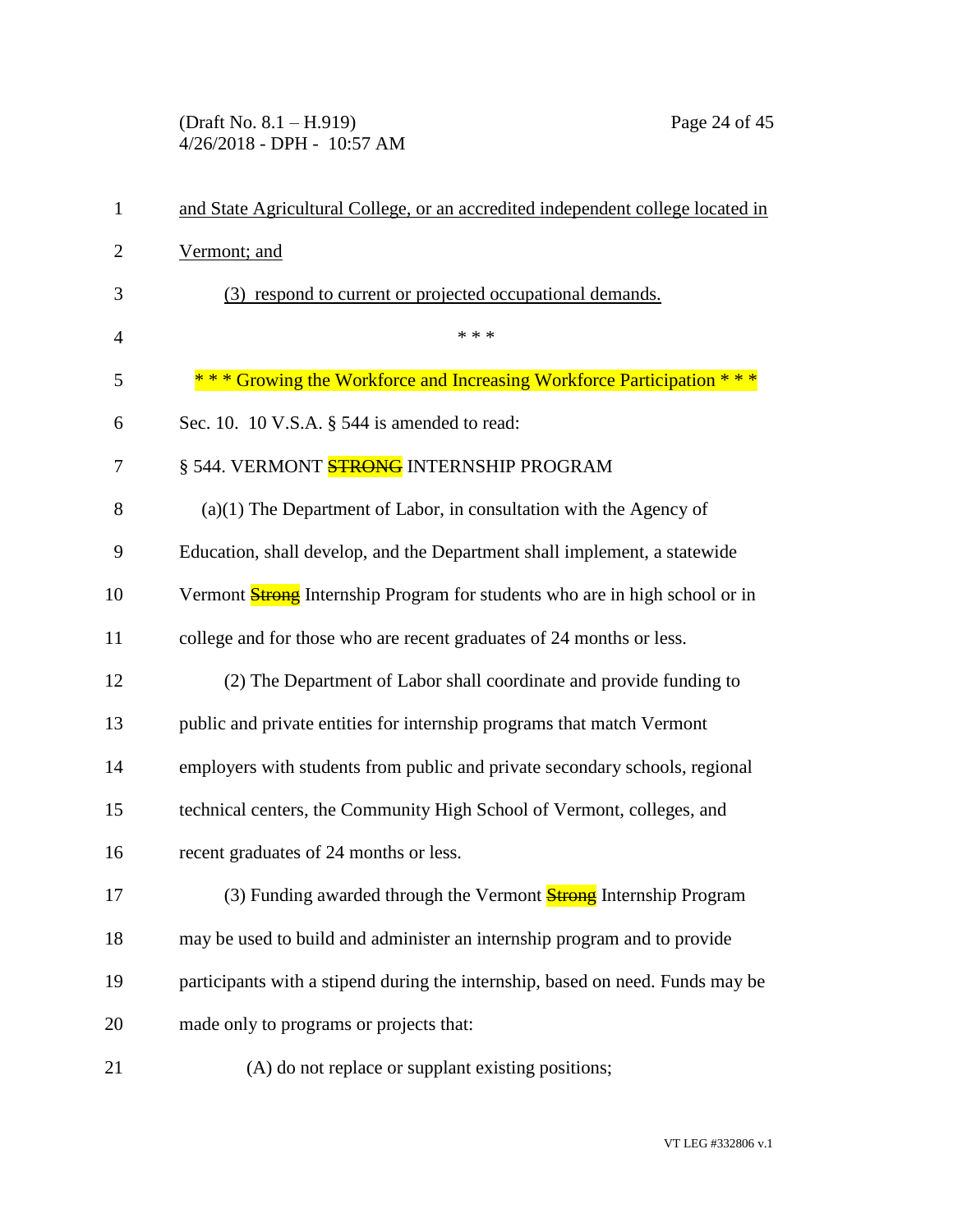## (Draft No. 8.1 – H.919) Page 25 of 45 4/26/2018 - DPH - 10:57 AM

| $\mathbf{1}$   | (B) expose students to the workplace or create real workplace                  |
|----------------|--------------------------------------------------------------------------------|
| $\overline{2}$ | expectations and consequences;                                                 |
| 3              | (C) provide a process that measures progress toward mastery of skills,         |
| 4              | attitude, behavior, and sense of responsibility required for success in that   |
| 5              | workplace;                                                                     |
| 6              | (D) are designed to motivate and educate participants through work-            |
| 7              | based learning opportunities with Vermont employers;                           |
| 8              | (E) include mechanisms that promote employer involvement with                  |
| 9              | secondary and postsecondary students and curriculum and the delivery of        |
| 10             | education at the participating schools; or                                     |
| 11             | (F) offer participants a continuum of learning, experience, and                |
| 12             | relationships with employers that will make it financially possible and        |
| 13             | attractive for graduates to continue to work and live in Vermont.              |
| 14             | (4) As used in this section, "internship" means a learning experience          |
| 15             | working with an employer where the intern may, but does not necessarily,       |
| 16             | receive academic credit, financial remuneration, a stipend, or any combination |
| 17             | of these.                                                                      |
| 18             | (b) The Department of Labor, in collaboration with the Agencies of             |
| 19             | Agriculture, Food and Markets and of Education, State-funded postsecondary     |
| 20             | educational institutions, the State Workforce Development Board, and other     |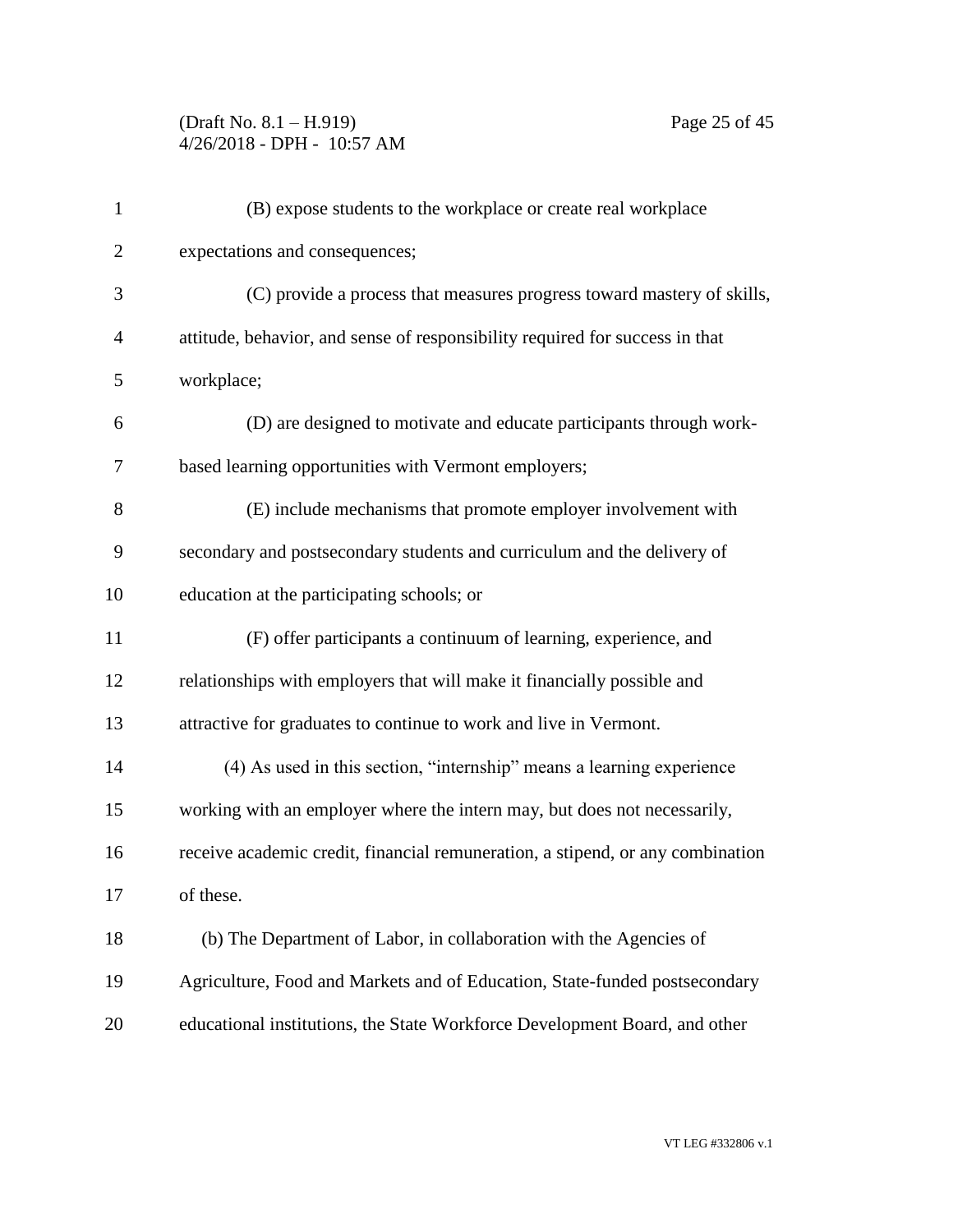(Draft No. 8.1 – H.919) Page 26 of 45 4/26/2018 - DPH - 10:57 AM

| $\mathbf{1}$   | State agencies and departments that have workforce education and training and   |
|----------------|---------------------------------------------------------------------------------|
| $\overline{2}$ | training monies, shall:                                                         |
| 3              | (1) identify new and existing funding sources that may be allocated to          |
| $\overline{4}$ | the Vermont <b>Strong</b> Internship Program;                                   |
| 5              | (2) collect data and establish program goals and performance measures           |
| 6              | that demonstrate program results for internship programs funded through the     |
| 7              | Vermont <b>Strong</b> Internship Program;                                       |
| 8              | (3) develop or enhance a website that will connect students and                 |
| 9              | graduates with internship opportunities with Vermont employers;                 |
| 10             | (4) engage appropriate agencies and departments of the State in the             |
| 11             | Vermont Internship Program to expand internship opportunities with State        |
| 12             | government and with entities awarded State contracts; and                       |
| 13             | (5) work with other public and private entities to develop and enhance          |
| 14             | internship programs, opportunities, and activities throughout the State.        |
| 15             | Sec. 11. 10 V.S.A. 545 is added to read:                                        |
| 16             | § 545. VERMONT STRONG RETURNSHIP PROGRAM                                        |
| 17             | (a) As used in this section, "returnship" means:                                |
| 18             | (1) an on-the-job learning experience working with an employer where            |
| 19             | an individual may, but does not necessarily, receive academic credit, financial |
| 20             | remuneration, a stipend, or any combination of these; and                       |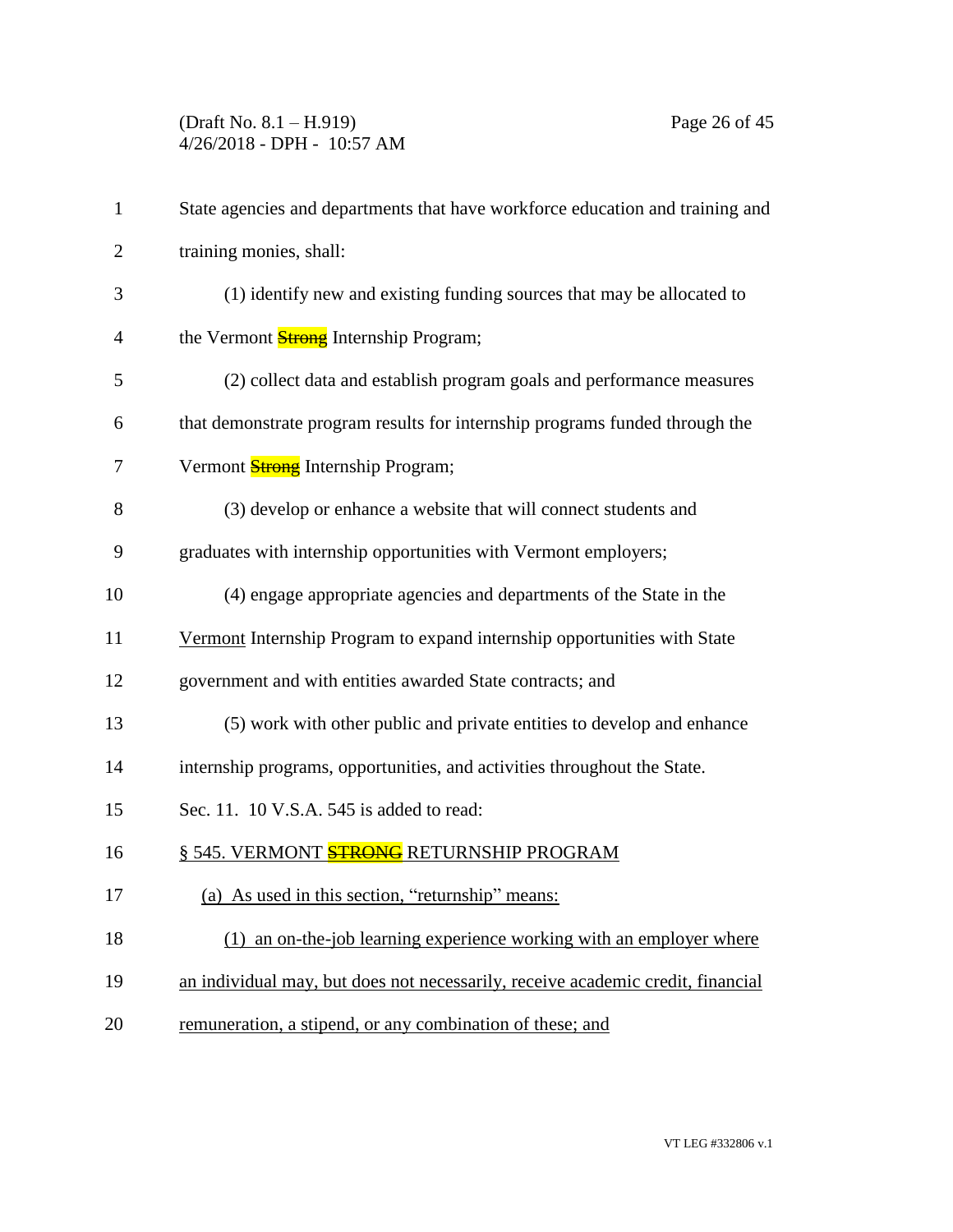(Draft No. 8.1 – H.919) Page 27 of 45 4/26/2018 - DPH - 10:57 AM

| $\mathbf{1}$   | (2) is targeted to Vermonters who are returning to the workforce after an        |
|----------------|----------------------------------------------------------------------------------|
| $\overline{2}$ | extended absence or are seeking a limited-duration on-the-job work experience    |
| 3              | in a different occupation or occupational setting.                               |
| 4              | (b)(1) The Department of Labor shall develop and implement the statewide         |
| 5              | Vermont Strong Returnship Program.                                               |
| 6              | (2) The Department of Labor shall coordinate and provide funding to              |
| 7              | public and private entities for returnship programs and opportunities that match |
| 8              | experienced workers with Vermont employers.                                      |
| 9              | (3) Funding awarded through the Program may be used to build and                 |
| 10             | administer coordinated and cohesive programs and to provide participants with    |
| 11             | a stipend during the returnship, based on need. Funds may be made available      |
| 12             | only to programs or projects that:                                               |
| 13             | (A) do not replace or supplant existing positions;                               |
| 14             | (B) expose individuals to real and meaningful workplace                          |
| 15             | experiences;                                                                     |
| 16             | (C) provide a process that measures progress toward mastery of hard              |
| 17             | and soft professional skills and other factors that indicate a likelihood of     |
| 18             | success in the workplace;                                                        |
| 19             | (D) are designed to motivate and educate participants through work-              |
| 20             | based learning opportunities with Vermont employers; or                          |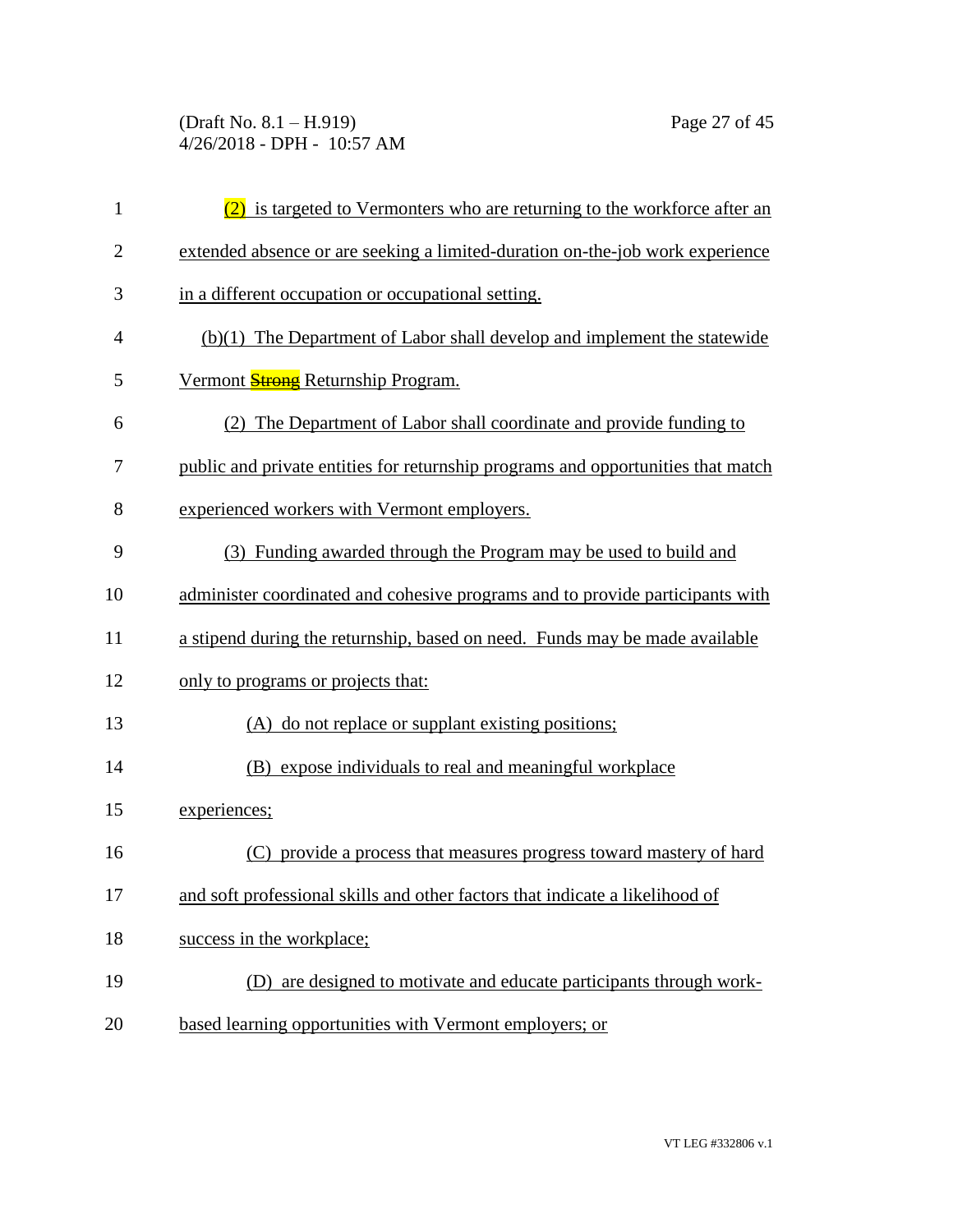(Draft No. 8.1 – H.919) Page 28 of 45 4/26/2018 - DPH - 10:57 AM

| $\mathbf{1}$   | (E) offer participants a continuum of learning, experience, and             |
|----------------|-----------------------------------------------------------------------------|
| $\overline{2}$ | relationships with employers that will make it financially possible and     |
| 3              | attractive for individuals to continue to work and live in Vermont.         |
| 4              | (c) The Department of Labor shall:                                          |
| 5              | (1) identify new and existing funding sources that may be allocated to      |
| 6              | the Program;                                                                |
| 7              | (2) collect data and establish program goals and performance measures       |
| 8              | that demonstrate program results for returnship programs funded through the |
| 9              | Program;                                                                    |
| 10             | (3) engage appropriate agencies and departments of the State in the         |
| 11             | Program to expand returnship opportunities within State government and with |
| 12             | entities awarded State contracts; and                                       |
| 13             | (4) work with other public and private entities to develop and enhance      |
| 14             | returnship programs, opportunities, and activities throughout the State.    |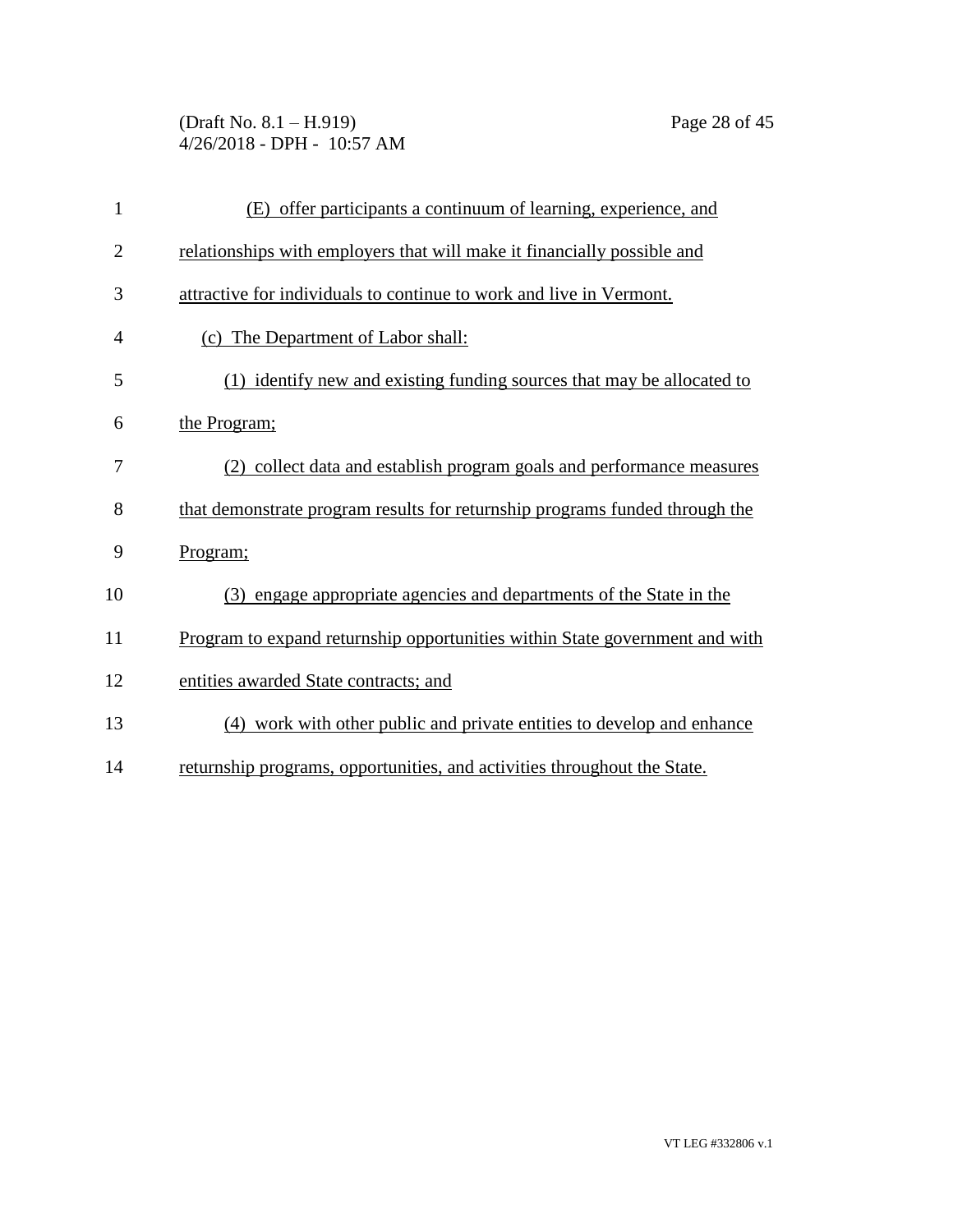| $\mathbf{1}$   | Sec. 12. VERMONT RETURNSHIP PROGRAM; APPROPRIATIONS                             |
|----------------|---------------------------------------------------------------------------------|
| $\overline{2}$ | In fiscal year 2019 the amount of \$100,000.00 is appropriated from the         |
| 3              | General Fund to the Department of Labor for the Vermont Returnship Program      |
| 4              | <u>created in 10 V.S.A. § 545.</u>                                              |
| 5              | Sec. 13. GROWING THE SIZE AND QUALITY OF THE WORKFORCE                          |
| 6              | (a) <b>Increasing participation.</b> The Department of Labor and the Agencies   |
| 7              | of Commerce and Community Development, of Education, and of Human               |
| 8              | Services, in partnership with the State Workforce Development Board, shall:     |
| 9              | (1) increase Vermonters' labor force participation by creating                  |
| 10             | multitiered engagement, training, and support activities that help working-age  |
| 11             | Vermonters who are able to participate or to participate to a greater degree in |
| 12             | the workforce;                                                                  |
| 13             | (2) recruit and relocate new workers and employers to Vermont; and              |
| 14             | (3) assist businesses in locating and retaining qualified workers.              |
| 15             | (b) Methods. The Department of Labor and the Agencies of Commerce               |
| 16             | and Community Development, of Education, and of Human Services shall:           |
| 17             | (1) engage regional and statewide stakeholders, including regional CTE          |
| 18             | centers, regional development corporations, and regional planning               |
| 19             | commissions, to identify needs and strategies, and define success;              |
| 20             | (2) identify targets and methods of recruitment, relocation, retraining,        |
| 21             | and retention;                                                                  |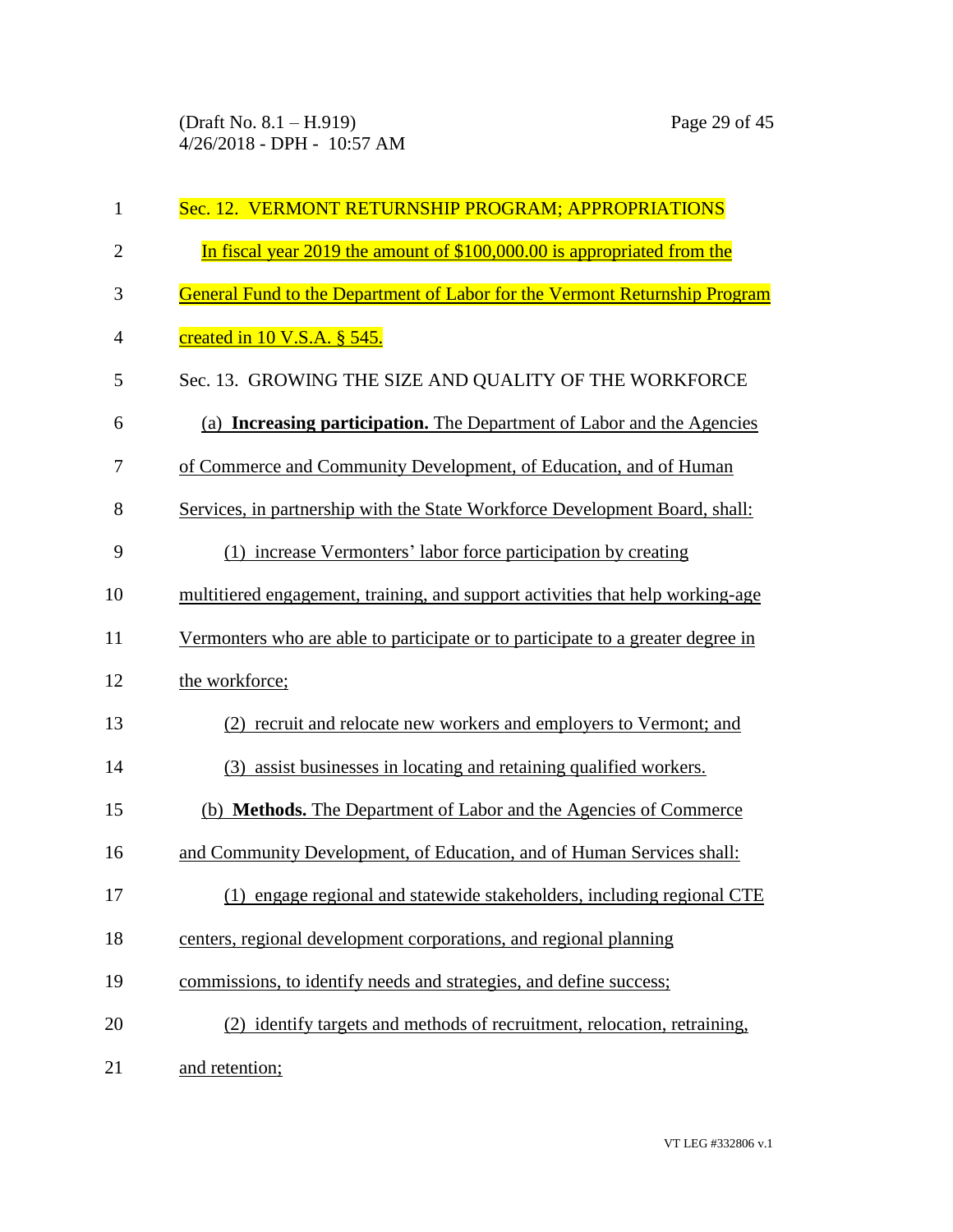(Draft No. 8.1 – H.919) Page 30 of 45 4/26/2018 - DPH - 10:57 AM

| 1              | (3) leverage resources available in current State and federal programs to        |
|----------------|----------------------------------------------------------------------------------|
| $\overline{2}$ | support more workers from within and outside Vermont entering and staying in     |
| 3              | the Vermont workforce;                                                           |
| $\overline{4}$ | (4) create metrics for tracking the success of outreach efforts and              |
| 5              | economic impact; and                                                             |
| 6              | (5) develop policies and identify tools that support a two-generation            |
| 7              | approach to successful employment, addressing the needs of children in the       |
| 8              | lives of working adults.                                                         |
| 9              | (c) Relocation assistance unit.                                                  |
| 10             | (1) The Department of Labor may develop a relocation assistance unit to          |
| 11             | assist resident jobseekers and prospective new Vermont workers with finding      |
| 12             | and securing employment opportunities in Vermont.                                |
| 13             | If the Department develops the relocation assistance unit:                       |
| 14             | (A) In addition to providing employment matching and career                      |
| 15             | navigation services, dedicated specialists shall provide individualized          |
| 16             | assistance and support to individuals looking to relocate to Vermont for         |
| 17             | employment.                                                                      |
| 18             | Support services may include specific assistance in researching,                 |
| 19             | accessing, or making referrals to resources, information, or services related to |
| 20             | the labor market, employment, training, transportation, housing, childcare,      |
| 21             | economic services, education, safety, or recreation.                             |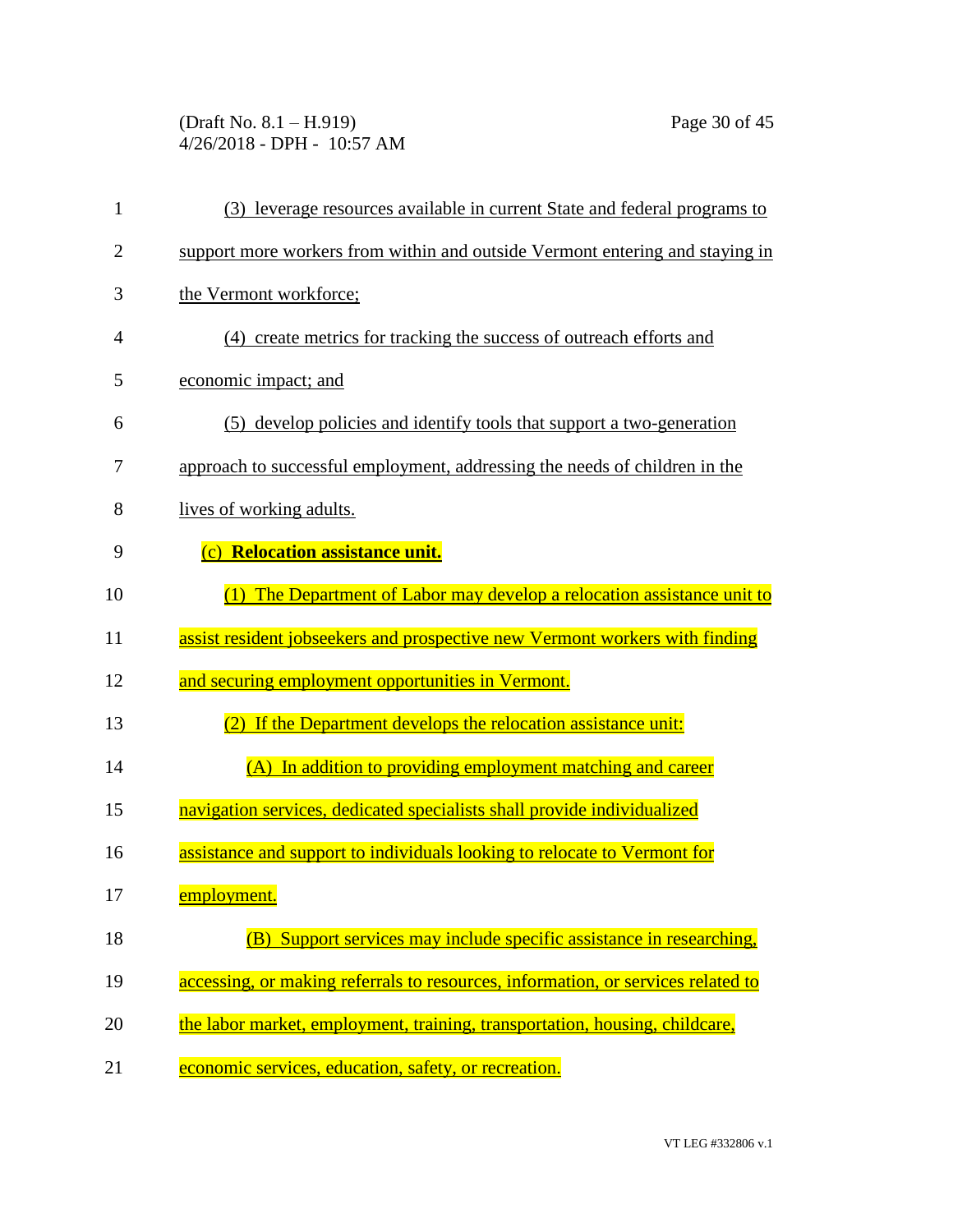(Draft No. 8.1 – H.919) Page 31 of 45 4/26/2018 - DPH - 10:57 AM

| $\mathbf{1}$   | (C) The Department shall access existing tools, resources, and                  |
|----------------|---------------------------------------------------------------------------------|
| $\overline{2}$ | organizations such as the State or local Chambers of Commerce, Parent Child     |
| 3              | Centers, Regional Development Corporations, the Vermont National Guard,         |
| $\overline{4}$ | and other One-Stop American Job Center Network partners to assist in            |
| 5              | providing relocation information and support.                                   |
| 6              | (D) The Department shall offer the services available under this                |
| 7              | subsection to Vermont customers as it would to a nonVermont citizen             |
| 8              | customer.                                                                       |
| 9              | (E)(i) The Department shall use State funds provided under this                 |
| 10             | section to leverage federal Wagner-Peyser funds, and any other relevant source  |
| 11             | of federal funds, to deliver employment and relocation services.                |
| 12             | The Department shall ensure that functions provided under this<br>(ii)          |
| 13             | section do not jeopardize the use and continued eligibility for federal funding |
| 14             | under the Workforce Innovation and Opportunity Act (WIOA).                      |
| 15             | (F) The Department shall ensure that the Agency of Commerce and                 |
| 16             | Community Development has access to information, data, and customer             |
| 17             | feedback so that the Agency may better understand the impact of its             |
| 18             | recruitment efforts, messaging, and any other ThinkVermont MOVE activity it     |
| 19             | implements.                                                                     |
| 20             | (d) Board authority; identifying potential incentives. The State                |
| 21             | Workforce Development Board may identify incentives to enable and               |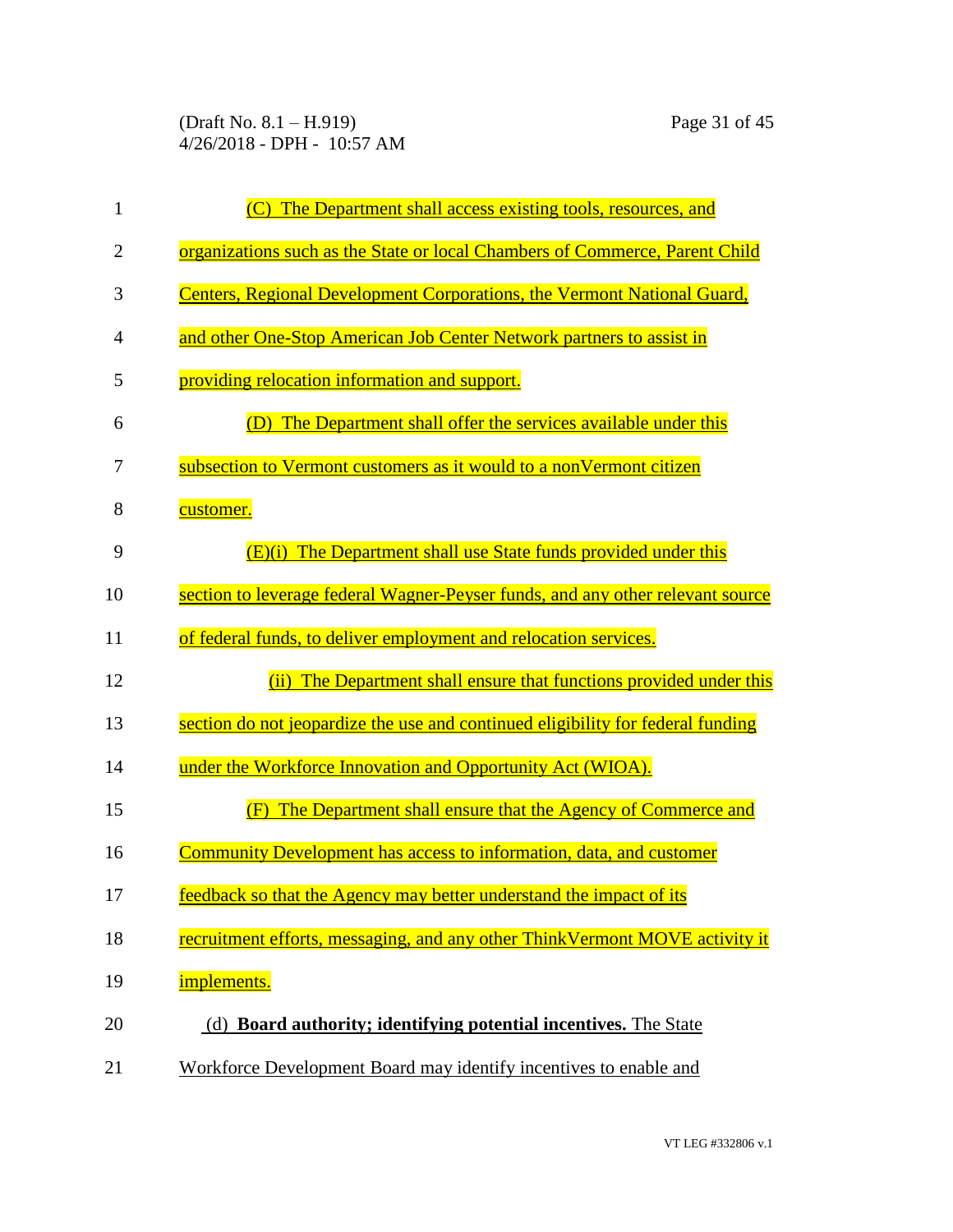(Draft No. 8.1 – H.919) Page 32 of 45 4/26/2018 - DPH - 10:57 AM

| $\mathbf{1}$   | encourage targeted populations to participate in the labor force, including    |
|----------------|--------------------------------------------------------------------------------|
| $\overline{2}$ | unemployment insurance waivers, income tax reductions, exemption of State      |
| 3              | tax on Social Security, housing and transportation vouchers, greater access to |
| $\overline{4}$ | mental health and addiction treatment, and tuition and training                |
| 5              | reimbursements. The Board shall notify the House Committees on Commerce        |
| 6              | and Economic Development and on Human Services of any findings or              |
| 7              | recommendations, as appropriate.                                               |
| 8              | Sec. 14. 10 V.S.A. $\S$ 540 is amended to read:                                |
| 9              | § 540. WORKFORCE EDUCATION AND TRAINING LEADER                                 |
| 10             | The Commissioner of Labor shall be the leader of workforce education and       |
| 11             | training in the State, and shall have the authority and responsibility for the |
| 12             | coordination of workforce education and training within State government,      |
| 13             | including the following duties:                                                |
| 14             | (1) Perform the following duties in consultation with the State                |
| 15             | <b>Workforce Development Board:</b>                                            |
| 16             | * * *                                                                          |
| 17             | (G) design and implement criteria and performance measures for                 |
| 18             | workforce education and training activities; and                               |
| 19             | (H) establish goals for the integrated workforce education and                 |
| 20             | training system; and                                                           |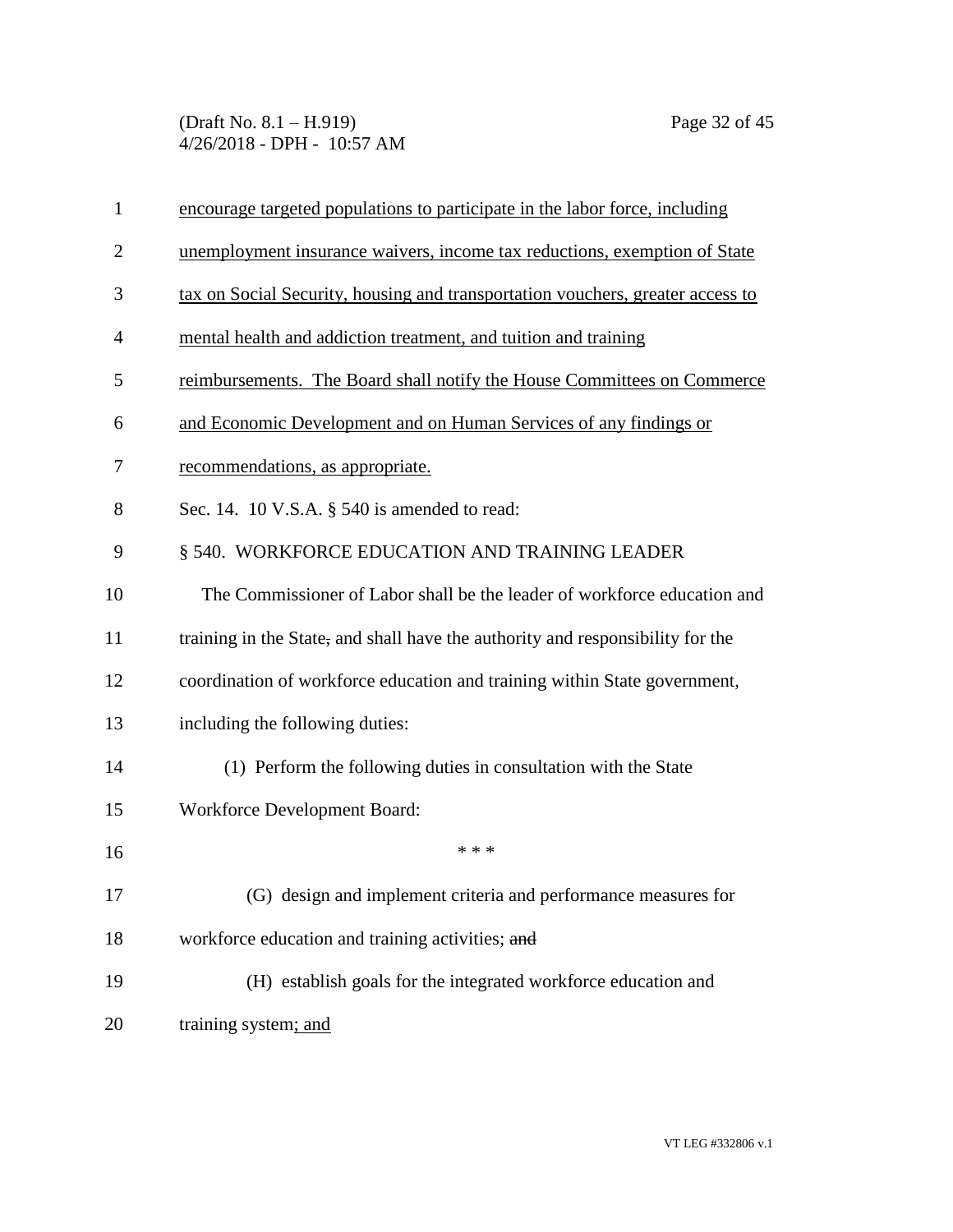(Draft No. 8.1 – H.919) Page 33 of 45 4/26/2018 - DPH - 10:57 AM

| $\mathbf{1}$   | (I) with the assistance of the Secretaries of Commerce and                     |
|----------------|--------------------------------------------------------------------------------|
| $\overline{2}$ | Community Development, of Human Services, of Education, of Agriculture,        |
| 3              | Food and Markets, and of Transportation and of the Commissioner of Public      |
| $\overline{4}$ | Safety, develop and implement a coordinated system to recruit, relocate, and   |
| 5              | train workers to ensure the labor force needs of Vermont's businesses are met. |
| 6              | * * *                                                                          |
| 7              | (8) Coordinate intentional outreach and connections between students           |
| 8              | graduating from Vermont's colleges and universities and employment             |
| 9              | opportunities in Vermont.                                                      |
| 10             | * * *                                                                          |
| 11             | * * * Accountability; Data Collection and Monitoring; Reporting * * *          |
| 12             | Sec. 15. RESULTS-BASED MONITORING                                              |
| 13             | $(a)(1)$ The Department of Labor, with the assistance of the Government        |
| 14             | Accountability Committee and the State Workforce Development Board, shall      |
| 15             | develop a framework to evaluate workforce education, training, and support     |
| 16             | programs and services.                                                         |
| 17             | (2) The Department shall apply the framework to the State's workforce          |
| 18             | system inventory and shall distinguish programs and services based on method   |
| 19             | of delivery, customer, program administrator, goal, or other appropriate       |
| 20             | category.                                                                      |
| 21             | The framework shall:<br>(3)                                                    |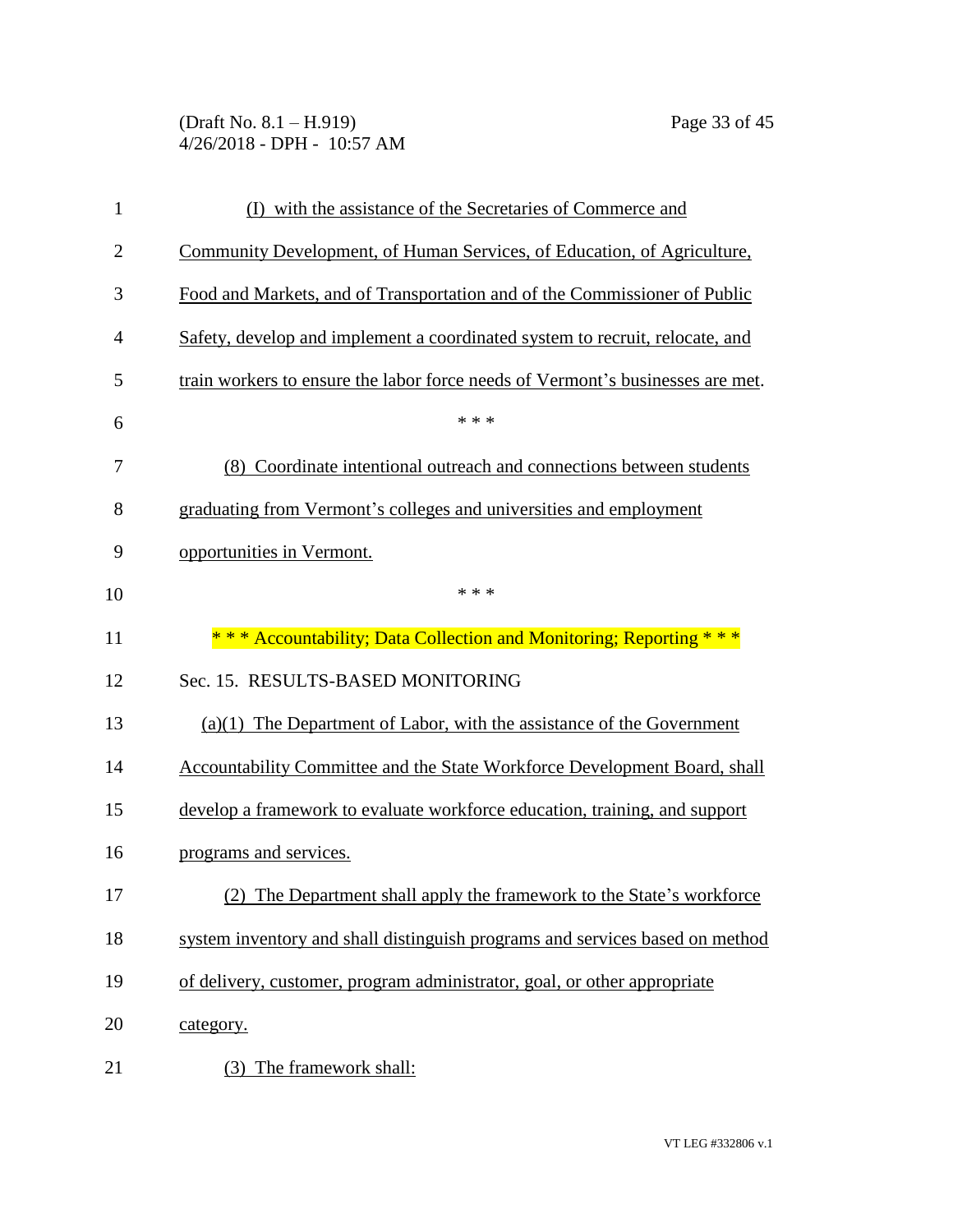(Draft No. 8.1 – H.919) Page 34 of 45 4/26/2018 - DPH - 10:57 AM

| $\mathbf{1}$   | (A) establish population-level indicators based on desired outcomes         |
|----------------|-----------------------------------------------------------------------------|
| $\overline{2}$ | for the workforce development delivery system;                              |
| 3              | (B) along with workforce development network mapping work that              |
| $\overline{4}$ | the Board may pursue, support program and service alignment of State-grant- |
| 5              | funded projects with the State Workforce Innovation and Opportunity Act     |
| 6              | Plan;                                                                       |
| 7              | (C) align with the Board's vision;                                          |
| 8              | (D) note performance measures that already exist in the workforce           |
| 9              | system and identify where State-specific measures would help monitor        |
| 10             | progress in achieving the State's goals; and                                |
| 11             | (E) identify gaps in service delivery and areas of duplication in           |
| 12             | services.                                                                   |
| 13             | (b) The State Workforce Development Board shall:                            |
| 14             | (1) consider whether the information and data currently collected and       |
| 15             | reported throughout the workforce development system are useful;            |
| 16             | (2) identify what information and data are not available or not readily     |
| 17             | accessible;                                                                 |
| 18             | (3) make its findings publicly available; and                               |
| 19             | (4) recommend a process to improve the collection and reporting             |
| 20             | of data.                                                                    |
| 21             | (c) The State Workforce Development Board may:                              |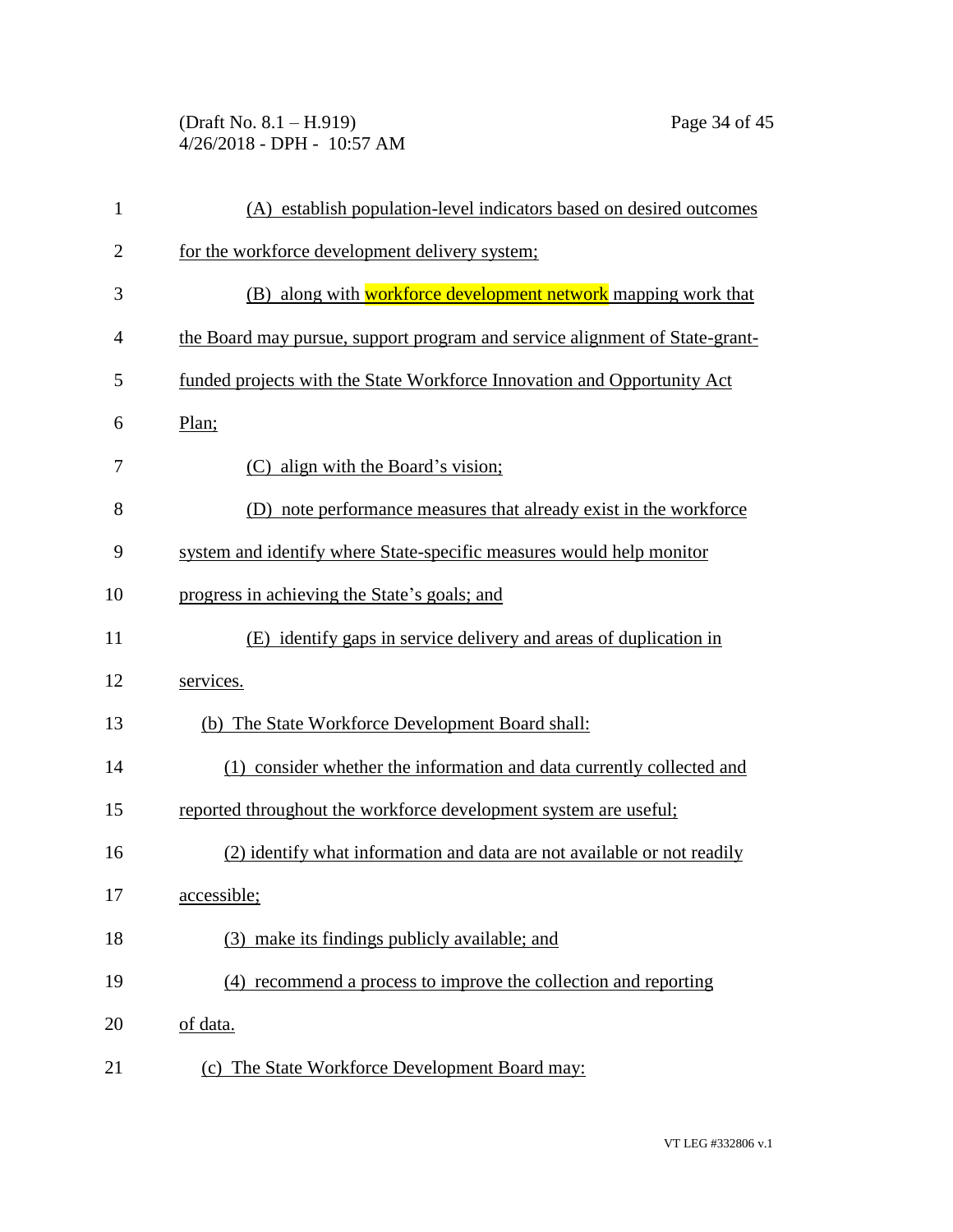(Draft No. 8.1 – H.919) Page 35 of 45 4/26/2018 - DPH - 10:57 AM

| $\mathbf{1}$   | (1) create a process and a timeline to collect program-level data for the      |
|----------------|--------------------------------------------------------------------------------|
| $\overline{2}$ | purposes of updating the State's workforce system inventory; and               |
| 3              | (2) develop tools for program and service delivery providers that              |
| $\overline{4}$ | support continuous improvement using data-driven decision making, common       |
| 5              | information-sharing systems, and a customer-focused service delivery system.   |
| 6              | Sec. 16. REPORTING                                                             |
| 7              | (a) On or before January 15, 2019, the State Workforce Development             |
| 8              | Board shall <b>submit</b> to the House Committee on Commerce and Economic      |
| 9              | Development and the Senate Committee on Economic Development, Housing          |
| 10             | and General Affairs a report that specifically addresses the implementation of |
| 11             | each section of this act.                                                      |
| 12             | (b) On or before January 15, 2019, the Department of Labor, in                 |
| 13             | collaboration with the Agency of Education and the State Workforce             |
| 14             | Development Board, shall report to the House Committee on Commerce and         |
| 15             | Economic Development and the Senate Committee on Economic                      |
| 16             | Development, Housing and General Affairs concerning:                           |
| 17             | (1) how to encourage more businesses to offer apprenticeships;                 |
| 18             | (2) how to encourage more labor force participation in                         |
| 19             | apprenticeships; and                                                           |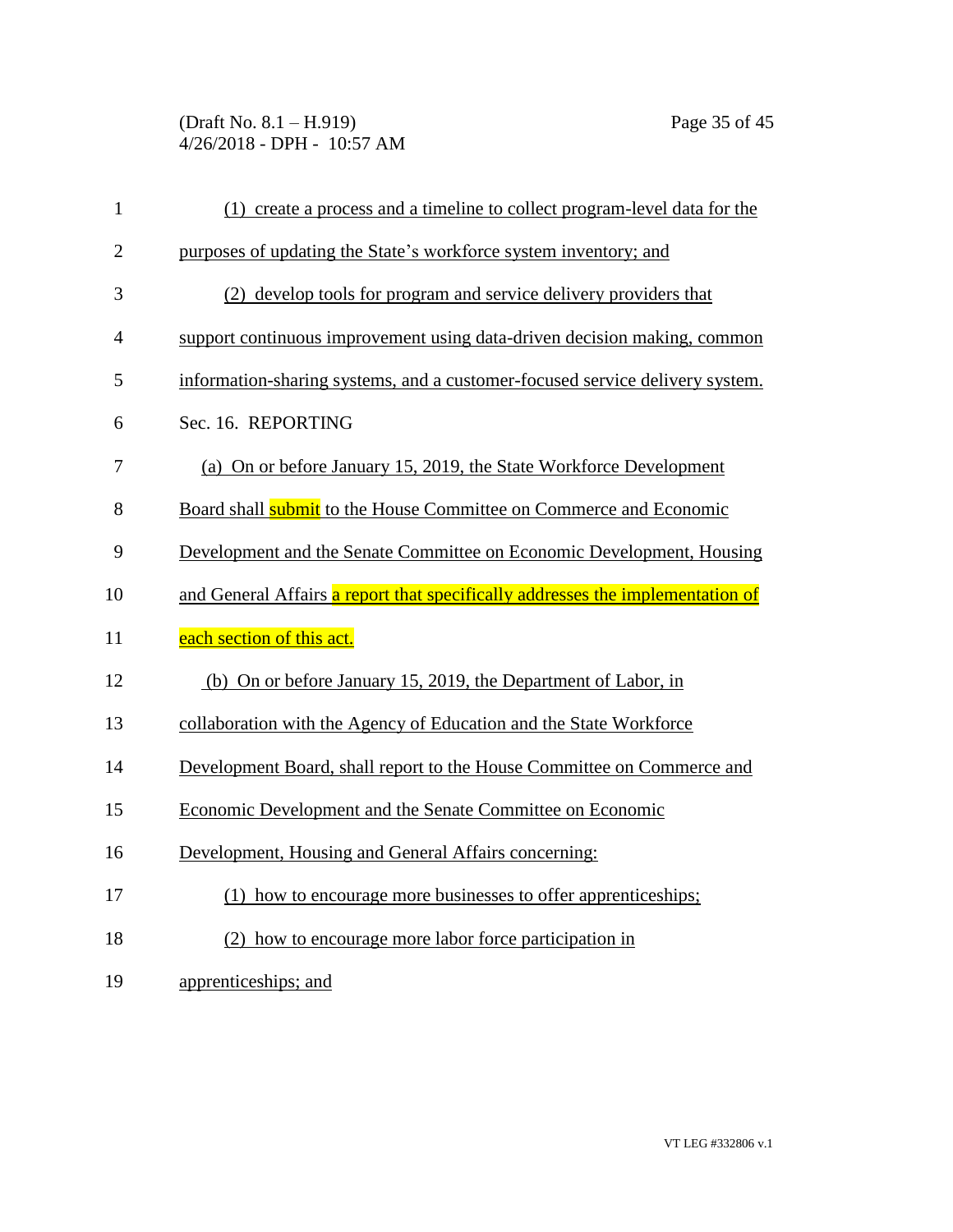(Draft No. 8.1 – H.919) Page 36 of 45 4/26/2018 - DPH - 10:57 AM

| $\mathbf{1}$   | (3) of the myriad federal and private apprenticeship opportunities                      |
|----------------|-----------------------------------------------------------------------------------------|
| $\overline{2}$ | available, what additional opportunities in what industry sectors should be             |
| 3              | offered or enhanced in Vermont.                                                         |
| 4              | *** WIOA Youth Funds ***                                                                |
| 5              | Sec. 17. PROCESS FOR AWARDING WIOA YOUTH FUNDS                                          |
| 6              | On or before December 1, 2018, the Department of Labor shall review<br>$\left(a\right)$ |
| 7              | the current delivery of youth workforce investment activities funded by WIOA            |
| 8              | Youth Funds and consider whether more youth might be better served through              |
| 9              | awards or grants to youth service providers, consistent with WIOA sec.123.              |
| 10             | $(b)(1)$ If the Department decides not to provide directly some or all of the           |
| 11             | youth workforce investment activities, the State Workforce Development                  |
| 12             | Board shall award grants or contracts for specific elements or activities on a          |
| 13             | competitive basis, consistent with 20 CFR 681.400.                                      |
| 14             | The providers of youth services shall meet criteria established in the                  |
| 15             | State Plan and be able to meet performance accountability measures for the              |
| 16             | federally established primary indicators of performance for youth programs.             |
| 17             |                                                                                         |
| 18             | Sec. 18. TARGETED ENHANCED YOUTH WORKFORCE READINESS                                    |
| 19             | <b>PROGRAM</b>                                                                          |
| 20             | In fiscal year 2019 the amount of \$100,000.00 is appropriated from the<br>(a)          |
| 21             | General Fund to the Department of Labor for the first year of a three-year              |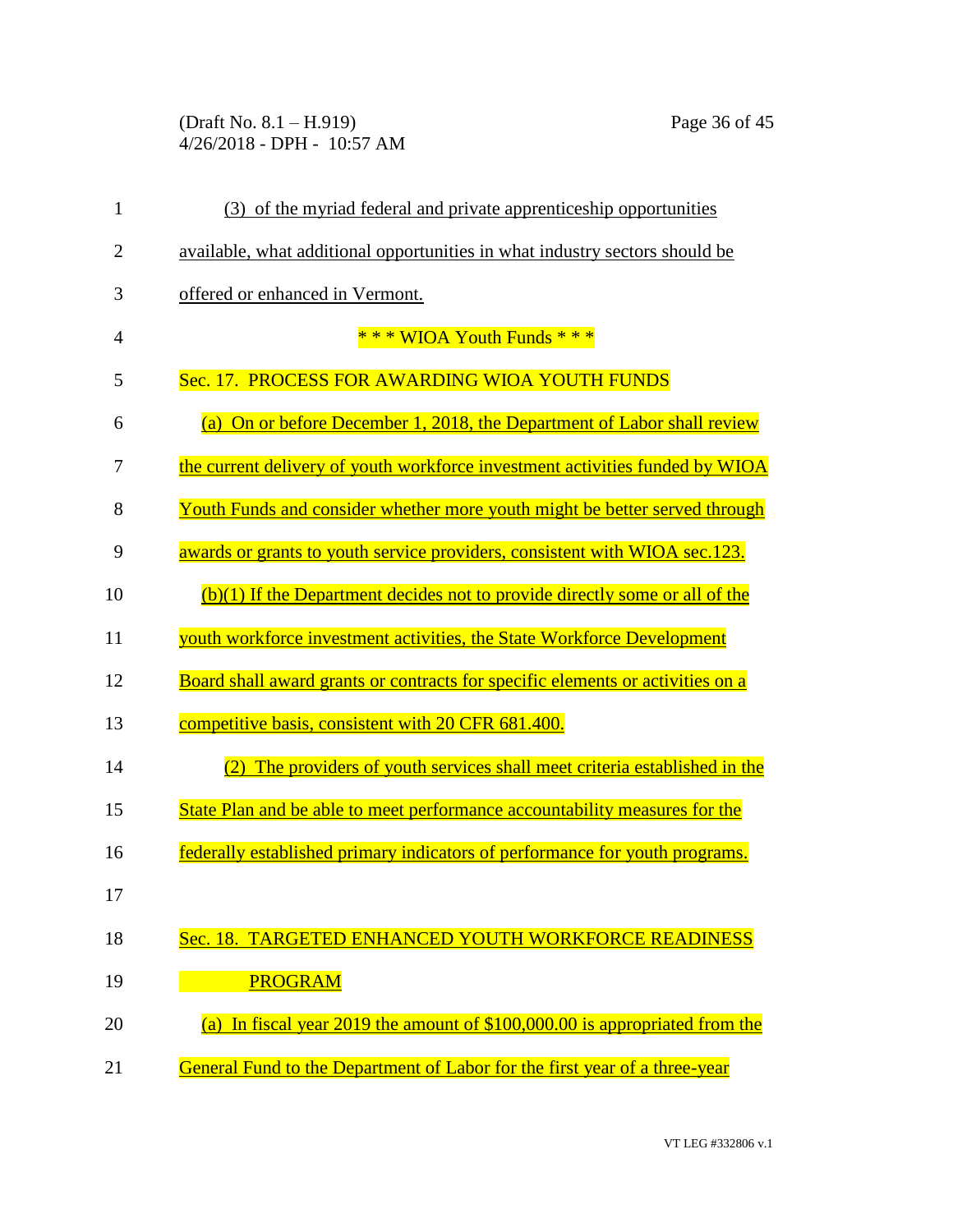| $\mathbf{1}$   | project to contract with the Vermont Youth Conservation Corps for the        |
|----------------|------------------------------------------------------------------------------|
| $\overline{2}$ | purpose of enhancing its workforce preparedness and on the job training      |
| 3              | programs, with special attention for at risk youth ages 18 to 24.            |
| $\overline{4}$ | (b) The programs funded through this section shall include classroom         |
| 5              | training at Vermont Technical College and shall focus on vocations where the |
| 6              | Department and Vermont employers have identified a shortage of workers.      |
| 7              | *** Promoting Remote Workers and Remote Work Arrangements ***                |
| 8              | Sec. 18. 32 V.S.A. chapter 151, subchapter 11P is added to read:             |
| 9              | Subchapter 11P. New Remote Worker Tax Credit                                 |
| 10             | § 5930pp. NEW REMOTE WORKER TAX CREDIT                                       |
| 11             | (a) As used in this section:                                                 |
| 12             | (1) "New resident remote worker" means an individual who:                    |
| 13             | (A) is a full-time employee of a business with its domicile or primary       |
| 14             | place of business outside Vermont;                                           |
| 15             | (B) becomes a full-time resident of this State on or after January 1,        |
| 16             | $2019$ ; and                                                                 |
| 17             | (C) performs the majority of his or her employment duties remotely           |
| 18             | from a home office or a co-working space located in this State.              |
| 19             | "New Vermont remote worker" means an individual who:                         |
| 20             | (A) becomes a full-time employee of a business with its domicile or          |
| 21             | primary place of business in this State on or after January 1, 2019; and     |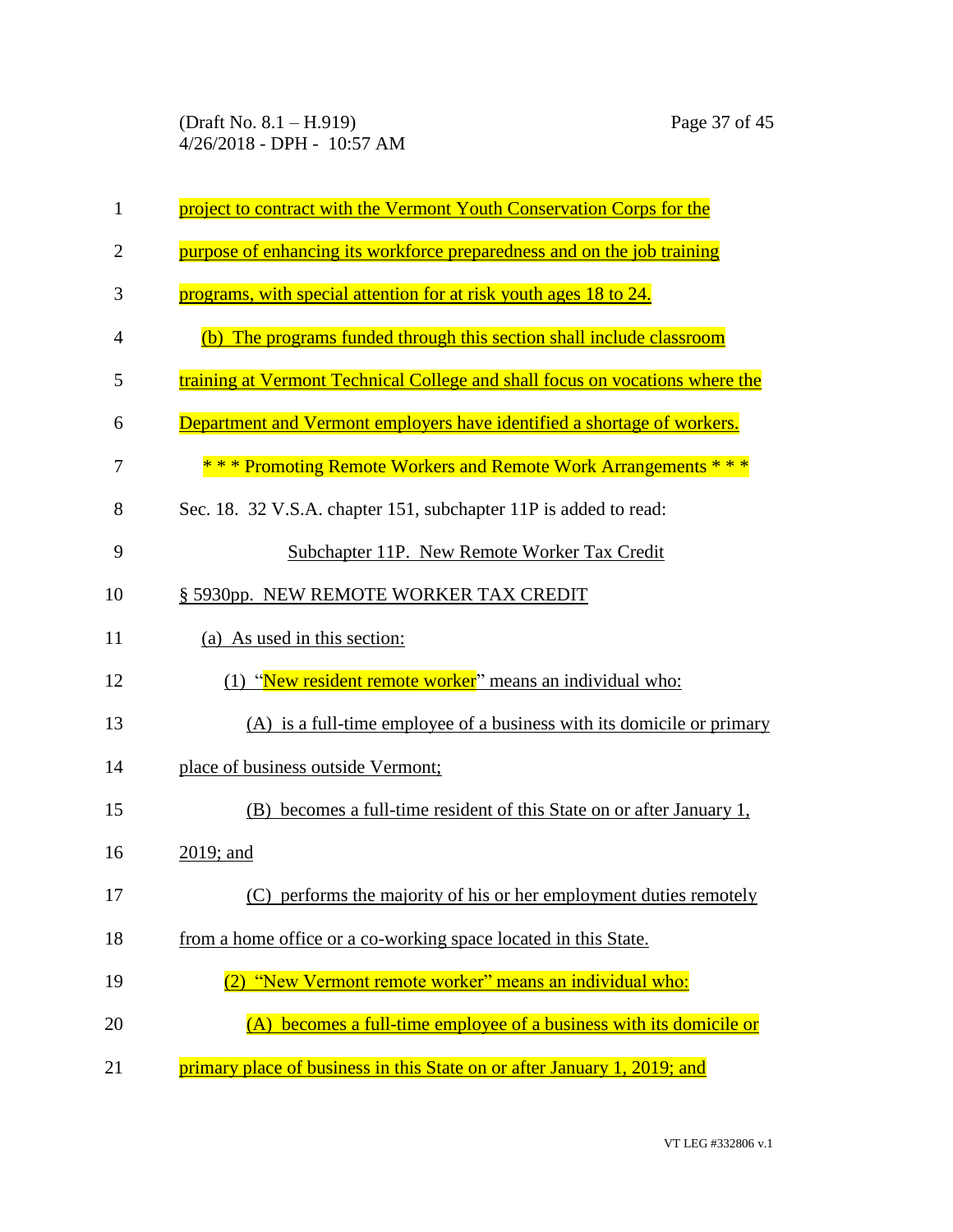(Draft No. 8.1 – H.919) Page 38 of 45 4/26/2018 - DPH - 10:57 AM

| $\mathbf{1}$   | (B) performs the majority of his or her employment duties remotely               |
|----------------|----------------------------------------------------------------------------------|
| $\overline{2}$ | from a home office or a co-working space located in this State.                  |
| 3              | (3) "Qualifying remote worker expenses" means the actual costs                   |
| 4              | incurred by a new Vermont remote worker or a new resident remote worker for      |
| 5              | one or more of the following that are necessary to perform his or her            |
| 6              | employment duties:                                                               |
| 7              | (A) relocation to this State;                                                    |
| 8              | (B) computer software and hardware;                                              |
| 9              | (C) broadband access or upgrade; and                                             |
| 10             | (D) membership in a co-working or similar space.                                 |
| 11             | $(b)(1)$ A new Vermont remote worker and a new resident remote worker            |
| 12             | shall be eligible for a nonrefundable credit against the income tax liability    |
| 13             | imposed under this chapter for qualifying remote worker expenses in an           |
| 14             | amount not to exceed \$2,000.00 per year for five years, and not to exceed       |
| 15             | \$10,000.00 per worker.                                                          |
| 16             | (2)(A) The Agency of Commerce and Community Development shall                    |
| 17             | develop a process to certify new Vermont remote workers and new resident         |
| 18             | remote workers for eligibility for a credit under this section.                  |
| 19             | (B) Upon certifying that a new Vermont remote worker or new                      |
| 20             | resident remote worker meets the eligibility requirements of this section and    |
| 21             | certifying his or her qualifying expenses incurred in the year, the Agency shall |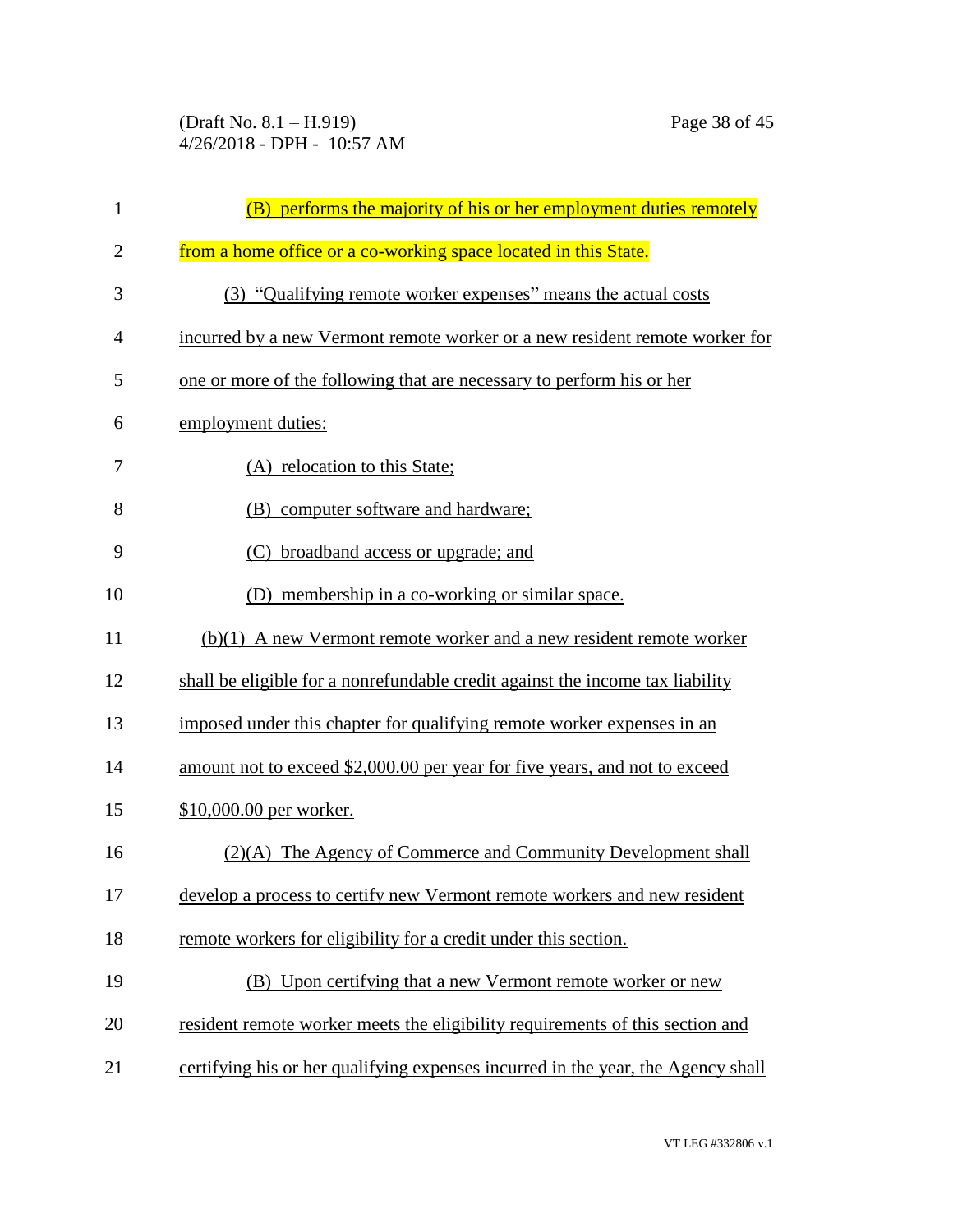(Draft No. 8.1 – H.919) Page 39 of 45 4/26/2018 - DPH - 10:57 AM

| $\mathbf{1}$   | issue to the worker a credit certificate for the amount of his or her qualifying |
|----------------|----------------------------------------------------------------------------------|
| $\overline{2}$ | expenses, which the worker shall file with his or her tax return.                |
| 3              | (3) The Agency shall have the authority to annually award not more               |
| 4              | than \$500,000.00 in credit certificates to new Vermont remote workers and to    |
| 5              | new resident remote workers on a first-come, first-served basis, as follows:     |
| 6              | (A) not more than \$250,000.00 in total credits for new Vermont                  |
| 7              | remote workers; and                                                              |
| 8              | any remaining amount of the annual total for new resident remote<br>(B)          |
| 9              | workers.                                                                         |
| 10             | (c) A new Vermont remote worker or new resident remote worker may:               |
| 11             | $(1)$ first claim a credit under this section in the year following the year in  |
| 12             | which he or she first qualifies as a new Vermont remote worker or new            |
| 13             | resident remote worker;                                                          |
| 14             | (2) claim an additional credit in each of the subsequent four tax years,         |
| 15             | provided he or she remains a resident of this State and a full-time remote       |
| 16             | worker; and                                                                      |
| 17             | (3) carry forward the amount of any unused credit for five tax years.            |
| 18             | (d) The Agency of Commerce and Community Development shall:                      |
| 19             | (1) promote awareness of the tax credit authorized in this section; and          |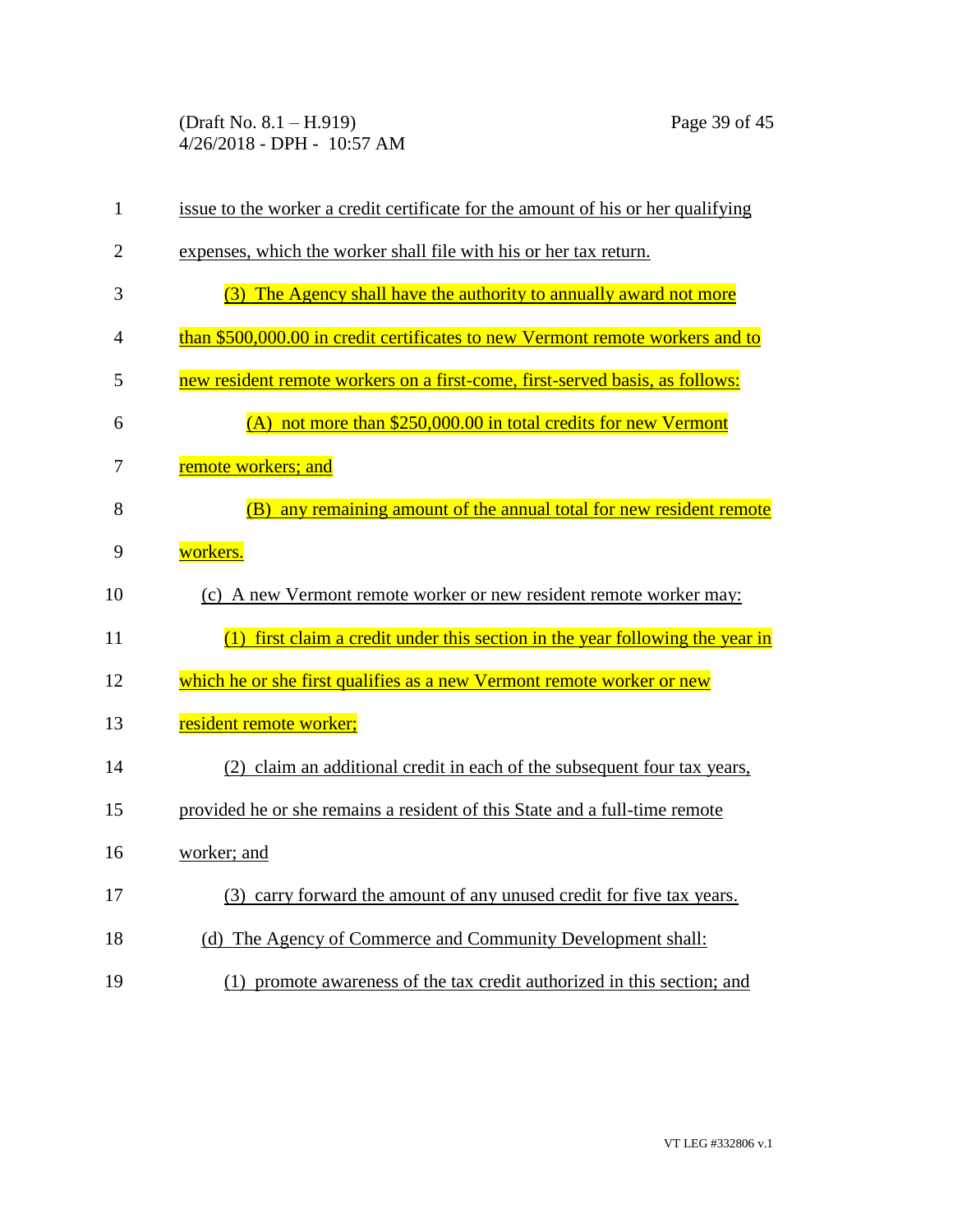(Draft No. 8.1 – H.919) Page 40 of 45 4/26/2018 - DPH - 10:57 AM

| $\mathbf{1}$   | (2) adopt measurable goals, performance measures that demonstrate               |
|----------------|---------------------------------------------------------------------------------|
| $\overline{c}$ | results, and an audit strategy to assess the utilization and performance of the |
| 3              | credit authorized in this section.                                              |
| $\overline{4}$ | Sec. 19. IMPROVING INFRASTRUCTURE AND SUPPORT FOR                               |
| 5              | REMOTE WORK IN VERMONT; STUDY; REPORT                                           |
| 6              | (a) The Secretary of Commerce and Community Development, in                     |
| 7              | consultation with the Commissioners of Labor, of Public Service, and of         |
| 8              | Buildings and General Services, and other interested stakeholders, shall        |
| 9              | identify and examine the infrastructure improvements and other support          |
| 10             | needed to enhance the ability of businesses to establish a remote presence in   |
| 11             | Vermont and to allow Vermonters and businesses developing from maker            |
| 12             | spaces, co-working spaces, remote work hubs, and innovation spaces to work      |
| 13             | and provide services remotely.                                                  |
| 14             | (b) Based on his or her findings, and in consultation with the                  |
| 15             | Commissioners of Labor, of Public Service, and of Buildings and General         |
| 16             | Services, and other interested stakeholders, the Secretary shall design a       |
| 17             | program to address the needs identified pursuant to subsection (a) of this      |
| 18             | section.                                                                        |
| 19             | (c) Specifically, the program shall:                                            |
| 20             | (1) address the infrastructure needs of remote workers and businesses           |
| 21             | developing from generator spaces;                                               |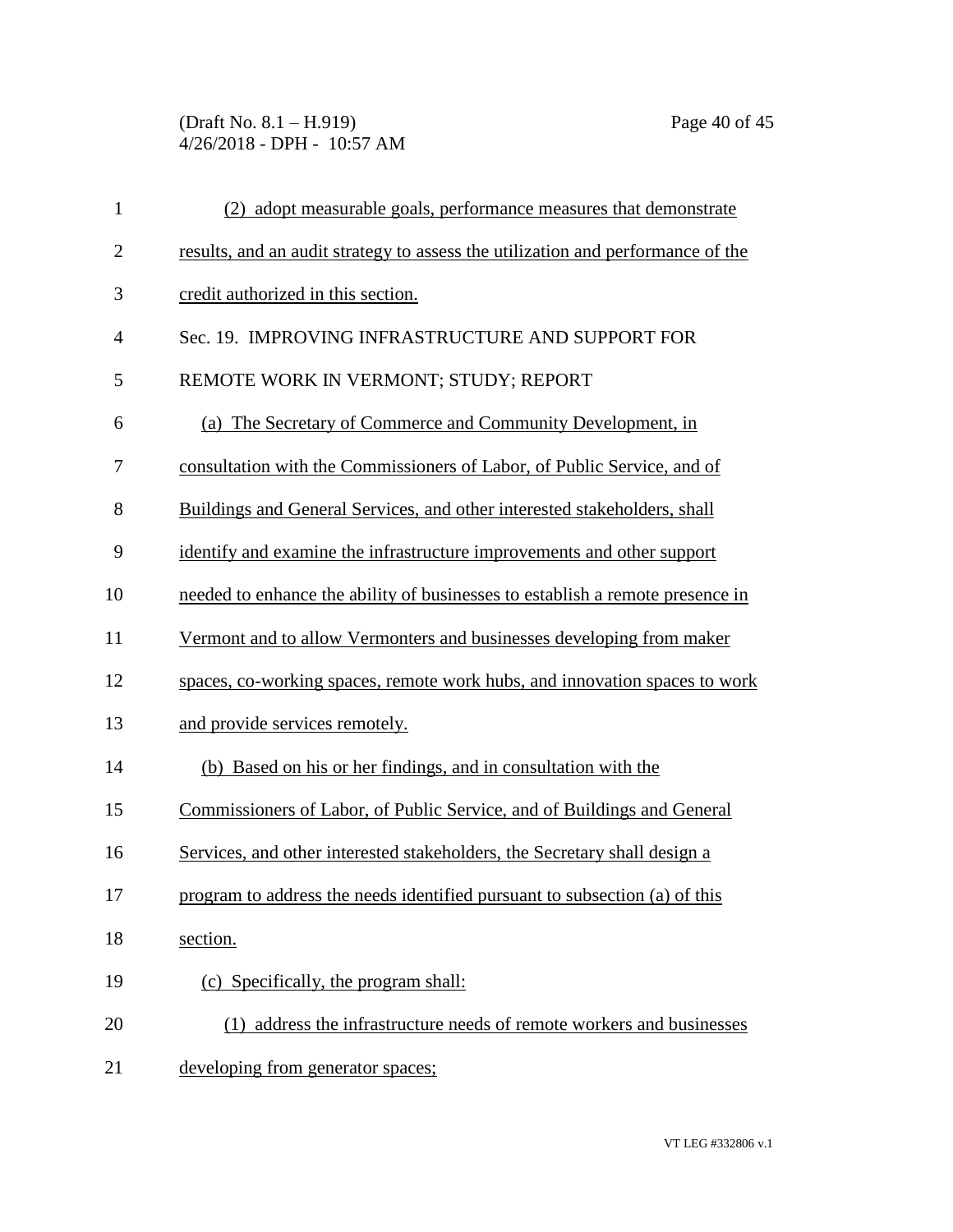(Draft No. 8.1 – H.919) Page 41 of 45 4/26/2018 - DPH - 10:57 AM

| $\mathbf{1}$   | (2) promote and facilitate the use of remote worksites and maker spaces,      |
|----------------|-------------------------------------------------------------------------------|
| $\overline{2}$ | co-working spaces, remote work hubs, and innovation spaces;                   |
| 3              | (3) encourage out-of-state companies to use remote workers in Vermont;        |
| $\overline{4}$ | (4) reduce the administrative and regulatory burden on businesses             |
| 5              | employing remote workers in Vermont;                                          |
| 6              | (5) increase the ease of start-up companies finding remote work or            |
| 7              | maker spaces, co-working spaces, remote work hubs, and innovation spaces in   |
| 8              | the State; and                                                                |
| 9              | (6) support the interconnection of current and future maker spaces, co-       |
| 10             | working spaces, remote work hubs, and innovation spaces in this State.        |
| 11             | (d) On or before January 15, 2019, the Secretary shall submit to the House    |
| 12             | Committee on Commerce and Economic Development and the Senate                 |
| 13             | Committee on Economic Development, Housing and General Affairs a written      |
| 14             | report detailing:                                                             |
| 15             | (1) his or her findings, program, and any recommendations for                 |
| 16             | legislative action to implement the program; and                              |
| 17             | (2) any additional policy changes to improve the climate for remote           |
| 18             | workers, including zoning measures, insurance and liability issues, workforce |
| 19             | training needs, broadband access, access to co-working spaces, and an         |
| 20             | assessment of environmental implications of working remotely.                 |
| 21             | Sec. 20. INTEGRATED PUBLIC-PRIVATE STATE WORKSITES                            |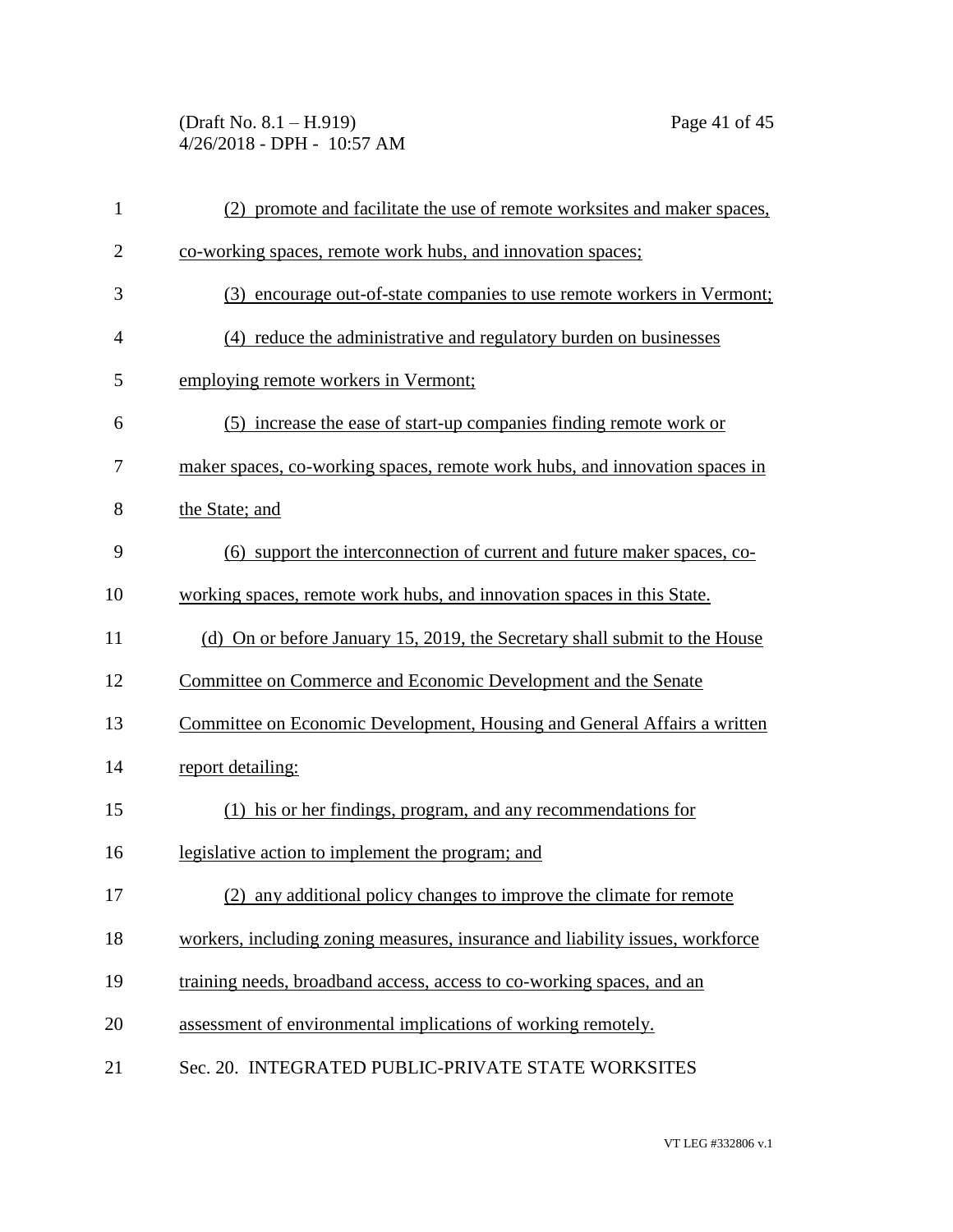(Draft No. 8.1 – H.919) Page 42 of 45 4/26/2018 - DPH - 10:57 AM

| $\mathbf{1}$   | (a) The Secretary of Administration, in consultation with the Secretary of       |
|----------------|----------------------------------------------------------------------------------|
| $\overline{2}$ | Commerce and Community Development and the Commissioner of Buildings             |
| 3              | and General Services, shall examine the potential for the State to establish     |
| $\overline{4}$ | remote worksites that are available for use by both State employees and remote   |
| 5              | workers in the private sector.                                                   |
| 6              | (b) The Secretary shall examine the feasibility of and potential funding         |
| 7              | models for the worksites, including the opportunity to provide at low or no cost |
| 8              | co-work space within State buildings that is currently vacant or underutilized.  |
| 9              | (c) On or before January 15, 2019, the Secretary shall submit a written          |
| 10             | report to the House Committee on Commerce and Economic Development and           |
| 11             | the Senate Committee on Economic Development, Housing and General                |
| 12             | Affairs detailing his or her findings and any recommendations for legislative    |
| 13             | action.                                                                          |
| 14             | Sec. 21. BROADBAND AVAILABILITY FOR REMOTE WORKERS                               |
| 15             | On or before January 15, 2019, the Director of Telecommunications and            |
| 16             | Connectivity, in consultation with the Agency of Commerce and Community          |
| 17             | Development, shall submit with the annual report required by 30 V.S.A.           |
| 18             | § 202e findings and recommendations concerning:                                  |
| 19             | (1) the current availability of broadband service in municipal downtown          |
| 20             | centers that do, or could at reasonable cost, support one or more co-working     |
| 21             | spaces or similar venues for remote workers and small businesses; and            |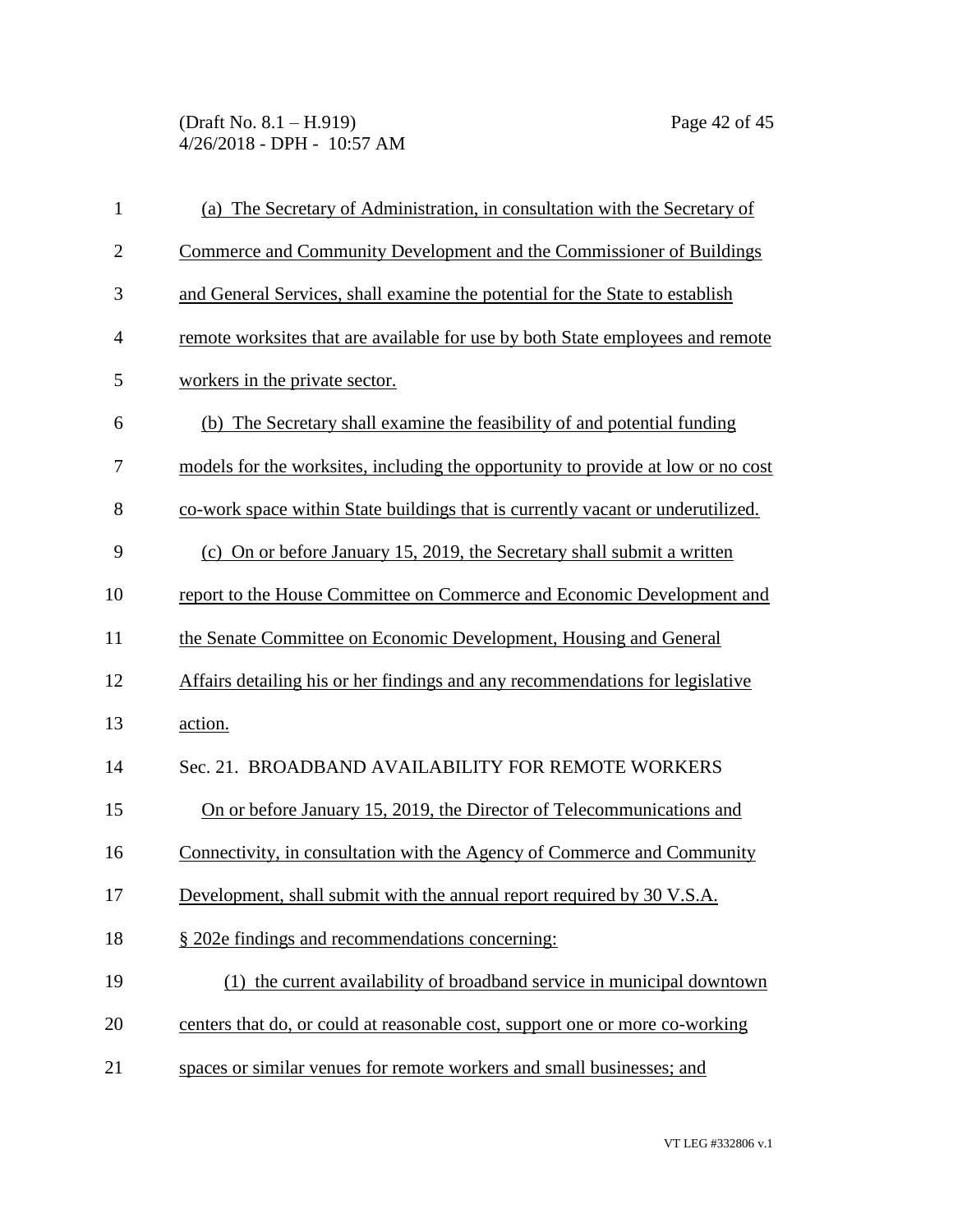(Draft No. 8.1 – H.919) Page 43 of 45 4/26/2018 - DPH - 10:57 AM

| $\mathbf{1}$   | (2) strategies for expanding and enhancing broadband availability for             |
|----------------|-----------------------------------------------------------------------------------|
| $\overline{2}$ | such spaces.                                                                      |
| 3              | * * * Workforce Development in Particular Sectors;                                |
| $\overline{4}$ | Television and Film Production * * *                                              |
| 5              | Sec. 22. WORKFORCE DEVELOPMENT; FILM AND TELEVISION                               |
| 6              | <b>TRADES</b>                                                                     |
| 7              | (a) The Vermont Department of Labor, in partnership with the Vermont              |
| 8              | Film Institute, Vermont Technical College, and local institutes of higher         |
| 9              | education shall explore and pursue opportunities to access current federal        |
| 10             | ApprenticeshipUSA funds to develop and offer registered apprenticeships in        |
| 11             | the film and television production trades industry, including electrical work,    |
| 12             | lighting, set building, and art direction.                                        |
| 13             | (b) Related instruction that is developed and administered as part of a           |
| 14             | registered apprenticeship program shall also provide the registered apprentice    |
| 15             | with college credit that is recognized by an accredited post-secondary            |
| 16             | institution in Vermont.                                                           |
| 17             | (c) The Department of Labor, in partnership with the Agency of Education          |
| 18             | and Agency of Commerce and Community development, shall:                          |
| 19             | (1) promote other work-based learning experiences, including                      |
| 20             | internships, job shadowing, returnships, and on-the-job training, in the film and |
| 21             | television production trades industry;                                            |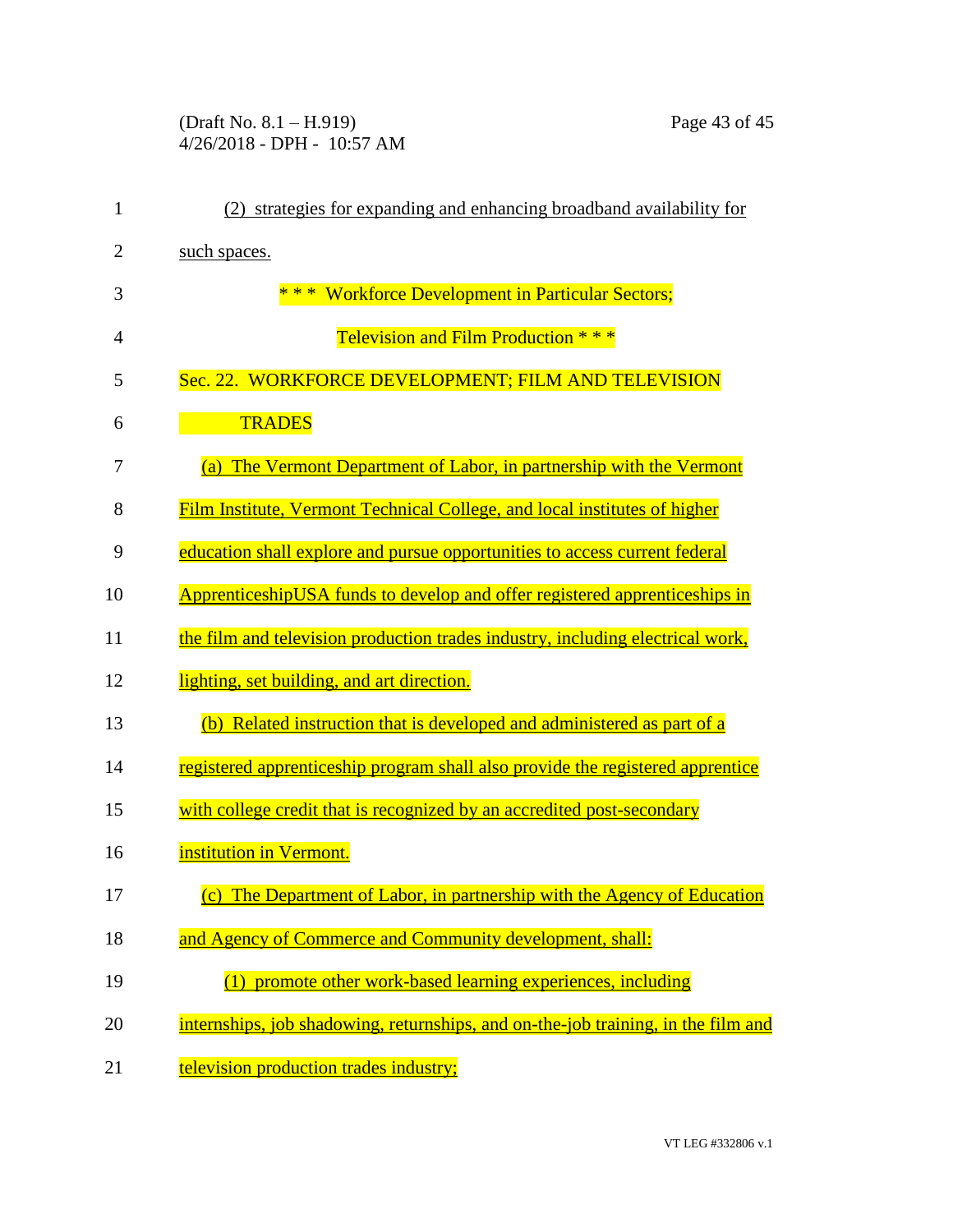| 1              | build connections with and among industry professionals; and               |
|----------------|----------------------------------------------------------------------------|
| $\overline{2}$ | conduct outreach to middle school, high school, and postsecondary<br>(3)   |
| 3              | students.                                                                  |
| 4              | * * * Workforce Development in Particular Sectors;                         |
| 5              | Green Energy and Technology * * *                                          |
| 6              | Sec. 23. WORKFORCE DEVELOPMENT; GREEN ENERGY AND                           |
| 7              | <b>TECHNOLOGY</b>                                                          |
| 8              | The Department of Labor, in partnership with the Agency of Education, the  |
| 9              | Agency of Commerce and Community Development, the Agency of Natural        |
| 10             | Resources, and interested stakeholders, shall:                             |
| 11             | develop career pathways, beginning in middle school, that lead to<br>(1)   |
| 12             | employment in the green energy sector;                                     |
| 13             | work with employers in the green energy sector to explore<br>(2)           |
| 14             | opportunities to create registered apprenticeships,                        |
| 15             | (3) identify certifications and credentials that support workforce         |
| 16             | expansion in the green energy sector; and                                  |
| 17             | (4) collaborate, to the extent possible, to create, fund, and offer        |
| 18             | instruction that leads industry recognized credentials in the green energy |
| 19             | sector.                                                                    |
| 20             | *** Effective Date ***                                                     |
| 21             | Sec. 24. EFFECTIVE DATE                                                    |